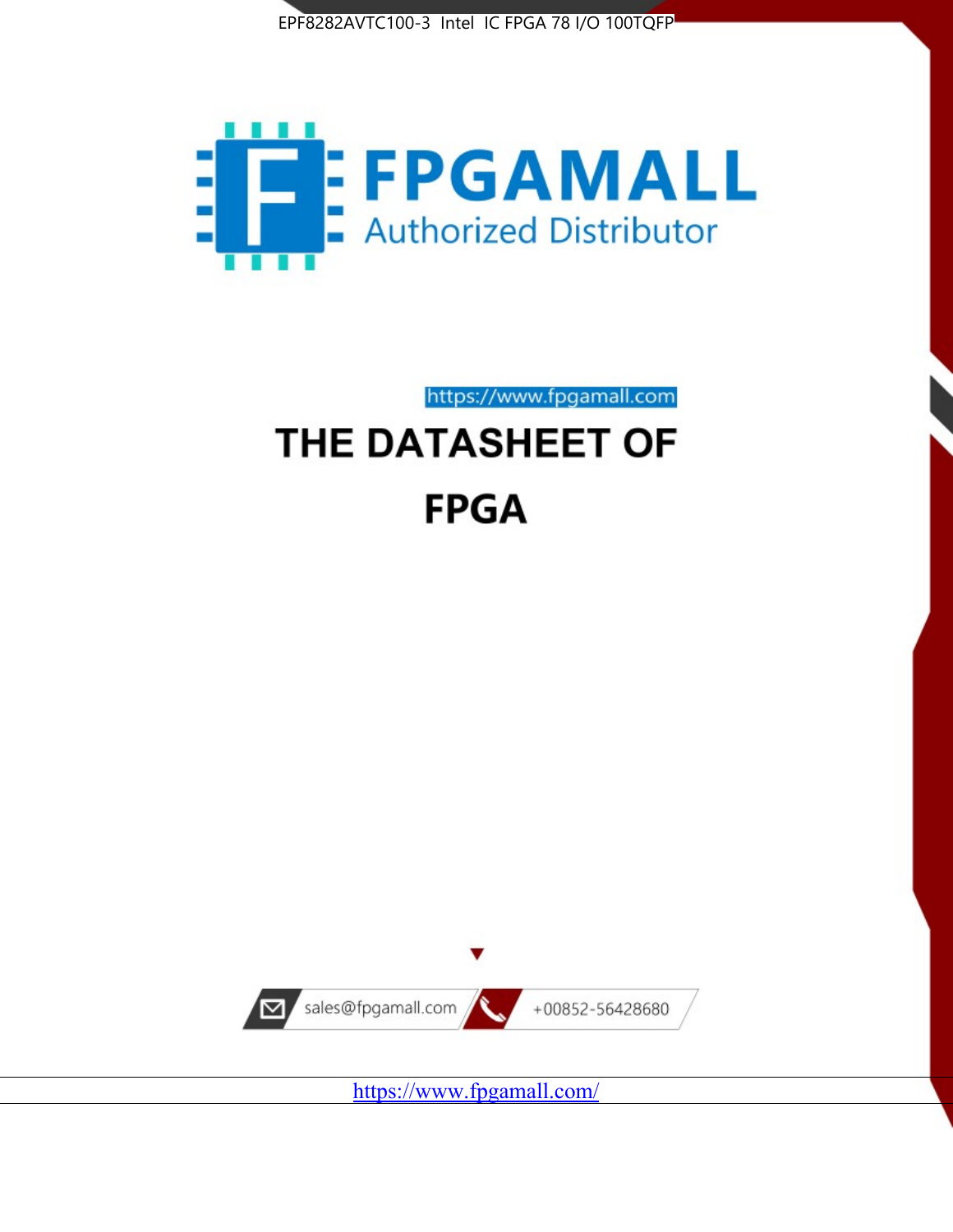#### EPF8282AVTC100-3 Intel IC FPGA 78 I/O 100TQFP



## **FLEX 8000**

**Programmable Logic Device Family**

#### **January 2003, ver. 11.1 Data Sheet**

### Features...

Low-cost, high-density, register-rich CMOS programmable logic device (PLD) family (see Table 1)

- 2,500 to 16,000 usable gates
- 282 to 1,500 registers
- System-level features
	- In-circuit reconfigurability (ICR) via external configuration devices or intelligent controller
	- Fully compliant with the peripheral component interconnect Special Interest Group (PCI SIG) *PCI Local Bus Specification, Revision 2.2* for 5.0-V operation
	- Built-in Joint Test Action Group (JTAG) boundary-scan test (BST) circuitry compliant with IEEE Std. 1149.1-1990 on selected devices
	- MultiVolt<sup>™</sup> I/O interface enabling device core to run at  $5.0 V$ , while I/O pins are compatible with 5.0-V and 3.3-V logic levels
	- Low power consumption (typical specification is 0.5 mA or less in standby mode)
- Flexible interconnect
	- FastTrack<sup>®</sup> Interconnect continuous routing structure for fast, predictable interconnect delays
	- Dedicated carry chain that implements arithmetic functions such as fast adders, counters, and comparators (automatically used by software tools and megafunctions)
	- Dedicated cascade chain that implements high-speed, high-fan-in logic functions (automatically used by software tools and megafunctions)
	- Tri-state emulation that implements internal tri-state nets
- Powerful I/O pins
- Programmable output slew-rate control reduces switching noise

| <b>Feature</b>            | <b>EPF8282A</b><br><b>EPF8282AV</b> | <b>EPF8452A</b> | <b>EPF8636A</b> | <b>EPF8820A</b> | <b>EPF81188A</b> | <b>EPF81500A</b> |  |  |  |  |  |
|---------------------------|-------------------------------------|-----------------|-----------------|-----------------|------------------|------------------|--|--|--|--|--|
| Usable gates              | 2,500                               | 4.000           | 6,000           | 8,000           | 12.000           | 16.000           |  |  |  |  |  |
| Flipflops                 | 282                                 | 452             | 636             | 820             | 1.188            | 1,500            |  |  |  |  |  |
| Logic array blocks (LABs) | 26                                  | 42              | 63              | 84              | 126              | 162              |  |  |  |  |  |
| Logic elements (LEs)      | 208                                 | 336             | 504             | 672             | 1.008            | 1,296            |  |  |  |  |  |
| Maximum user I/O pins     | 78                                  | 120             | 136             | 152             | 184              | 208              |  |  |  |  |  |

#### *Table 1. FLEX 8000 Device Features*

#### **Altera Corporation 1**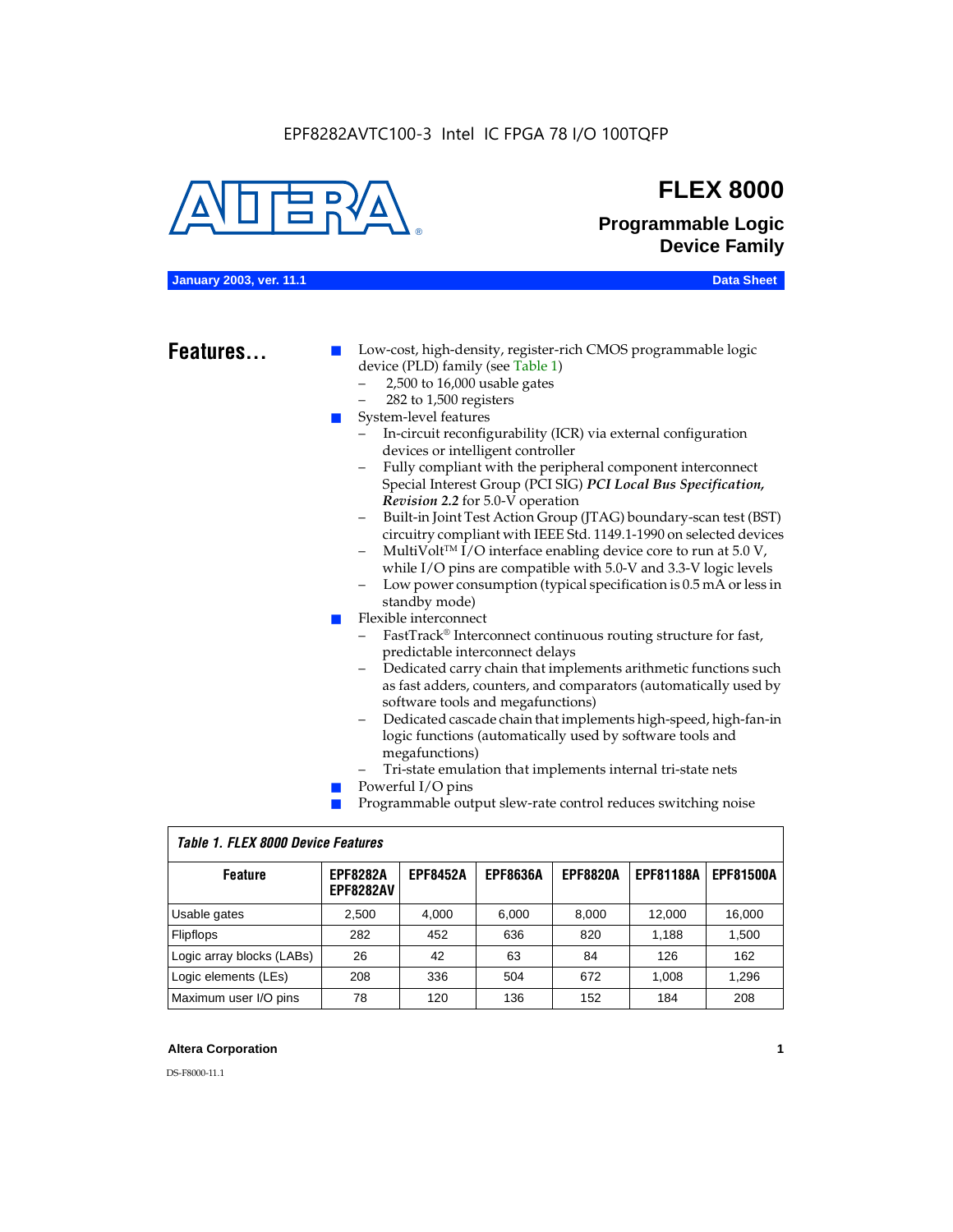### EPF8282AVTC100-3 Intel IC FPGA 78 I/O 100TQFP

#### **FLEX 8000 Programmable Logic Device Family Data Sheet**

| <b>JTAG BST circuitry</b>   | Yes | No | Yes                                                                                                                                                                                                                                                                                                                                                                                                                                                                                                                                           | Yes | No | Yes                                                                                                                                                                                                     |
|-----------------------------|-----|----|-----------------------------------------------------------------------------------------------------------------------------------------------------------------------------------------------------------------------------------------------------------------------------------------------------------------------------------------------------------------------------------------------------------------------------------------------------------------------------------------------------------------------------------------------|-----|----|---------------------------------------------------------------------------------------------------------------------------------------------------------------------------------------------------------|
| and More<br><b>Features</b> |     |    | Peripheral register for fast setup and clock-to-output delay<br>Fabricated on an advanced SRAM process<br>Available in a variety of packages with 84 to 304 pins (see Table 2)<br>PCs, as well as Sun SPARCstation, HP 9000 Series 700/800, and IBM<br>RISC System/6000 workstations<br>Additional design entry and simulation support provided by EDIF<br>200 and 300 netlist files, library of parameterized modules (LPM),<br>manufacturers such as Cadence, Exemplar Logic, Mentor Graphics,<br>OrCAD, Synopsys, Synplicity, and Veribest |     |    | Software design support and automatic place-and-route provided by<br>the Altera® MAX+PLUS® II development system for Windows-based<br>Verilog HDL, VHDL, and other interfaces to popular EDA tools from |

|               | Table 2. FLEX 8000 Package Options & I/O Pin Count<br>Note (1) |                               |                            |                               |                              |                              |                               |                              |                              |                               |                              |                               |
|---------------|----------------------------------------------------------------|-------------------------------|----------------------------|-------------------------------|------------------------------|------------------------------|-------------------------------|------------------------------|------------------------------|-------------------------------|------------------------------|-------------------------------|
| <b>Device</b> | 84-<br>Pin<br><b>PLCC</b>                                      | $100 -$<br>Pin<br><b>TOFP</b> | 144-<br>Pin<br><b>TQFP</b> | $160 -$<br>Pin<br><b>POFP</b> | $160 -$<br>Pin<br><b>PGA</b> | $192 -$<br>Pin<br><b>PGA</b> | $208 -$<br>Pin<br><b>POFP</b> | $225 -$<br>Pin<br><b>BGA</b> | $232 -$<br>Pin<br><b>PGA</b> | $240 -$<br>Pin<br><b>PQFP</b> | $280 -$<br>Pin<br><b>PGA</b> | $304 -$<br>Pin<br><b>RQFP</b> |
| EPF8282A      | 68                                                             | 78                            |                            |                               |                              |                              |                               |                              |                              |                               |                              |                               |
| EPF8282AV     |                                                                | 78                            |                            |                               |                              |                              |                               |                              |                              |                               |                              |                               |
| EPF8452A      | 68                                                             | 68                            |                            | 120                           | 120                          |                              |                               |                              |                              |                               |                              |                               |
| EPF8636A      | 68                                                             |                               |                            | 118                           |                              | 136                          | 136                           |                              |                              |                               |                              |                               |
| EPF8820A      |                                                                |                               | 112                        | 120                           |                              | 152                          | 152                           | 152                          |                              |                               |                              |                               |
| EPF81188A     |                                                                |                               |                            |                               |                              |                              | 148                           |                              | 184                          | 184                           |                              |                               |
| EPF81500A     |                                                                |                               |                            |                               |                              |                              |                               |                              |                              | 181                           | 208                          | 208                           |

#### *Note:*

(1) FLEX 8000 device package types include plastic J-lead chip carrier (PLCC), thin quad flat pack (TQFP), plastic quad flat pack (PQFP), power quad flat pack (RQFP), ball-grid array (BGA), and pin-grid array (PGA) packages.

### **General Description**

Altera's Flexible Logic Element MatriX (FLEX®) family combines the benefits of both erasable programmable logic devices (EPLDs) and fieldprogrammable gate arrays (FPGAs). The FLEX 8000 device family is ideal for a variety of applications because it combines the fine-grained architecture and high register count characteristics of FPGAs with the high speed and predictable interconnect delays of EPLDs. Logic is implemented in LEs that include compact 4-input look-up tables (LUTs) and programmable registers. High performance is provided by a fast, continuous network of routing resources.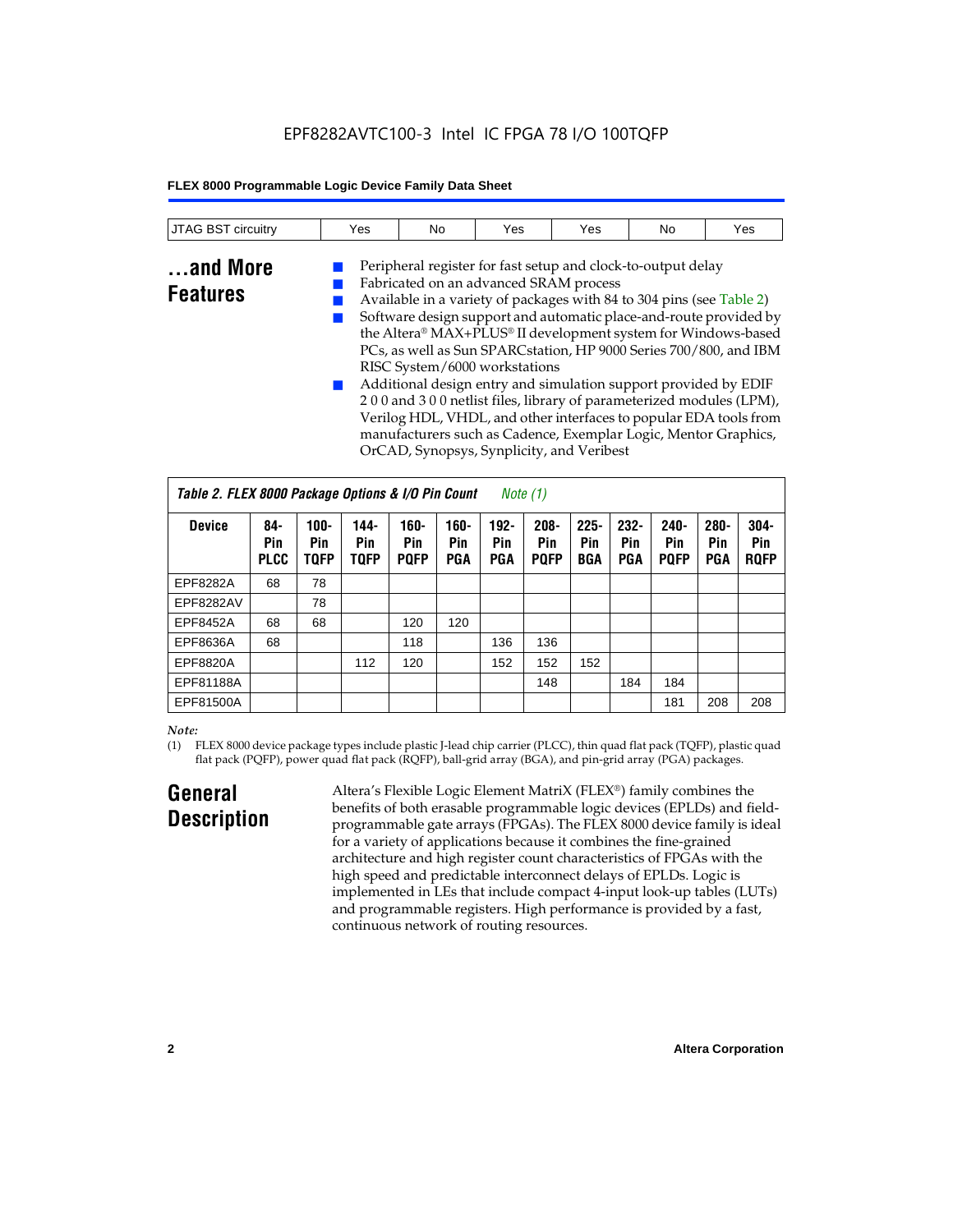FLEX 8000 devices provide a large number of storage elements for applications such as digital signal processing (DSP), wide-data-path manipulation, and data transformation. These devices are an excellent choice for bus interfaces, TTL integration, coprocessor functions, and high-speed controllers. The high-pin-count packages can integrate multiple 32-bit buses into a single device. Table 3 shows FLEX 8000 performance and LE requirements for typical applications.

| Tadie S. Flex ouuu perioriitailce |                 |       |                    |     |            |  |  |  |  |  |  |
|-----------------------------------|-----------------|-------|--------------------|-----|------------|--|--|--|--|--|--|
| <b>Application</b>                | <b>LEs Used</b> |       | <b>Speed Grade</b> |     |            |  |  |  |  |  |  |
|                                   |                 | $A-2$ | A-3                | A-4 |            |  |  |  |  |  |  |
| 16-bit loadable counter           | 16              | 125   | 95                 | 83  | <b>MHz</b> |  |  |  |  |  |  |
| 16-bit up/down counter            | 16              | 125   | 95                 | 83  | <b>MHz</b> |  |  |  |  |  |  |
| 24-bit accumulator                | 24              | 87    | 67                 | 58  | <b>MHz</b> |  |  |  |  |  |  |
| 16-bit address decode             | 4               | 4.2   | 4.9                | 6.3 | ns         |  |  |  |  |  |  |
| 16-to-1 multiplexer               | 10              | 6.6   | 7.9                | 9.5 | ns         |  |  |  |  |  |  |

*Table 3. FLEX 8000 Performance*

All FLEX 8000 device packages provide four dedicated inputs for synchronous control signals with large fan-outs. Each I/O pin has an associated register on the periphery of the device. As outputs, these registers provide fast clock-to-output times; as inputs, they offer quick setup times.

The logic and interconnections in the FLEX 8000 architecture are configured with CMOS SRAM elements. FLEX 8000 devices are configured at system power-up with data stored in an industry-standard parallel EPROM or an Altera serial configuration devices, or with data provided by a system controller. Altera offers the EPC1, EPC1213, EPC1064, and EPC1441 configuration devices, which configure FLEX 8000 devices via a serial data stream. Configuration data can also be stored in an industry-standard  $32 K \times 8$  bit or larger configuration device, or downloaded from system RAM. After a FLEX 8000 device has been configured, it can be reconfigured in-circuit by resetting the device and loading new data. Because reconfiguration requires less than 100 ms, realtime changes can be made during system operation. For information on how to configure FLEX 8000 devices, go to the following documents:

- Configuration Devices for APEX & FLEX Devices Data Sheet
- $BitBlaster$  Serial Download Cable Data Sheet
- ByteBlasterMV Parallel Port Download Cable Data Sheet
- *Application Note 33 (Configuring FLEX 8000 Devices)*
- *Application Note 38 (Configuring Multiple FLEX 8000 Devices)*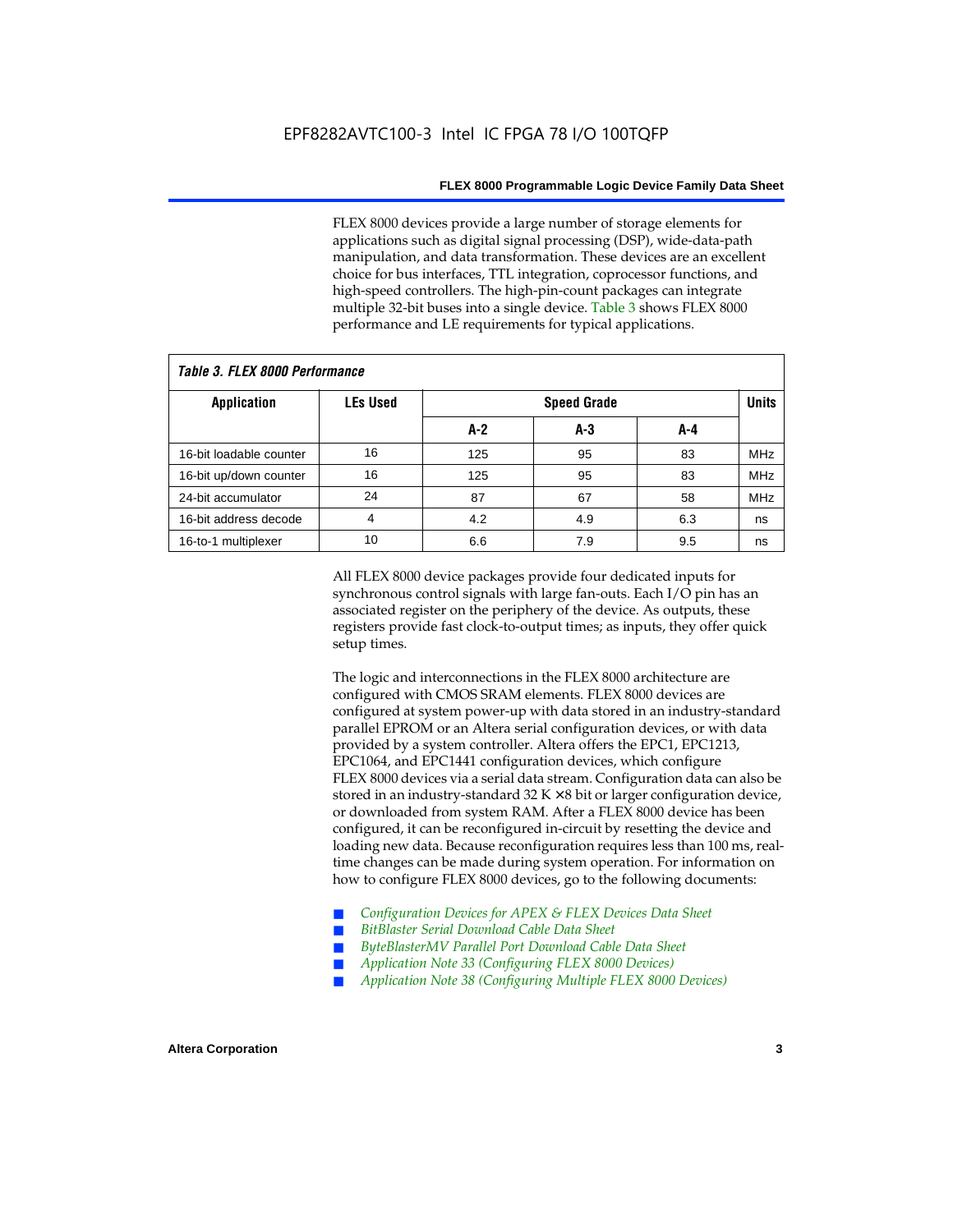FLEX 8000 devices contain an optimized microprocessor interface that permits the microprocessor to configure FLEX 8000 devices serially, in parallel, synchronously, or asynchronously. The interface also enables the microprocessor to treat a FLEX 8000 device as memory and configure the device by writing to a virtual memory location, making it very easy for the designer to create configuration software.

The FLEX 8000 family is supported by Altera's MAX+PLUS II development system, a single, integrated package that offers schematic, text—including the Altera Hardware Description Language (AHDL), VHDL, and Verilog HDL—and waveform design entry, compilation and logic synthesis, simulation and timing analysis, and device programming. The MAX+PLUS II software provides EDIF 2 0 0 and 3 0 0, library of parameterized modules (LPM), VHDL, Verilog HDL, and other interfaces for additional design entry and simulation support from other industrystandard PC- and UNIX workstation-based EDA tools. The MAX+PLUS II software runs on Windows-based PCs and Sun SPARCstation, HP 9000 Series 700/800, and IBM RISC System/6000 workstations.

The MAX+PLUS II software interfaces easily with common gate array EDA tools for synthesis and simulation. For example, the MAX+PLUS II software can generate Verilog HDL files for simulation with tools such as Cadence Verilog-XL. Additionally, the MAX+PLUS II software contains EDA libraries that use device-specific features such as carry chains, which are used for fast counter and arithmetic functions. For instance, the Synopsys Design Compiler library supplied with the MAX+PLUS II development system includes DesignWare functions that are optimized for the FLEX 8000 architecture.



For more information on the MAX+PLUS II software, go to the *MAX+PLUS II Programmable Logic Development System & Software Data Sheet*.

### **Functional Description**

The FLEX 8000 architecture incorporates a large matrix of compact building blocks called logic elements (LEs). Each LE contains a 4-input LUT that provides combinatorial logic capability and a programmable register that offers sequential logic capability. The fine-grained structure of the LE provides highly efficient logic implementation.

Eight LEs are grouped together to form a logic array block (LAB). Each FLEX 8000 LAB is an independent structure with common inputs, interconnections, and control signals. The LAB architecture provides a coarse-grained structure for high device performance and easy routing.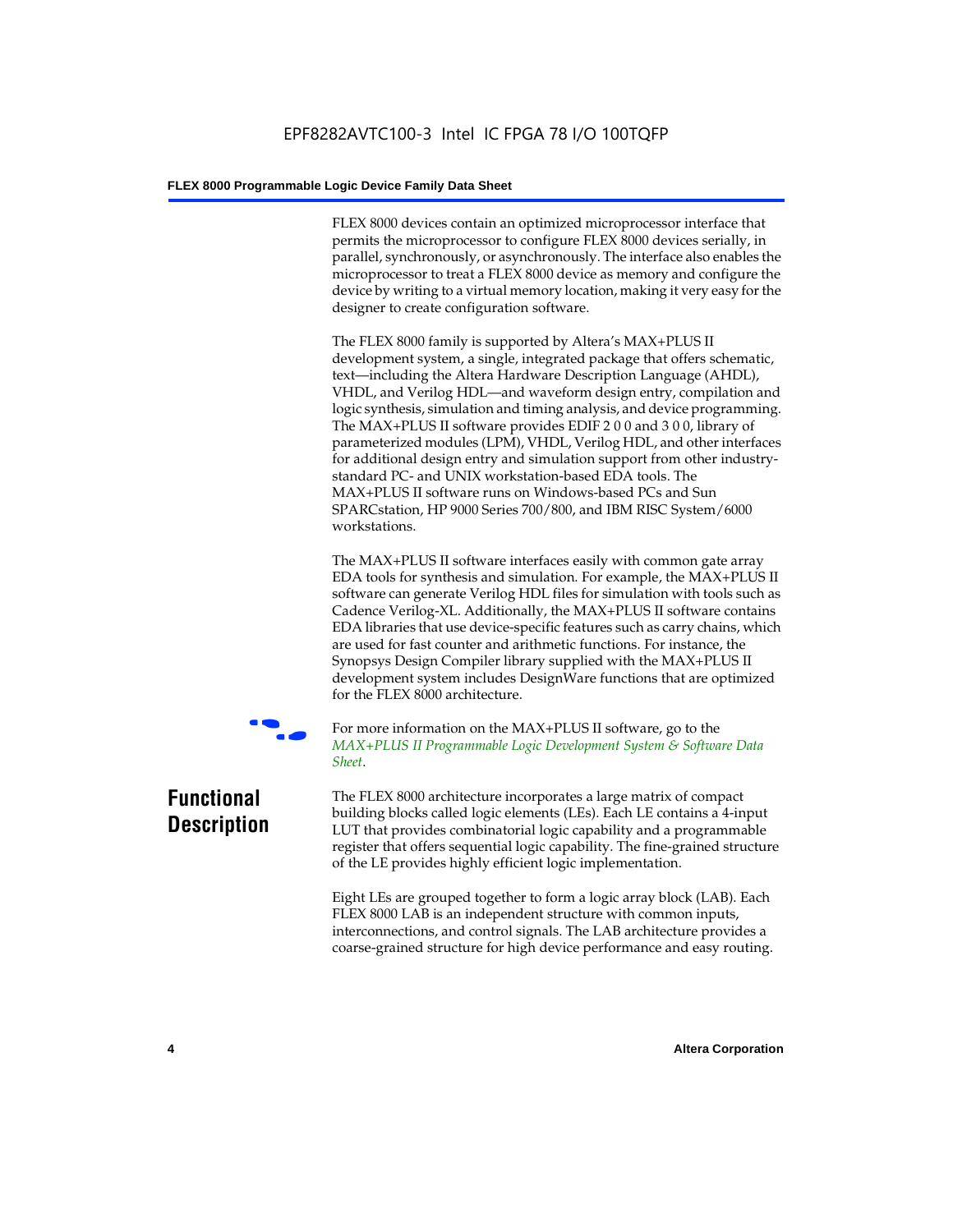Figure 1 shows a block diagram of the FLEX 8000 architecture. Each group of eight LEs is combined into an LAB; LABs are arranged into rows and columns. The I/O pins are supported by I/O elements (IOEs) located at the ends of rows and columns. Each IOE contains a bidirectional I/O buffer and a flipflop that can be used as either an input or output register.



Signal interconnections within FLEX 8000 devices and between device pins are provided by the FastTrack Interconnect, a series of fast, continuous channels that run the entire length and width of the device. IOEs are located at the end of each row (horizontal) and column (vertical) FastTrack Interconnect path.

#### **Altera Corporation 5**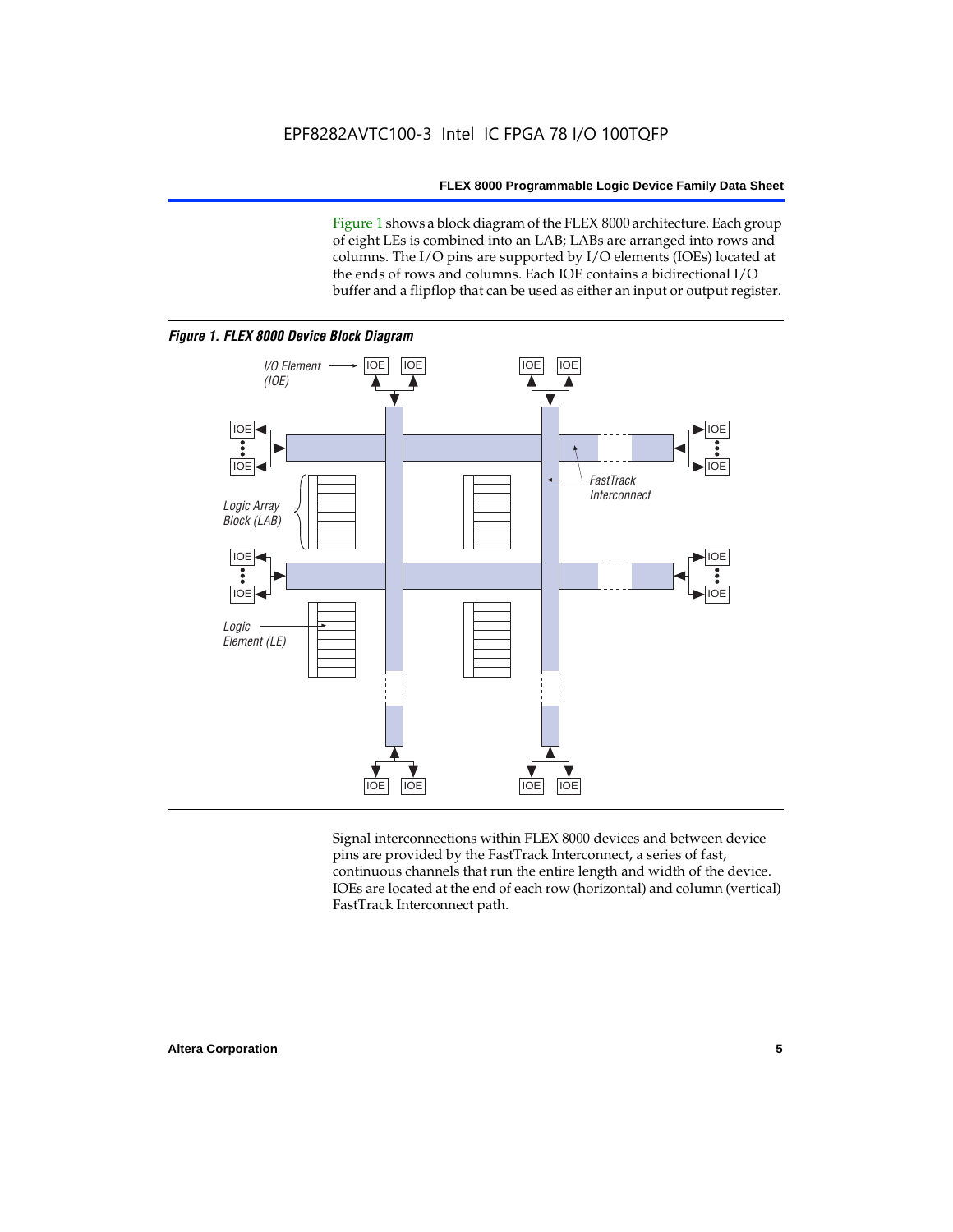### **Logic Array Block**

A logic array block (LAB) consists of eight LEs, their associated carry and cascade chains, LAB control signals, and the LAB local interconnect. The LAB provides the coarse-grained structure of the FLEX 8000 architecture. This structure enables FLEX 8000 devices to provide efficient routing, high device utilization, and high performance. Figure 2 shows a block diagram of the FLEX 8000 LAB.



**6 Altera Corporation**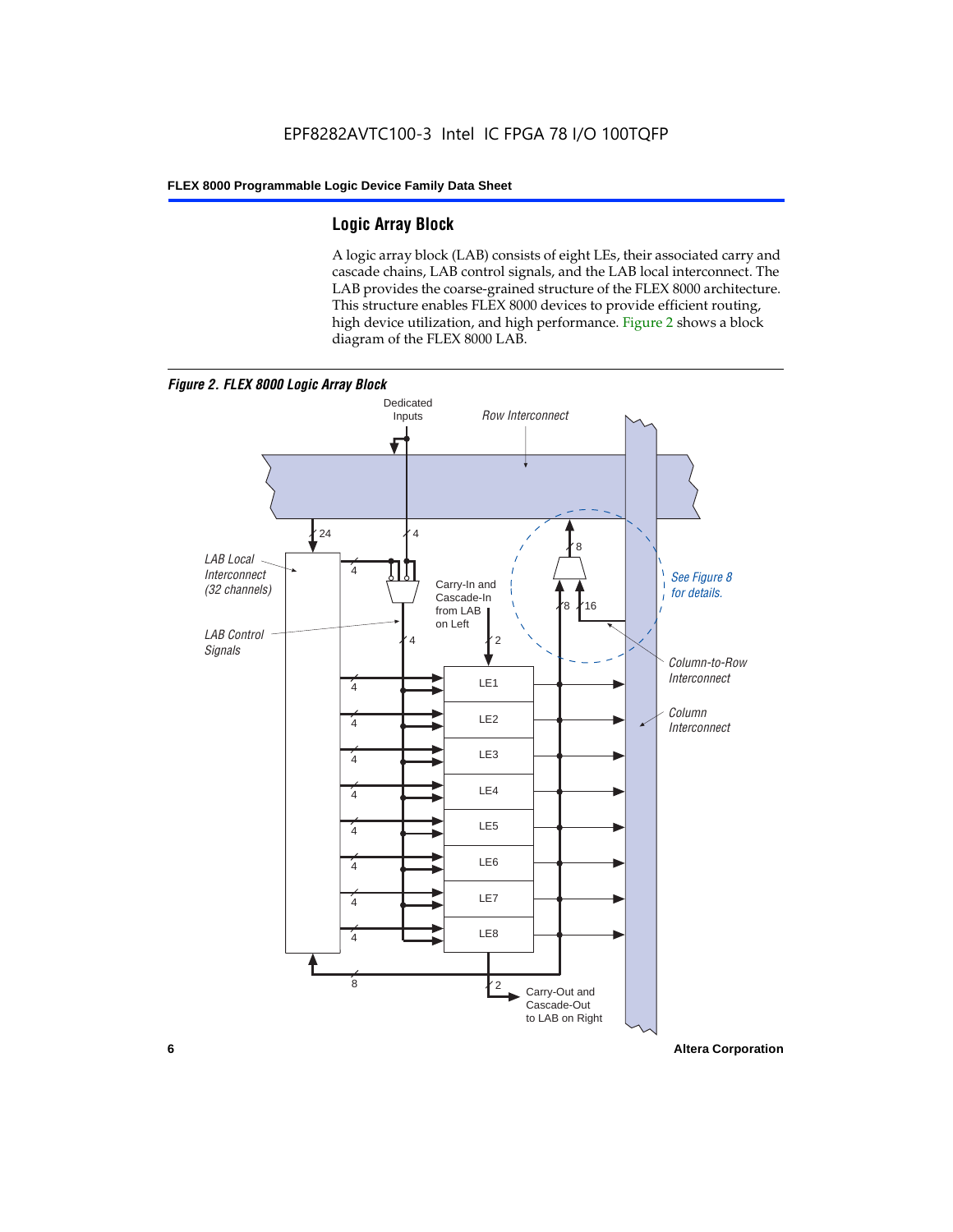Each LAB provides four control signals that can be used in all eight LEs. Two of these signals can be used as clocks, and the other two for clear/preset control. The LAB control signals can be driven directly from a dedicated input pin, an I/O pin, or any internal signal via the LAB local interconnect. The dedicated inputs are typically used for global clock, clear, or preset signals because they provide synchronous control with very low skew across the device. FLEX 8000 devices support up to four individual global clock, clear, or preset control signals. If logic is required on a control signal, it can be generated in one or more LEs in any LAB and driven into the local interconnect of the target LAB.

#### **Logic Element**

The logic element (LE) is the smallest unit of logic in the FLEX 8000 architecture, with a compact size that provides efficient logic utilization. Each LE contains a 4-input LUT, a programmable flipflop, a carry chain, and cascade chain. Figure 3 shows a block diagram of an LE.



The LUT is a function generator that can quickly compute any function of four variables. The programmable flipflop in the LE can be configured for D, T, JK, or SR operation. The clock, clear, and preset control signals on the flipflop can be driven by dedicated input pins, general-purpose I/O pins, or any internal logic. For purely combinatorial functions, the flipflop is bypassed and the output of the LUT goes directly to the output of the LE.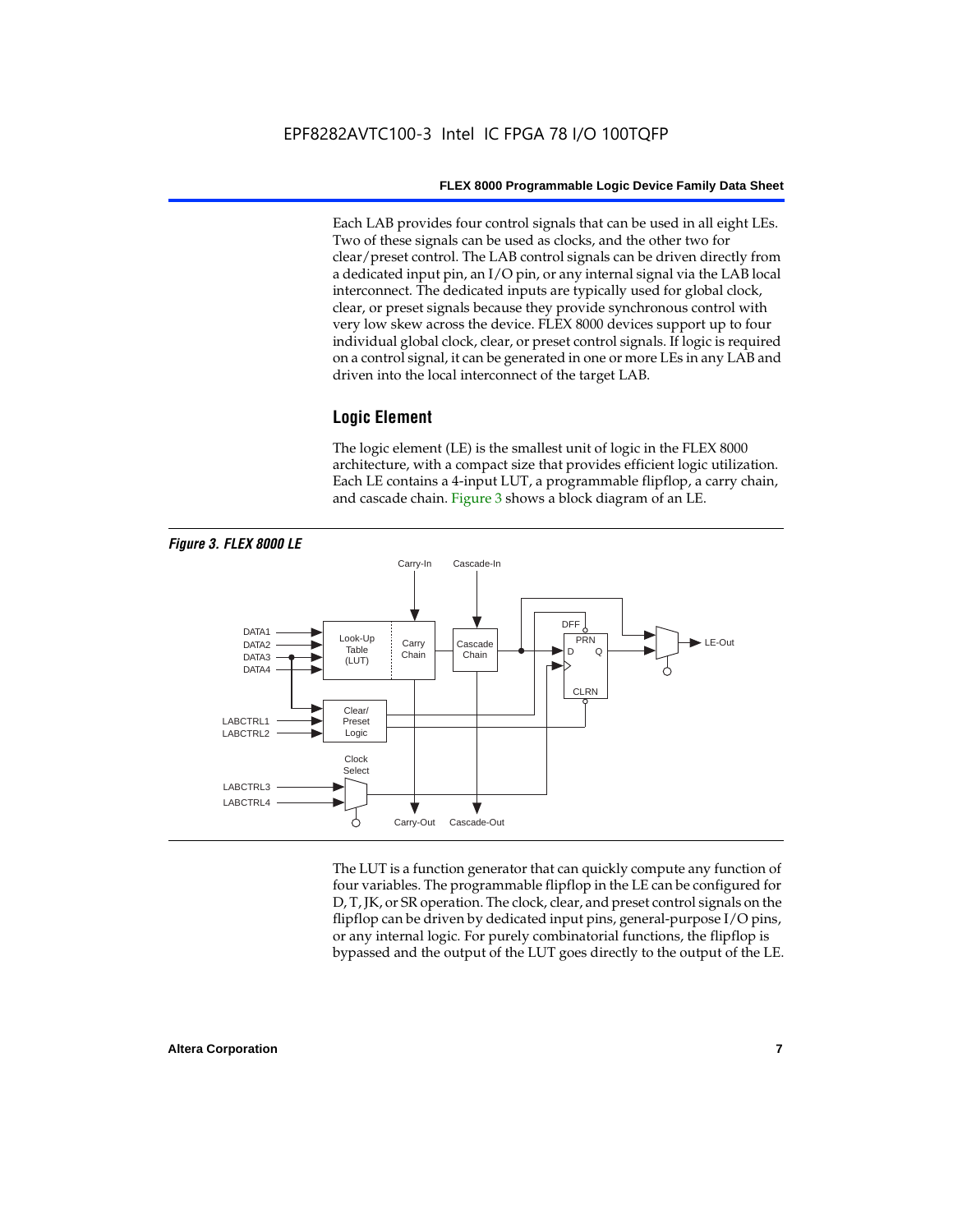The FLEX 8000 architecture provides two dedicated high-speed data paths—carry chains and cascade chains—that connect adjacent LEs without using local interconnect paths. The carry chain supports highspeed counters and adders; the cascade chain implements wide-input functions with minimum delay. Carry and cascade chains connect all LEs in an LAB and all LABs in the same row. Heavy use of carry and cascade chains can reduce routing flexibility. Therefore, the use of carry and cascade chains should be limited to speed-critical portions of a design.

#### *Carry Chain*

The carry chain provides a very fast (less than 1 ns) carry-forward function between LEs. The carry-in signal from a lower-order bit moves forward into the higher-order bit via the carry chain, and feeds into both the LUT and the next portion of the carry chain. This feature allows the FLEX 8000 architecture to implement high-speed counters and adders of arbitrary width. The MAX+PLUS II Compiler can create carry chains automatically during design processing; designers can also insert carry chain logic manually during design entry.

Figure 4 shows how an *n*-bit full adder can be implemented in *n* + 1 LEs with the carry chain. One portion of the LUT generates the sum of two bits using the input signals and the carry-in signal; the sum is routed to the output of the LE. The register is typically bypassed for simple adders, but can be used for an accumulator function. Another portion of the LUT and the carry chain logic generate the carry-out signal, which is routed directly to the carry-in signal of the next-higher-order bit. The final carry-out signal is routed to another LE, where it can be used as a general-purpose signal. In addition to mathematical functions, carry chain logic supports very fast counters and comparators.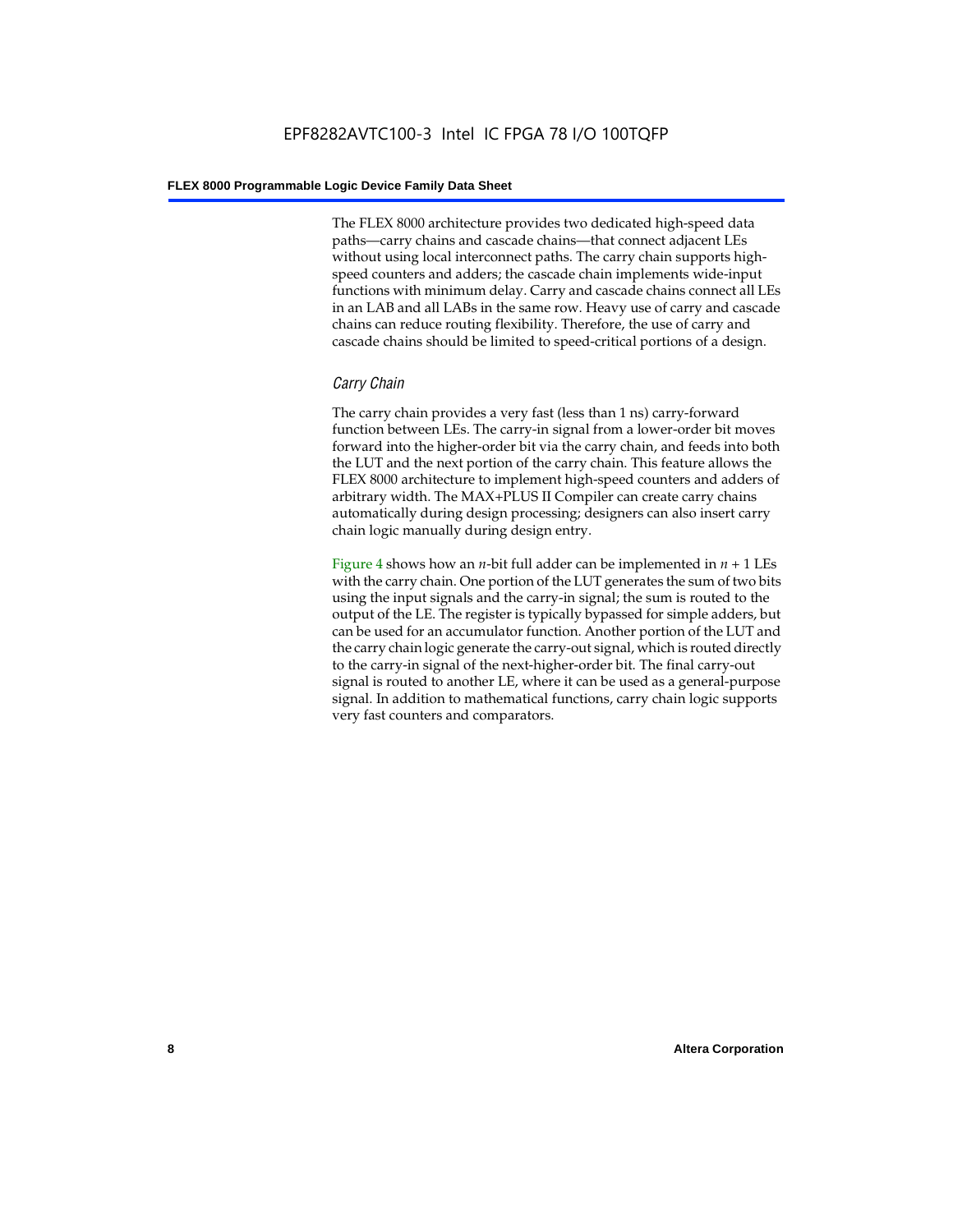

*Figure 4. FLEX 8000 Carry Chain Operation*

#### *Cascade Chain*

With the cascade chain, the FLEX 8000 architecture can implement functions that have a very wide fan-in. Adjacent LUTs can be used to compute portions of the function in parallel; the cascade chain serially connects the intermediate values. The cascade chain can use a logical AND or logical OR (via De Morgan's inversion) to connect the outputs of adjacent LEs. Each additional LE provides four more inputs to the effective width of a function, with a delay as low as 0.6 ns per LE.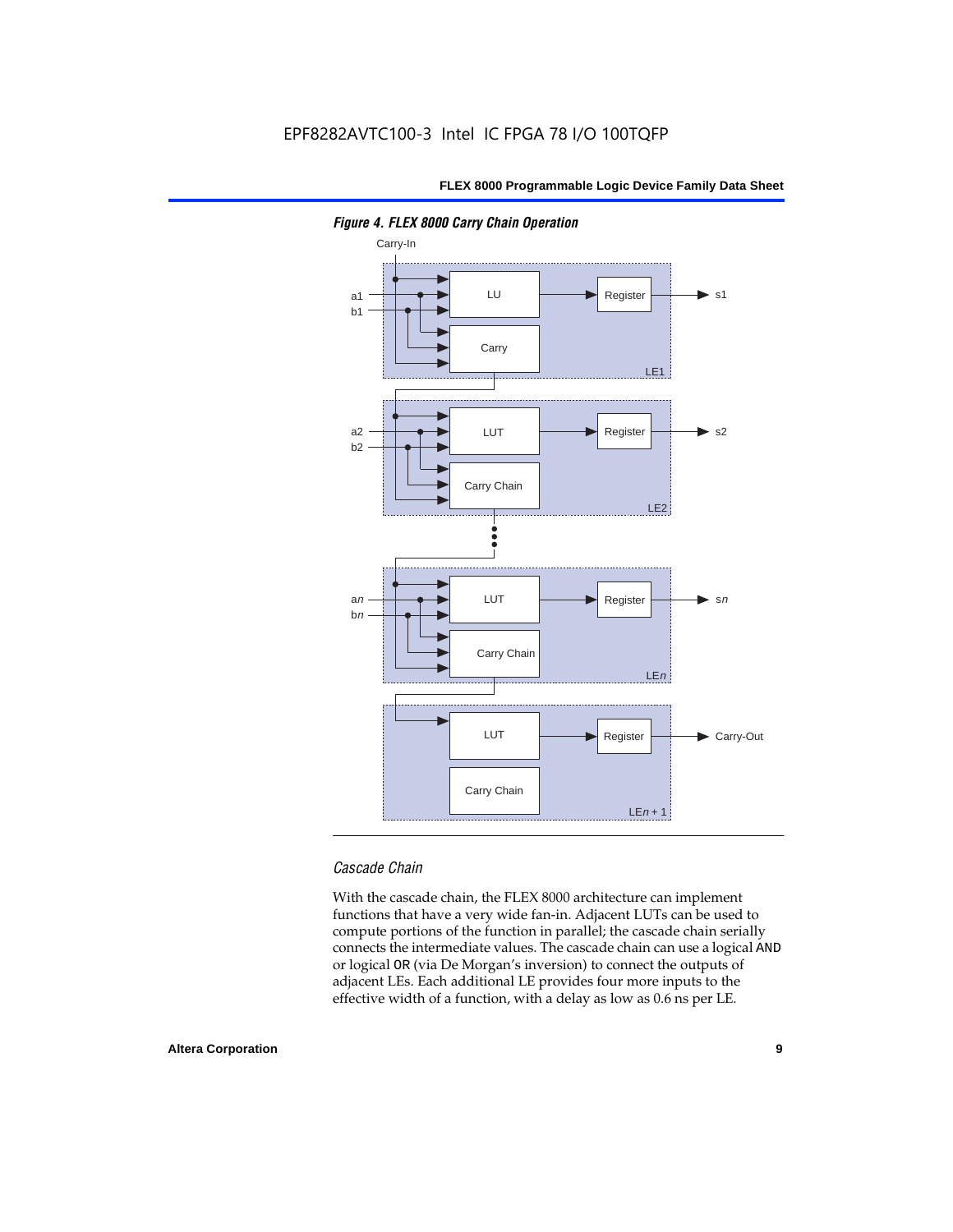The MAX+PLUS II Compiler can create cascade chains automatically during design processing; designers can also insert cascade chain logic manually during design entry. Cascade chains longer than eight LEs are automatically implemented by linking LABs together. The last LE of an LAB cascades to the first LE of the next LAB.

Figure 5 shows how the cascade function can connect adjacent LEs to form functions with a wide fan-in. These examples show functions of 4*n* variables implemented with *n* LEs. For a device with an A-2 speed grade, the LE delay is 2.4 ns; the cascade chain delay is 0.6 ns. With the cascade chain, 4.2 ns is needed to decode a 16-bit address.



*Figure 5. FLEX 8000 Cascade Chain Operation*

#### *LE Operating Modes*

The FLEX 8000 LE can operate in one of four modes, each of which uses LE resources differently. See Figure 6. In each mode, seven of the ten available inputs to the LE—the four data inputs from the LAB local interconnect, the feedback from the programmable register, and the carry-in and cascade-in from the previous LE—are directed to different destinations to implement the desired logic function. The three remaining inputs to the LE provide clock, clear, and preset control for the register. The MAX+PLUS II software automatically chooses the appropriate mode for each application. Design performance can also be enhanced by designing for the operating mode that supports the desired application.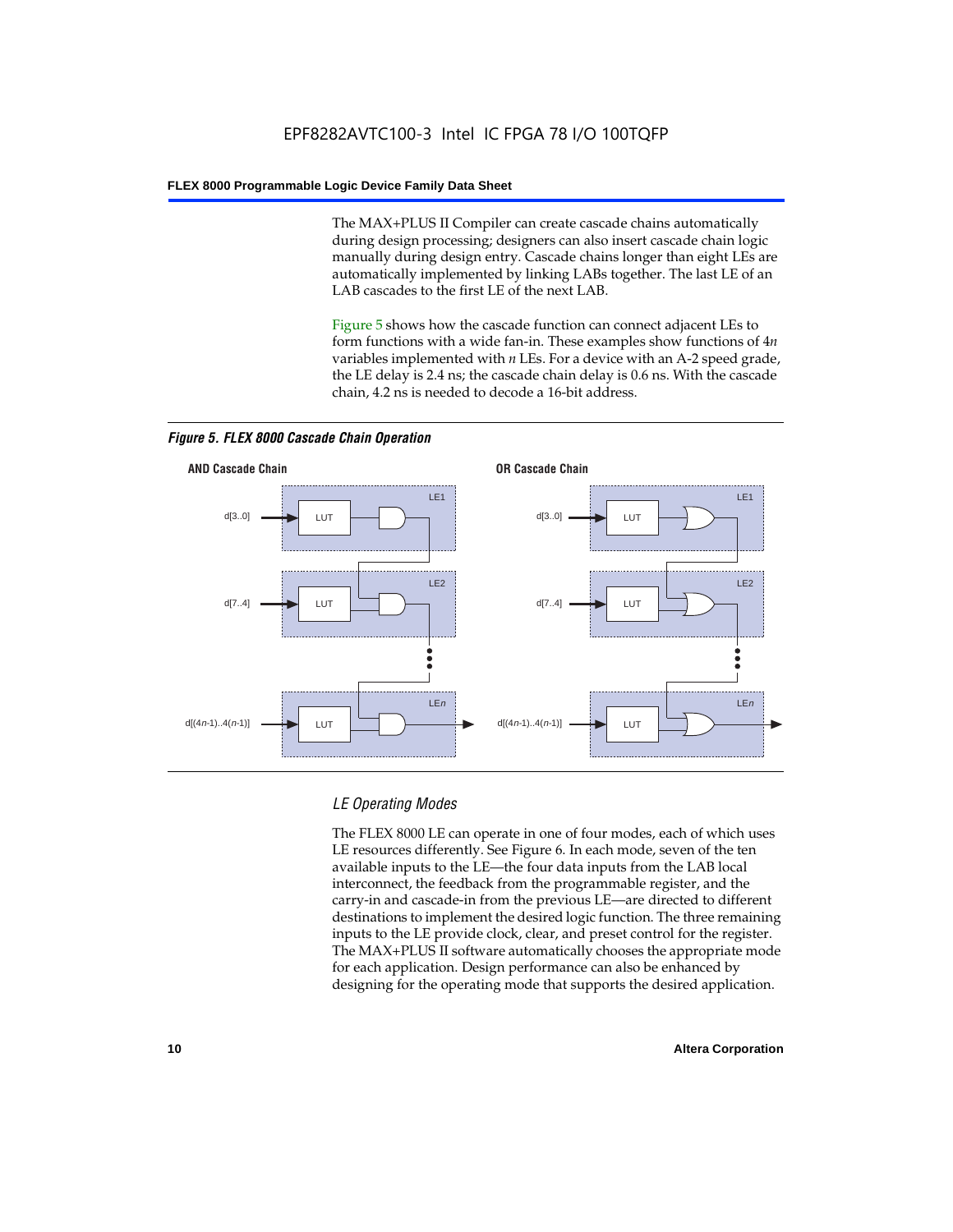#### *Figure 6. FLEX 8000 LE Operating Modes*



#### **Arithmetic Mode**



#### **Up/Down Counter Mode**



#### **Clearable Counter Mode**

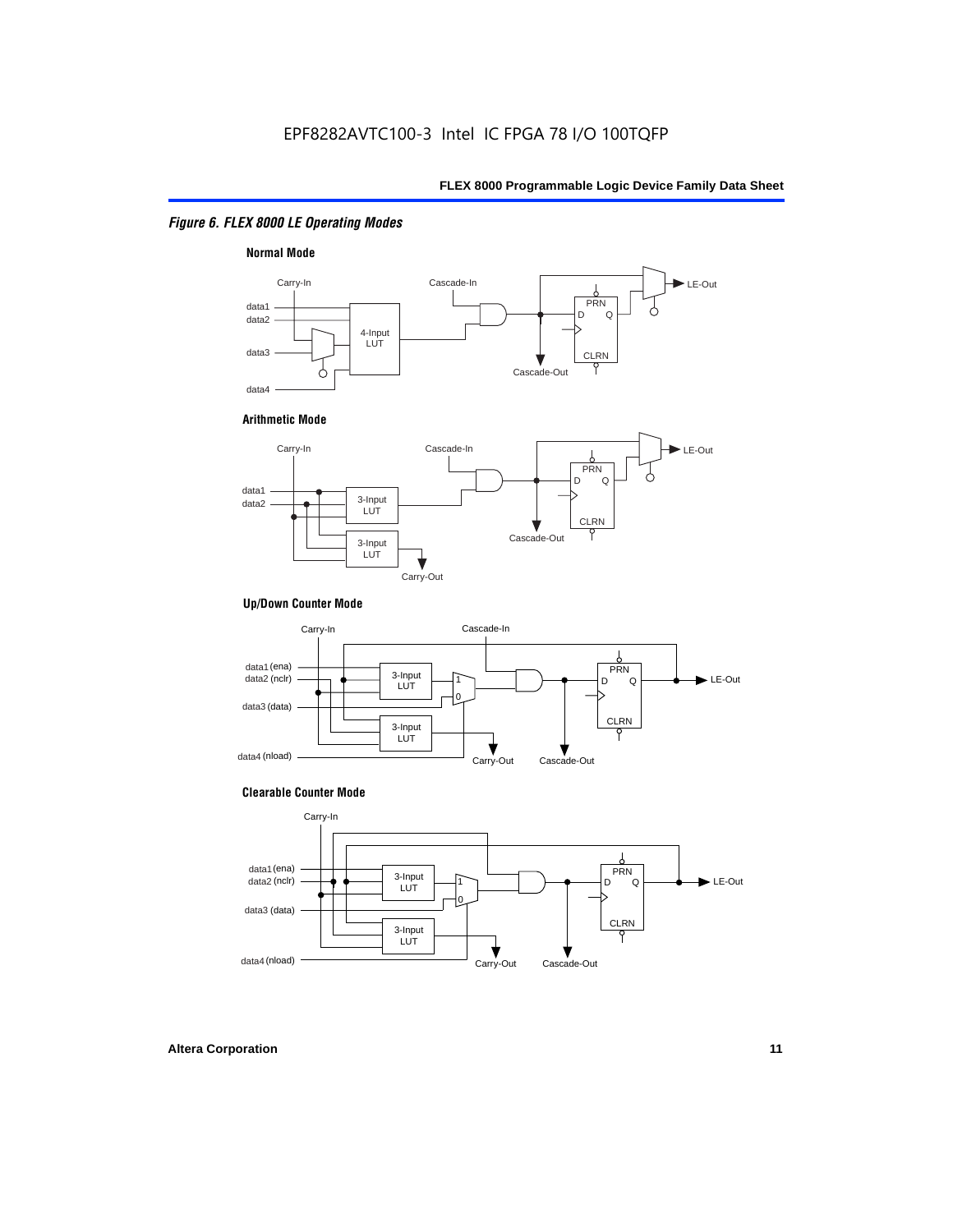#### **Normal Mode**

The normal mode is suitable for general logic applications and wide decoding functions that can take advantage of a cascade chain. In normal mode, four data inputs from the LAB local interconnect and the carry-in signal are the inputs to a 4-input LUT. Using a configurable SRAM bit, the MAX+PLUS II Compiler automatically selects the carry-in or the DATA3 signal as an input. The LUT output can be combined with the cascade-in signal to form a cascade chain through the cascade-out signal. The LE-Out signal—the data output of the LE—is either the combinatorial output of the LUT and cascade chain, or the data output  $(Q)$  of the programmable register.

#### **Arithmetic Mode**

The arithmetic mode offers two 3-input LUTs that are ideal for implementing adders, accumulators, and comparators. One LUT provides a 3-bit function; the other generates a carry bit. As shown in Figure 6, the first LUT uses the carry-in signal and two data inputs from the LAB local interconnect to generate a combinatorial or registered output. For example, in an adder, this output is the sum of three bits: a, b, and the carry-in. The second LUT uses the same three signals to generate a carry-out signal, thereby creating a carry chain. The arithmetic mode also supports a cascade chain.

#### **Up/Down Counter Mode**

The up/down counter mode offers counter enable, synchronous up/down control, and data loading options. These control signals are generated by the data inputs from the LAB local interconnect, the carry-in signal, and output feedback from the programmable register. Two 3-input LUTs are used: one generates the counter data, and the other generates the fast carry bit. A 2-to-1 multiplexer provides synchronous loading. Data can also be loaded asynchronously with the clear and preset register control signals, without using the LUT resources.

#### **Clearable Counter Mode**

The clearable counter mode is similar to the up/down counter mode, but supports a synchronous clear instead of the up/down control; the clear function is substituted for the cascade-in signal in the up/down counter mode. Two 3-input LUTs are used: one generates the counter data, and the other generates the fast carry bit. Synchronous loading is provided by a 2-to-1 multiplexer, and the output of this multiplexer is ANDed with a synchronous clear.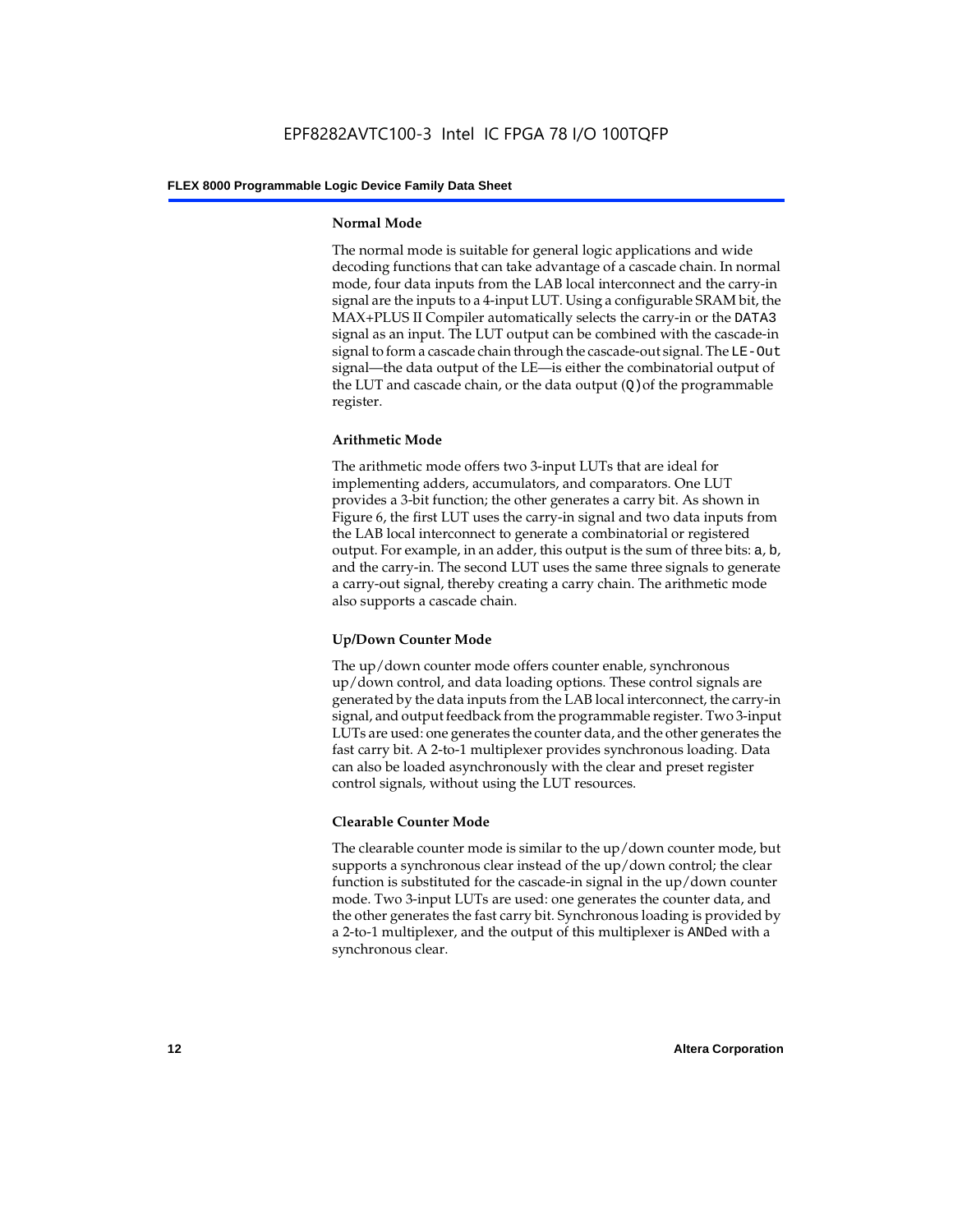#### *Internal Tri-State Emulation*

Internal tri-state emulation provides internal tri-stating without the limitations of a physical tri-state bus. In a physical tri-state bus, the tri-state buffers' output enable signals select the signal that drives the bus. However, if multiple output enable signals are active, contending signals can be driven onto the bus. Conversely, if no output enable signals are active, the bus will float. Internal tri-state emulation resolves contending tri-state buffers to a low value and floating buses to a high value, thereby eliminating these problems. The MAX+PLUS II software automatically implements tri-state bus functionality with a multiplexer.

#### *Clear & Preset Logic Control*

Logic for the programmable register's clear and preset functions is controlled by the DATA3, LABCTRL1, and LABCTRL2 inputs to the LE. The clear and preset control structure of the LE is used to asynchronously load signals into a register. The register can be set up so that LABCTRL1 implements an asynchronous load. The data to be loaded is driven to DATA3; when LABCTRL1 is asserted, DATA3 is loaded into the register.

During compilation, the MAX+PLUS II Compiler automatically selects the best control signal implementation. Because the clear and preset functions are active-low, the Compiler automatically assigns a logic high to an unused clear or preset.

The clear and preset logic is implemented in one of the following six asynchronous modes, which are chosen during design entry. LPM functions that use registers will automatically use the correct asynchronous mode. See Figure 7.

- Clear only
- Preset only
- Clear and preset
- Load with clear
- Load with preset
- Load without clear or preset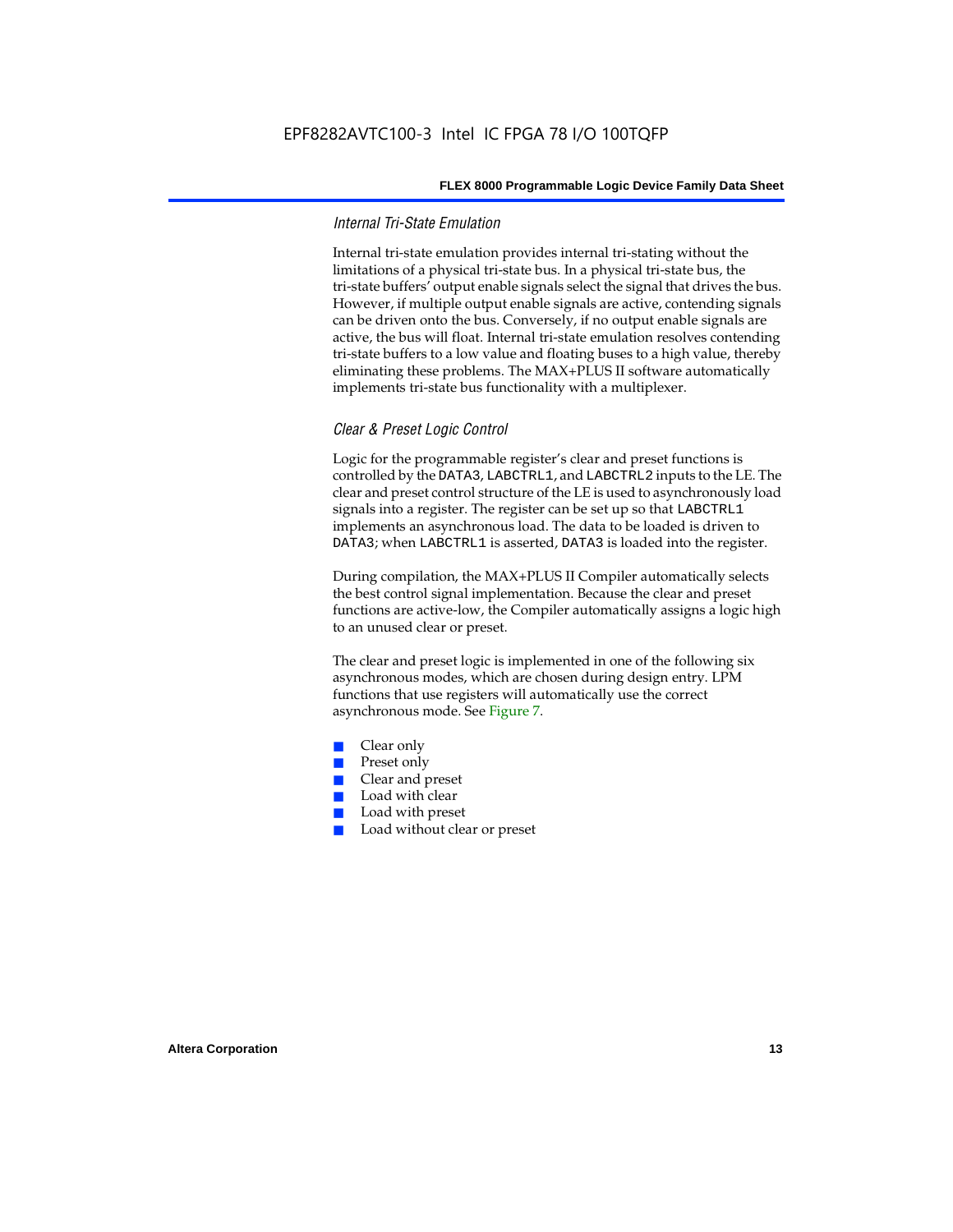#### *Figure 7. FLEX 8000 LE Asynchronous Clear & Preset Modes*



#### **Asynchronous Load with Clear**



#### **Asynchronous Load with Preset**



#### **Asynchronous Load without Clear or Preset**

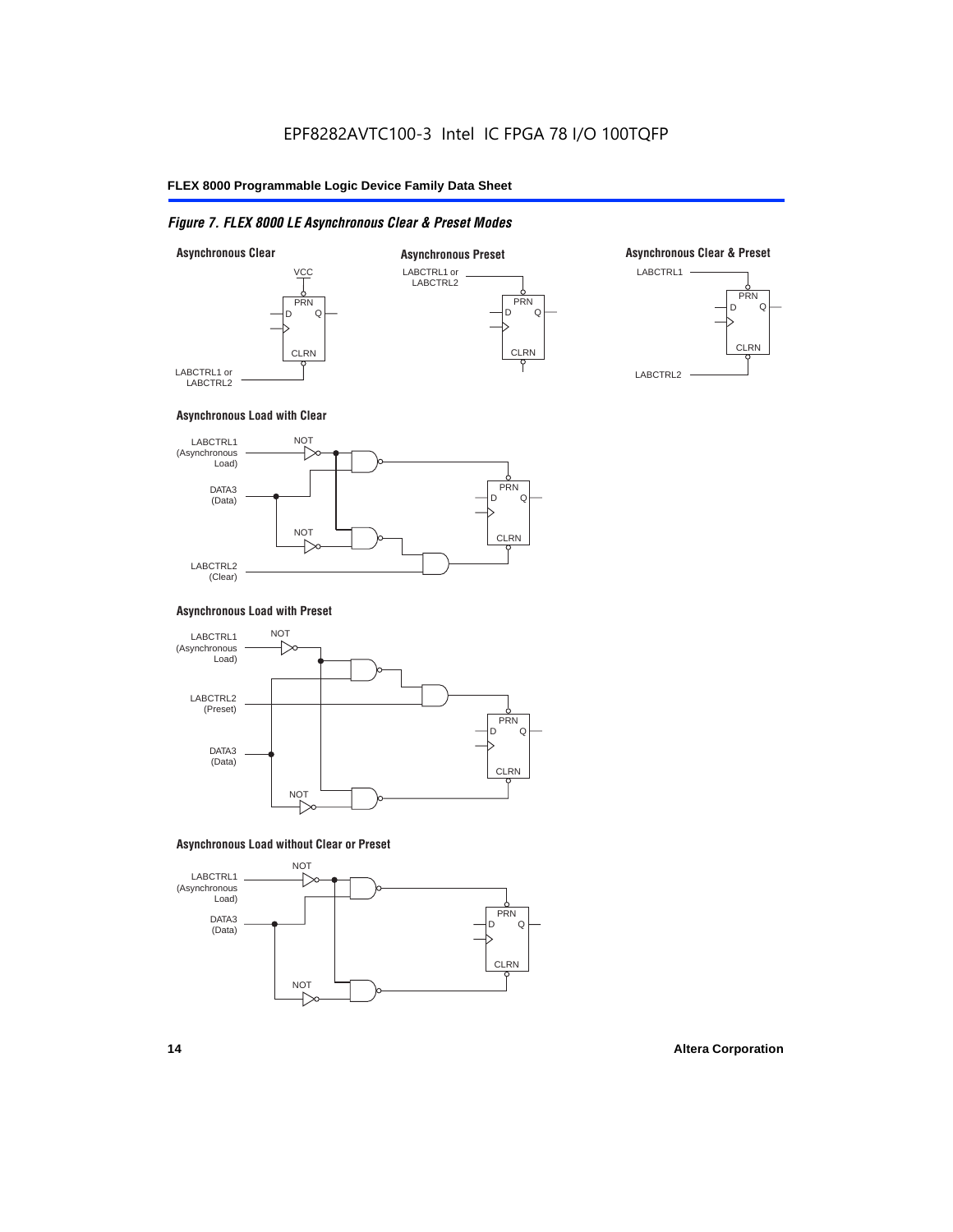#### **Asynchronous Clear**

A register is cleared by one of the two LABCTRL signals. When the CLRn port receives a low signal, the register is set to zero.

#### **Asynchronous Preset**

An asynchronous preset is implemented as either an asynchronous load or an asynchronous clear. If DATA3 is tied to VCC, asserting LABCTRLl asynchronously loads a 1 into the register. Alternatively, the MAX+PLUS II software can provide preset control by using the clear and inverting the input and output of the register. Inversion control is available for the inputs to both LEs and IOEs. Therefore, if a register is preset by only one of the two LABCTRL signals, the DATA3 input is not needed and can be used for one of the LE operating modes.

#### **Asynchronous Clear & Preset**

When implementing asynchronous clear and preset, LABCTRL1 controls the preset and LABCTRL2 controls the clear. The DATA3 input is tied to VCC; therefore, asserting LABCTRL1 asynchronously loads a 1 into the register, effectively presetting the register. Asserting LABCTRL2 clears the register.

#### **Asynchronous Load with Clear**

When implementing an asynchronous load with the clear, LABCTRL1 implements the asynchronous load of DATA3 by controlling the register preset and clear. LABCTRL2 implements the clear by controlling the register clear.

#### **Asynchronous Load with Preset**

When implementing an asynchronous load in conjunction with a preset, the MAX+PLUS II software provides preset control by using the clear and inverting the input and output of the register. Asserting LABCTRL2 clears the register, while asserting LABCTRL1 loads the register. The MAX+PLUS II software inverts the signal that drives the DATA3 signal to account for the inversion of the register's output.

#### **Asynchronous Load without Clear or Preset**

When implementing an asynchronous load without the clear or preset, LABCTRL1 implements the asynchronous load of DATA3 by controlling the register preset and clear.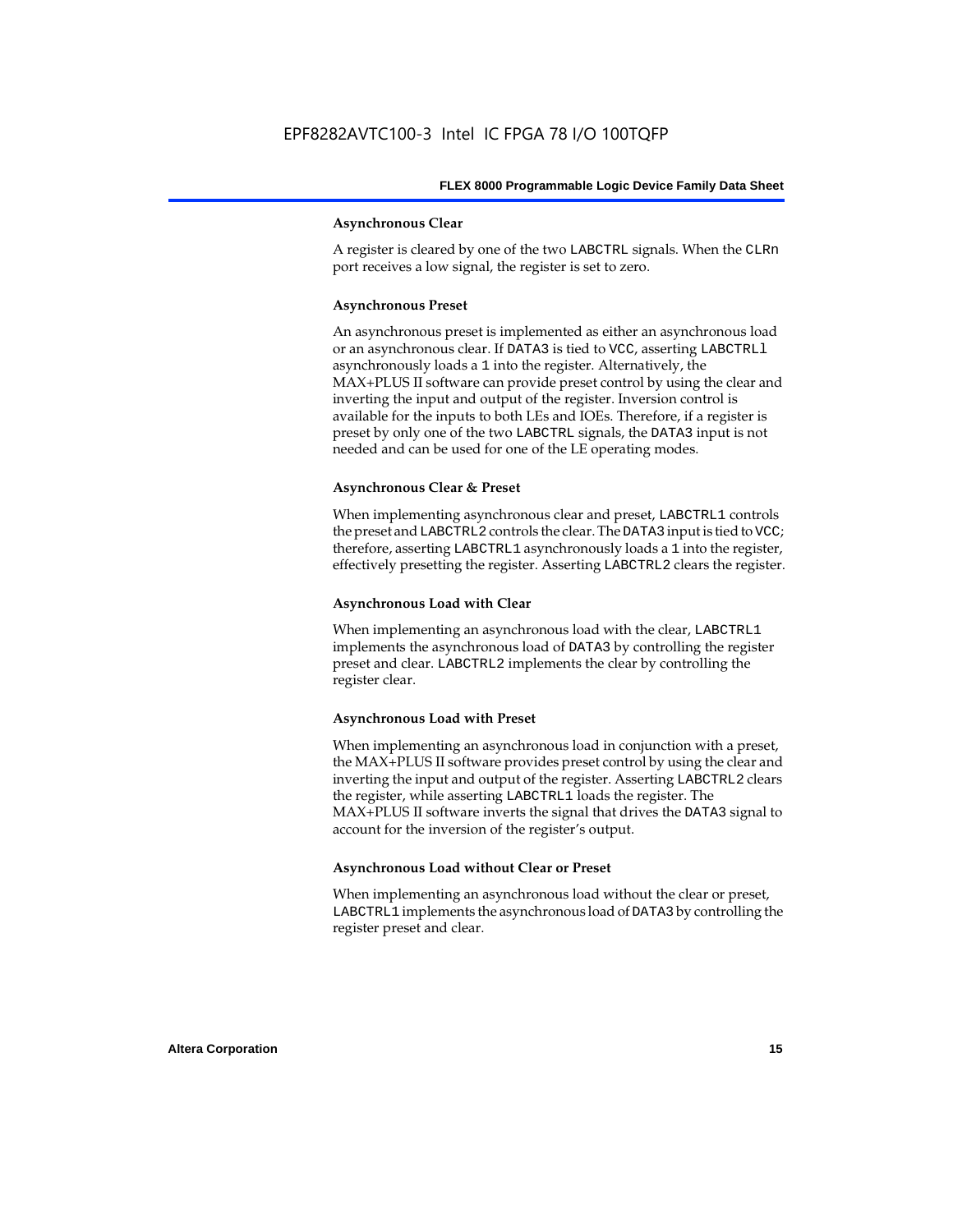#### **FastTrack Interconnect**

In the FLEX 8000 architecture, connections between LEs and device I/O pins are provided by the FastTrack Interconnect, a series of continuous horizontal (row) and vertical (column) routing channels that traverse the entire FLEX 8000 device. This device-wide routing structure provides predictable performance even in complex designs. In contrast, the segmented routing structure in FPGAs requires switch matrices to connect a variable number of routing paths, which increases the delays between logic resources and reduces performance.

The LABs within FLEX 8000 devices are arranged into a matrix of columns and rows. Each row of LABs has a dedicated row interconnect that routes signals both into and out of the LABs in the row. The row interconnect can then drive I/O pins or feed other LABs in the device. Figure 8 shows how an LE drives the row and column interconnect.

*Figure 8. FLEX 8000 LAB Connections to Row & Column Interconnect*





(1) See Table 4 for the number of row channels.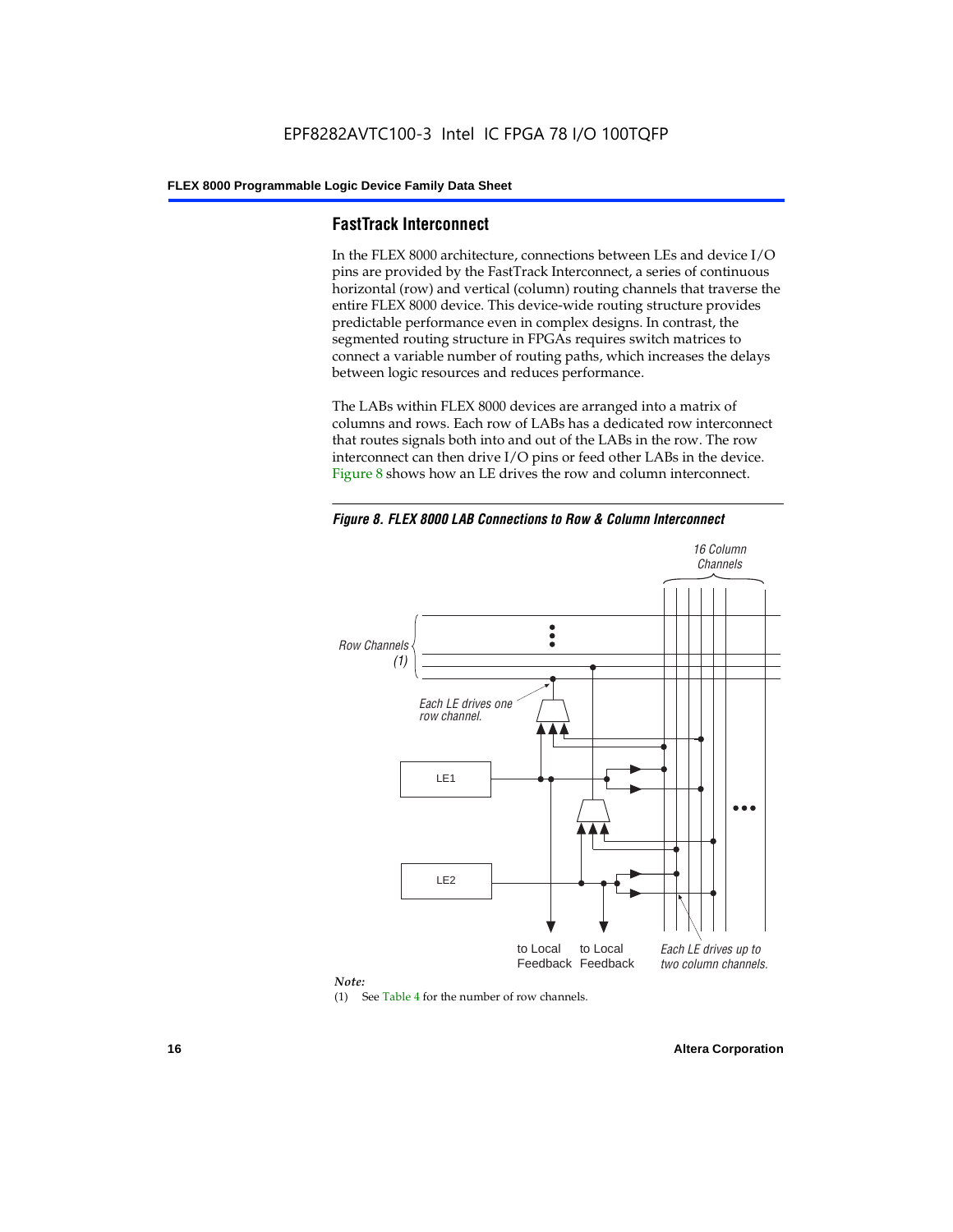Each LE in an LAB can drive up to two separate column interconnect channels. Therefore, all 16 available column channels can be driven by the LAB. The column channels run vertically across the entire device, and share access to LABs in the same column but in different rows. The MAX+PLUS II Compiler chooses which LEs must be connected to a column channel. A row interconnect channel can be fed by the output of the LE or by two column channels. These three signals feed a multiplexer that connects to a specific row channel. Each LE is connected to one 3-to-1 multiplexer. In an LAB, the multiplexers provide all 16 column channels with access to 8 row channels.

Each column of LABs has a dedicated column interconnect that routes signals out of the LABs into the column. The column interconnect can then drive I/O pins or feed into the row interconnect to route the signals to other LABs in the device. A signal from the column interconnect, which can be either the output of an LE or an input from an I/O pin, must transfer to the row interconnect before it can enter an LAB. Table 4 summarizes the FastTrack Interconnect resources available in each FLEX 8000 device.

| Table 4. FLEX 8000 FastTrack Interconnect Resources |               |                         |                |                            |  |  |  |  |  |  |  |
|-----------------------------------------------------|---------------|-------------------------|----------------|----------------------------|--|--|--|--|--|--|--|
| <b>Device</b>                                       | <b>Rows</b>   | <b>Channels per Row</b> | <b>Columns</b> | <b>Channels per Column</b> |  |  |  |  |  |  |  |
| EPF8282A<br>EPF8282AV                               | $\mathcal{P}$ | 168                     | 13             | 16                         |  |  |  |  |  |  |  |
| EPF8452A                                            | $\mathcal{P}$ | 168                     | 21             | 16                         |  |  |  |  |  |  |  |
| EPF8636A                                            | 3             | 168                     | 21             | 16                         |  |  |  |  |  |  |  |
| EPF8820A                                            | 4             | 168                     | 21             | 16                         |  |  |  |  |  |  |  |
| EPF81188A                                           | 6             | 168                     | 21             | 16                         |  |  |  |  |  |  |  |
| EPF81500A                                           | 6             | 216                     | 27             | 16                         |  |  |  |  |  |  |  |

Figure 9 shows the interconnection of four adjacent LABs, with row, column, and local interconnects, as well as the associated cascade and carry chains.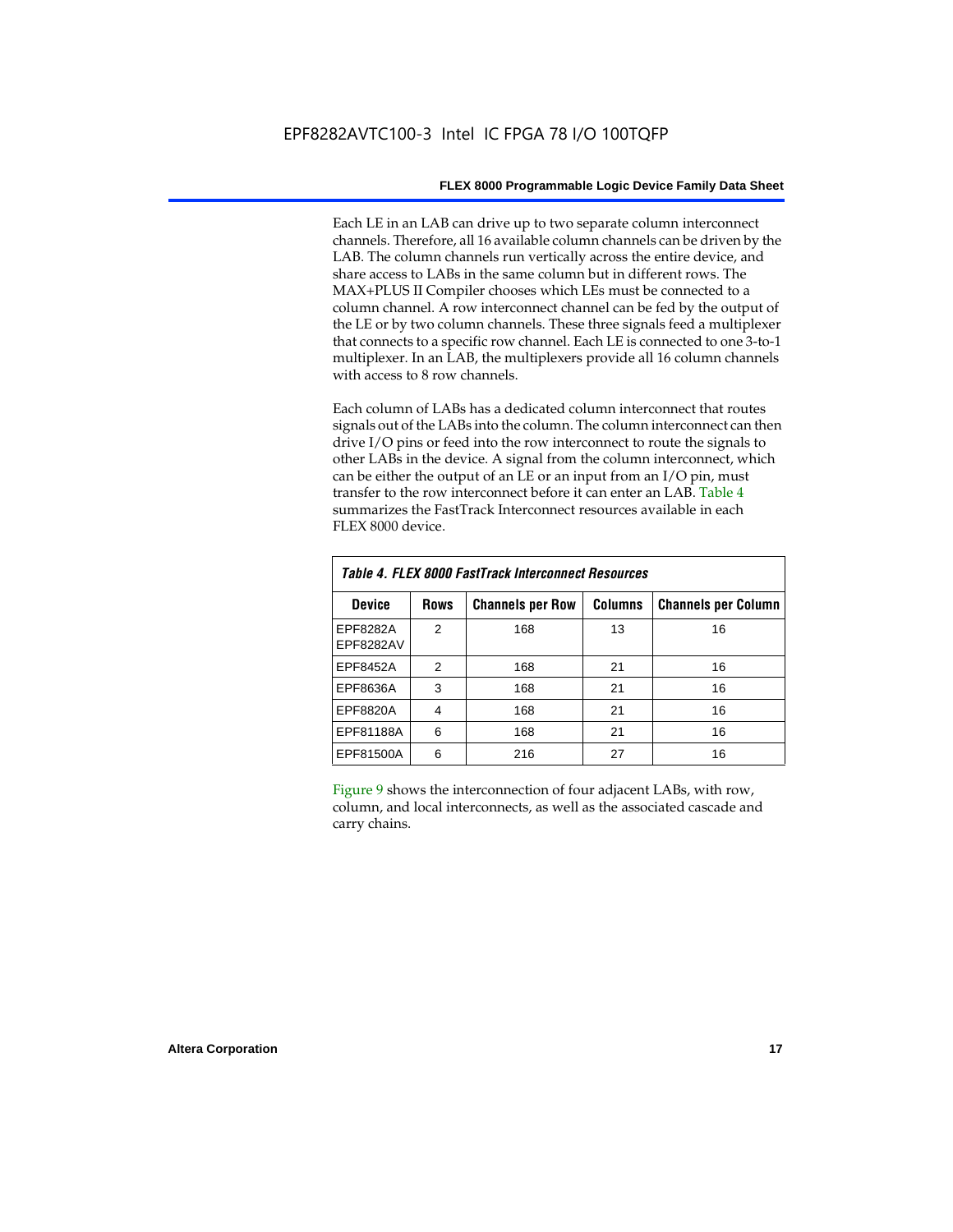#### *Figure 9. FLEX 8000 Device Interconnect Resources*

*Each LAB is named according to its physical row (A, B, C, etc.) and column (1, 2, 3, etc.) position within the device.*



#### **I/O Element**

An IOE contains a bidirectional I/O buffer and a register that can be used either as an input register for external data that requires a fast setup time, or as an output register for data that requires fast clock-to-output performance. IOEs can be used as input, output, or bidirectional pins. The MAX+PLUS II Compiler uses the programmable inversion option to automatically invert signals from the row and column interconnect where appropriate. Figure 10 shows the IOE block diagram.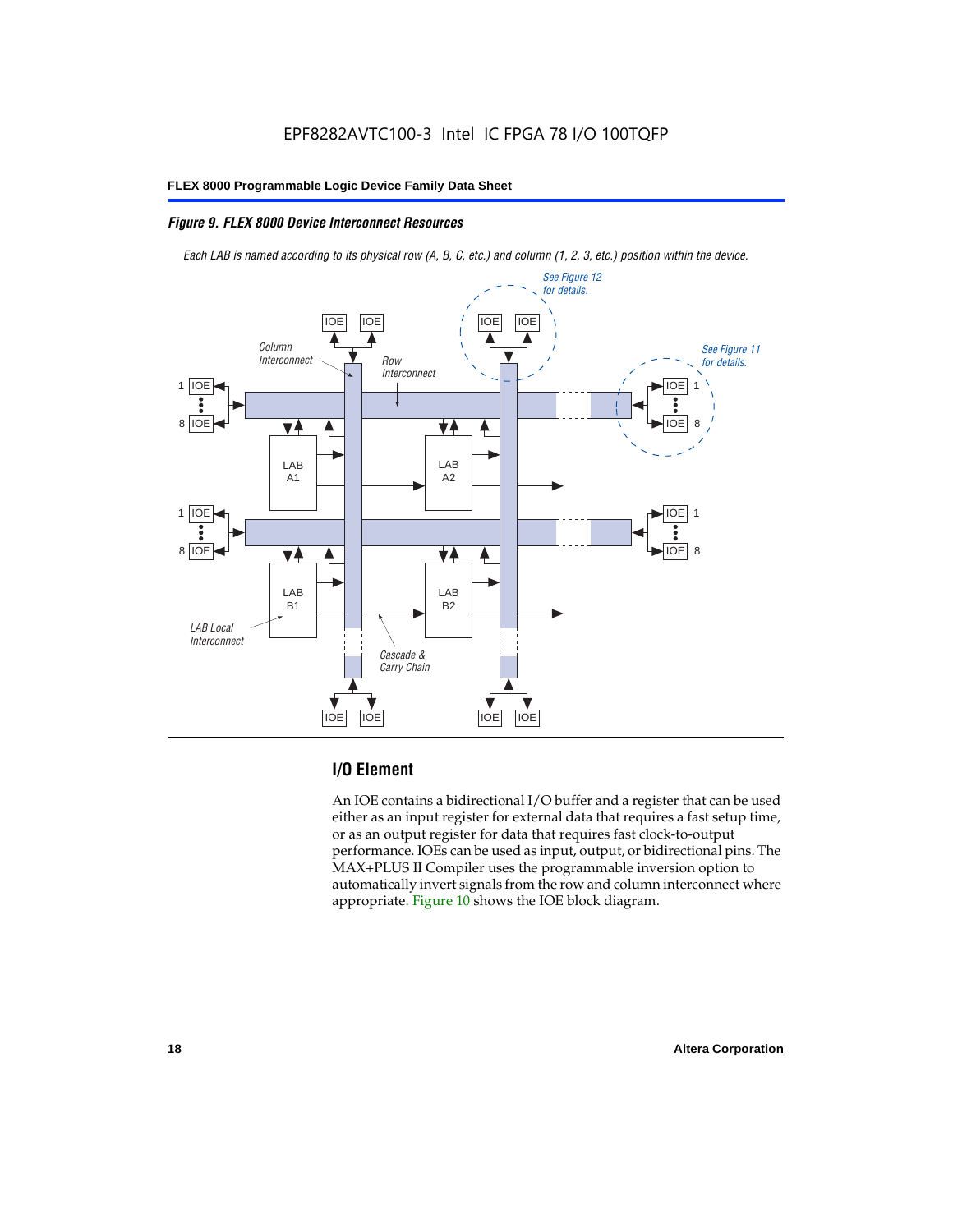#### *Figure 10. FLEX 8000 IOE*



*Numbers in parentheses are for EPF81500A devices only.*

#### *Row-to-IOE Connections*

Figure 11 illustrates the connection between row interconnect channels and IOEs. An input signal from an IOE can drive two separate row channels. When an IOE is used as an output, the signal is driven by an *n*-to-1 multiplexer that selects the row channels. The size of the multiplexer varies with the number of columns in a device. EPF81500A devices use a 27-to-1 multiplexer; EPF81188A, EPF8820A, EPF8636A, and EPF8452A devices use a 21-to-1 multiplexer; and EPF8282A and EPF8282AV devices use a 13-to-1 multiplexer. Eight IOEs are connected to each side of the row channels.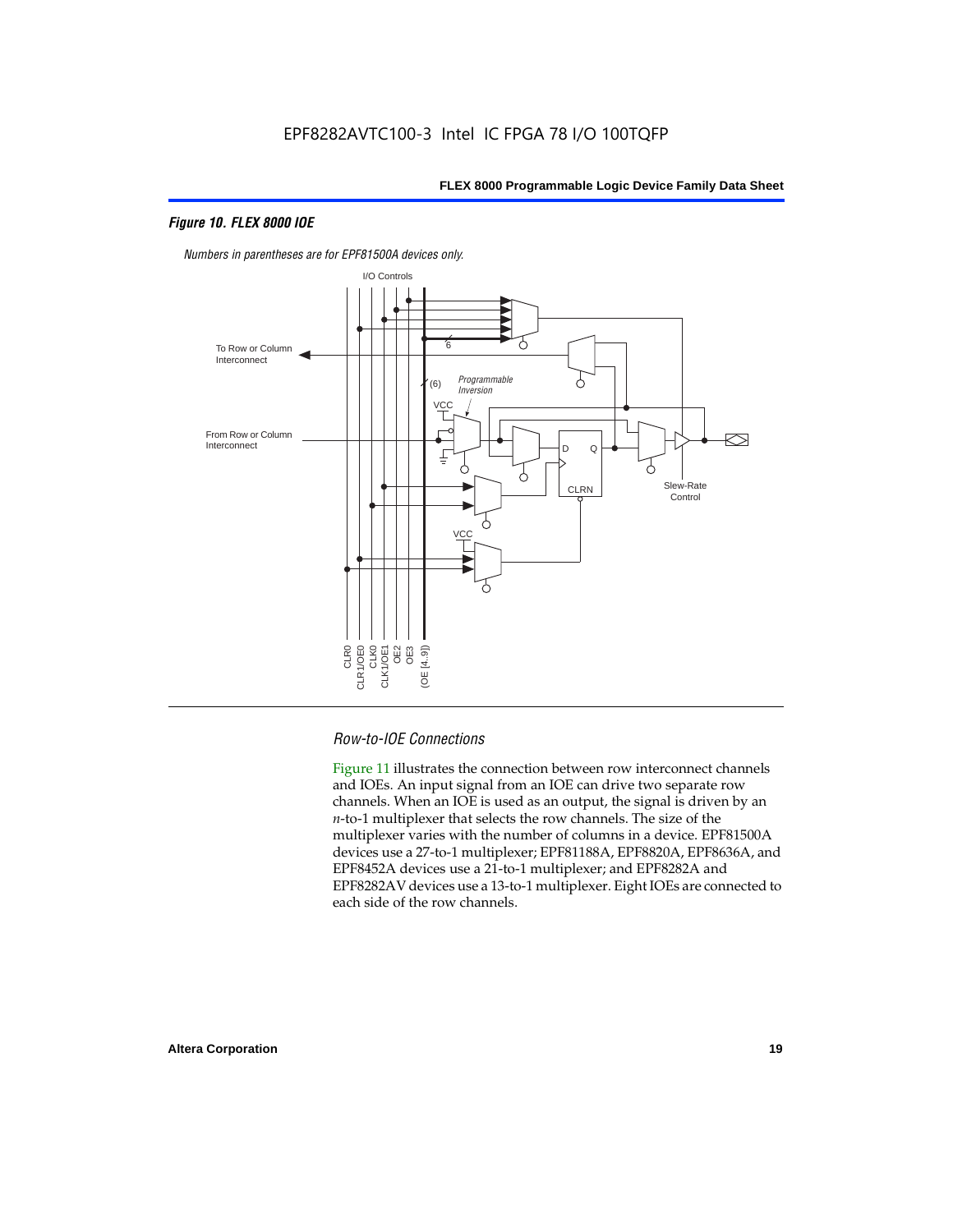#### *Figure 11. FLEX 8000 Row-to-IOE Connections*

*Numbers in parentheses are for EPF81500A devices. See Note (1).*



## *Note:*<br>(1) *n*

- $n = 13$  for EPF8282A and EPF8282AV devices.
	- *n* = 21 for EPF8452A, EPF8636A, EPF8820A, and EPF81188A devices.
	- *n* = 27 for EPF81500A devices.

*Column-to-IOE Connections*

Two IOEs are located at the top and bottom of the column channels (see Figure 12). When an IOE is used as an input, it can drive up to two separate column channels. The output signal to an IOE can choose from 8 of the 16 column channels through an 8-to-1 multiplexer.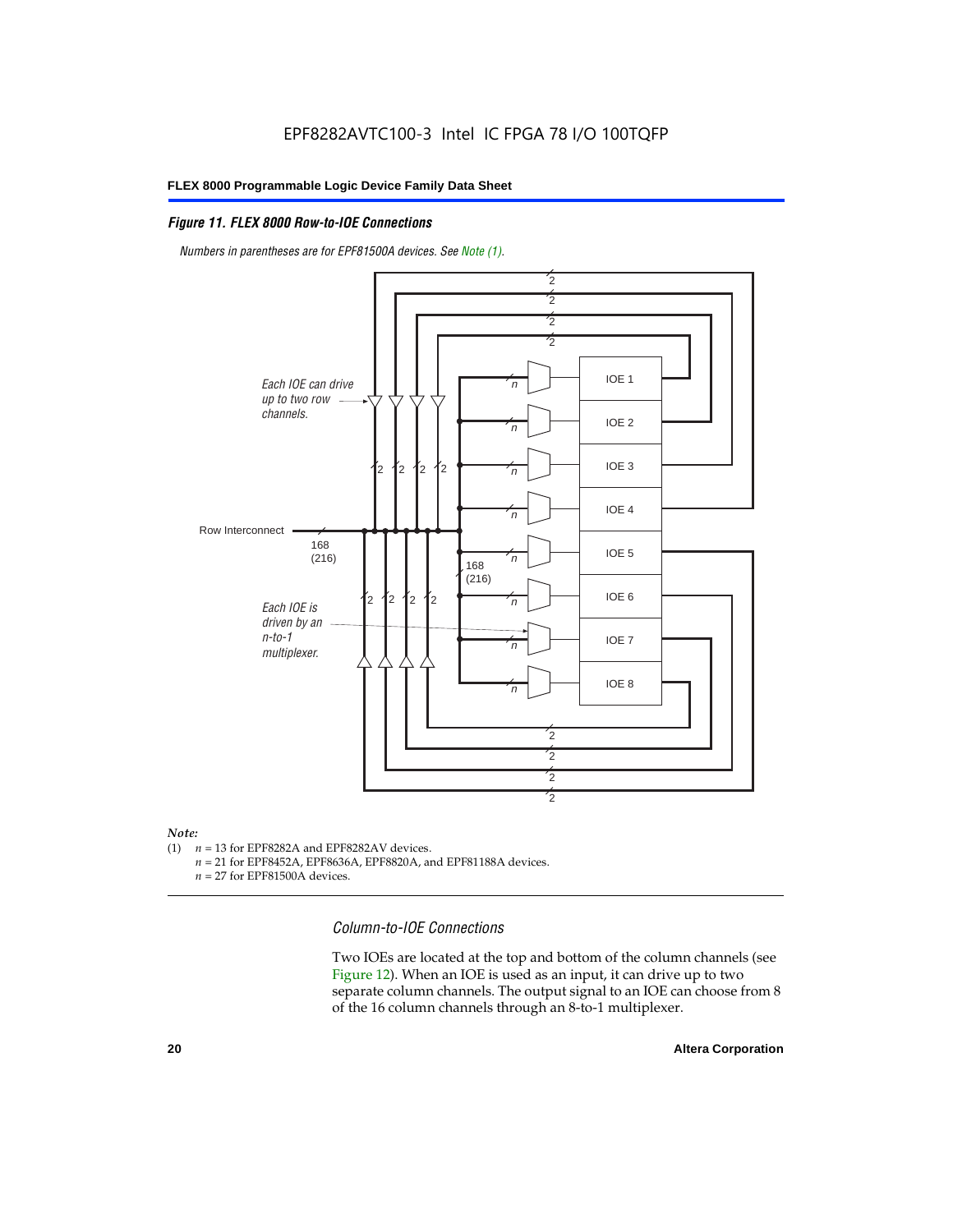

*Figure 12. FLEX 8000 Column-to-IOE Connections*

In addition to general-purpose I/O pins, FLEX 8000 devices have four dedicated input pins. These dedicated inputs provide low-skew, devicewide signal distribution, and are typically used for global clock, clear, and preset control signals. The signals from the dedicated inputs are available as control signals for all LABs and I/O elements in the device. The dedicated inputs can also be used as general-purpose data inputs because they can feed the local interconnect of each LAB in the device.

Signals enter the FLEX 8000 device either from the I/O pins that provide general-purpose input capability or from the four dedicated inputs. The IOEs are located at the ends of the row and column interconnect channels.

I/O pins can be used as input, output, or bidirectional pins. Each I/O pin has a register that can be used either as an input register for external data that requires fast setup times, or as an output register for data that requires fast clock-to-output performance. The MAX+PLUS II Compiler uses the programmable inversion option to invert signals automatically from the row and column interconnect when appropriate.

The clock, clear, and output enable controls for the IOEs are provided by a network of I/O control signals. These signals can be supplied by either the dedicated input pins or by internal logic. The IOE control-signal paths are designed to minimize the skew across the device. All control-signal sources are buffered onto high-speed drivers that drive the signals around the periphery of the device. This "peripheral bus" can be configured to provide up to four output enable signals (10 in EPF81500A devices), and up to two clock or clear signals. Figure 13 on page 22 shows how two output enable signals are shared with one clock and one clear signal.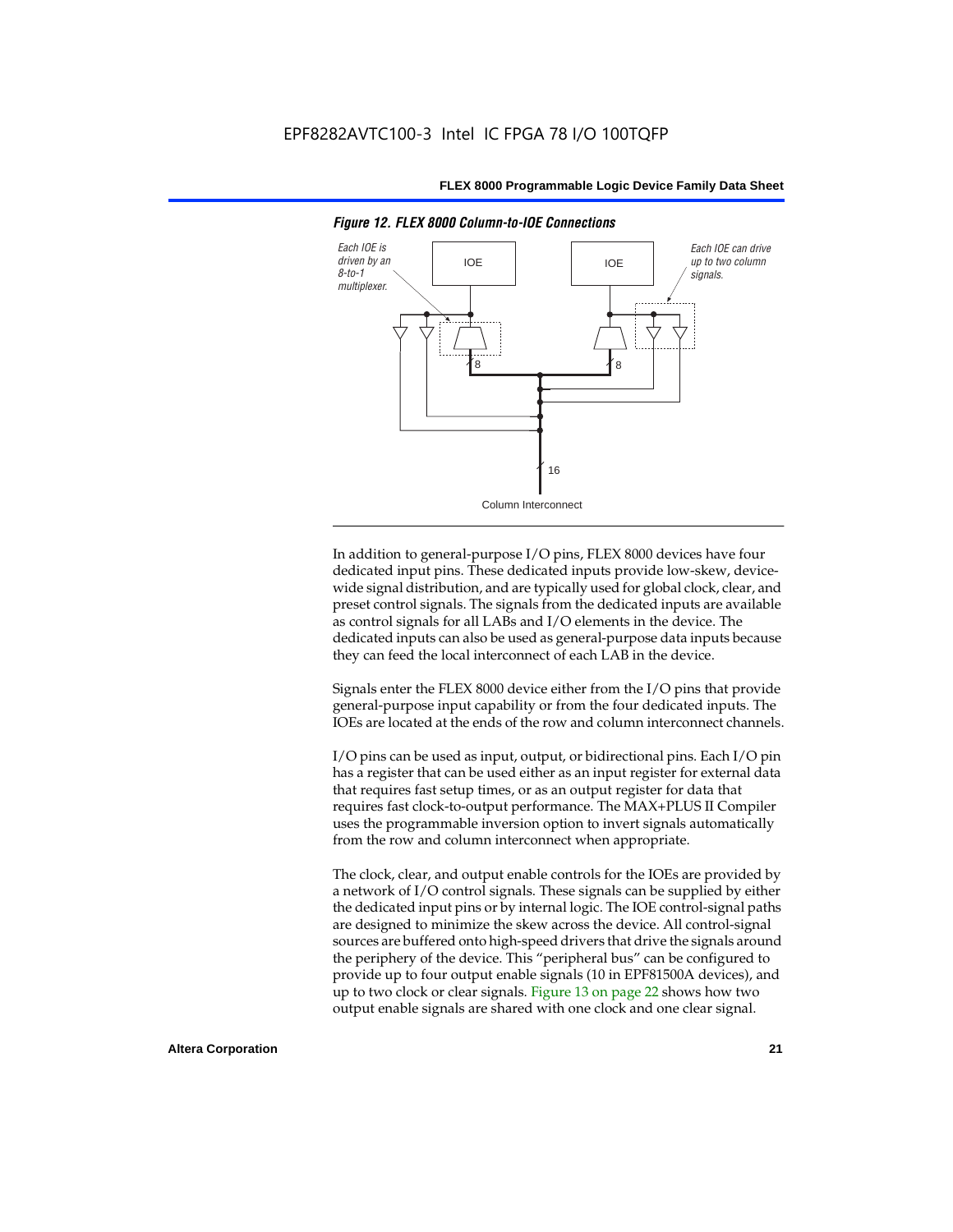The signals for the peripheral bus can be generated by any of the four dedicated inputs or signals on the row interconnect channels, as shown in Figure 13. The number of row channels in a row that can drive the peripheral bus correlates to the number of columns in the FLEX 8000 device. EPF8282A and EPF8282AV devices use 13 channels; EPF8452A, EPF8636A, EPF8820A, and EPF81188A devices use 21 channels; and EPF81500A devices use 27 channels. The first LE in each LAB is the source of the row channel signal. The six peripheral control signals (12 in EPF81500A devices) can be accessed by each IOE.

#### *Figure 13. FLEX 8000 Peripheral Bus*

*Numbers in parentheses are for EPF81500A devices.*



#### *Note:*

- (1)  $n = 13$  for EPF8282A and EPF8282AV devices.
	- *n* = 21 for EPF8452A, EPF8636A, EPF8820A, and EPF81188A devices.
	- *n* = 27 for EPF81500A devices.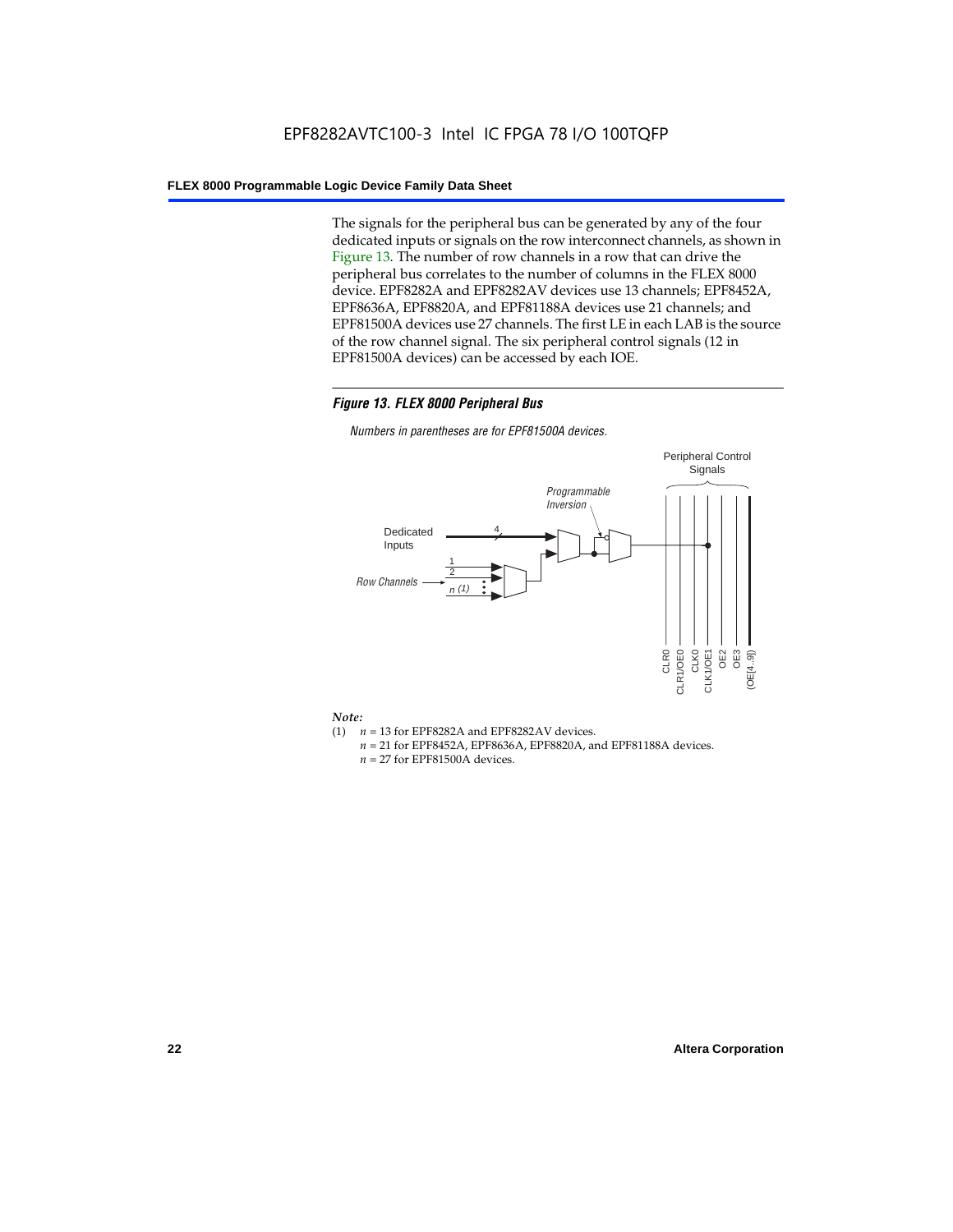Table 5 lists the source of the peripheral control signal for each FLEX 8000 device by row.

| <b>Table 5. Row Sources of FLEX 8000 Peripheral Control Signals</b> |                                     |                 |                 |                 |                  |                  |  |  |  |  |  |
|---------------------------------------------------------------------|-------------------------------------|-----------------|-----------------|-----------------|------------------|------------------|--|--|--|--|--|
| Peripheral<br><b>Control Signal</b>                                 | <b>EPF8282A</b><br><b>EPF8282AV</b> | <b>EPF8452A</b> | <b>EPF8636A</b> | <b>EPF8820A</b> | <b>EPF81188A</b> | <b>EPF81500A</b> |  |  |  |  |  |
| CLK0                                                                | Row A                               | Row A           | Row A           | Row A           | Row E            | Row E            |  |  |  |  |  |
| CLK1/OE1                                                            | Row B                               | Row B           | Row C           | Row C           | Row B            | Row B            |  |  |  |  |  |
| CLR0                                                                | Row A                               | Row A           | Row B           | Row B           | Row F            | Row F            |  |  |  |  |  |
| CLR1/OE0                                                            | Row B                               | Row B           | Row C           | Row D           | Row C            | Row C            |  |  |  |  |  |
| OE <sub>2</sub>                                                     | Row A                               | Row A           | Row A           | Row A           | Row D            | Row A            |  |  |  |  |  |
| OE3                                                                 | Row B                               | Row B           | Row B           | Row B           | Row A            | Row A            |  |  |  |  |  |
| OE4                                                                 |                                     |                 |                 |                 |                  | Row B            |  |  |  |  |  |
| OE5                                                                 |                                     |                 |                 |                 |                  | Row C            |  |  |  |  |  |
| OE6                                                                 |                                     |                 |                 |                 |                  | Row D            |  |  |  |  |  |
| OE7                                                                 |                                     |                 |                 |                 |                  | Row D            |  |  |  |  |  |
| OE8                                                                 |                                     |                 |                 |                 |                  | Row E            |  |  |  |  |  |
| OE9                                                                 |                                     |                 |                 |                 |                  | Row F            |  |  |  |  |  |

### **Output Configuration**

This section discusses slew-rate control and MultiVolt I/O interface operation for FLEX 8000 devices.

#### **Slew-Rate Control**

The output buffer in each IOE has an adjustable output slew rate that can be configured for low-noise or high-speed performance. A slow slew rate reduces system noise by slowing signal transitions, adding a maximum delay of 3.5 ns. The slow slew-rate setting affects only the falling edge of a signal. The fast slew rate should be used for speed-critical outputs in systems that are adequately protected against noise. Designers can specify the slew rate on a pin-by-pin basis during design entry or assign a default slew rate to all pins on a global basis.



f For more information on high-speed system design, go to *Application Note 75 (High-Speed Board Designs)*.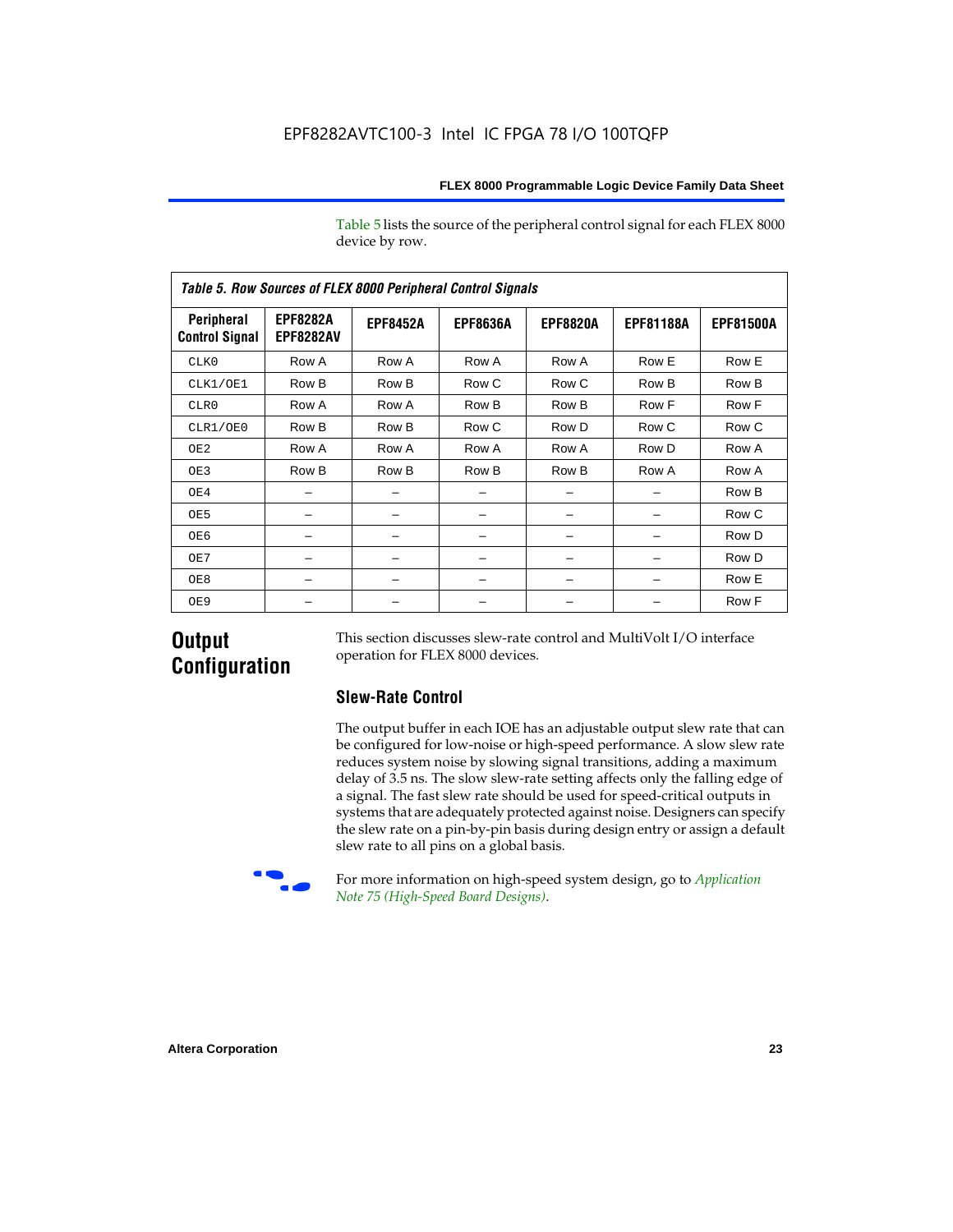#### **MultiVolt I/O Interface**

The FLEX 8000 device architecture supports the MultiVolt I/O interface feature, which allows EPF81500A, EPF81188A, EPF8820A, and EPF8636A devices to interface with systems with differing supply voltages. These devices in all packages—except for EPF8636A devices in 84-pin PLCC packages—can be set for 3.3-V or 5.0-V I/O pin operation. These devices have one set of  $V_{CC}$  pins for internal operation and input buffers (VCCINT), and another set for I/O output drivers (VCCIO).

The VCCINT pins must always be connected to a 5.0-V power supply. With a 5.0-V  $V_{\text{CCINT}}$  level, input voltages are at TTL levels and are therefore compatible with 3.3-V and 5.0-V inputs.

The VCCIO pins can be connected to either a 3.3-V or 5.0-V power supply, depending on the output requirements. When the VCCIO pins are connected to a 5.0-V power supply, the output levels are compatible with 5.0-V systems. When the VCCIO pins are connected to a 3.3-V power supply, the output high is at 3.3 V and is therefore compatible with 3.3-V or 5.0-V systems. Devices operating with  $V_{\text{C}CD}$  levels lower than 4.75 V incur a nominally greater timing delay of  $t_{OD2}$  instead of  $t_{OD1}$ . See Table 8 on page 26.

## **IEEE Std. 1149.1 (JTAG) Boundary-Scan Support**

The EPF8282A, EPF8282AV, EPF8636A, EPF8820A, and EPF81500A devices provide JTAG BST circuitry. FLEX 8000 devices with JTAG circuitry support the JTAG instructions shown in Table 6.

|                         | Table 6. EPF8282A, EPF8282AV, EPF8636A, EPF8820A & EPF81500A JTAG Instructions                                                                                                                       |  |  |  |  |  |  |
|-------------------------|------------------------------------------------------------------------------------------------------------------------------------------------------------------------------------------------------|--|--|--|--|--|--|
| <b>JTAG Instruction</b> | <b>Description</b>                                                                                                                                                                                   |  |  |  |  |  |  |
| SAMPLE/PRELOAD          | Allows a snapshot of the signals at the device pins to be captured and examined during<br>normal device operation, and permits an initial data pattern to be output at the device pins.              |  |  |  |  |  |  |
| <b>EXTEST</b>           | Allows the external circuitry and board-level interconnections to be tested by forcing a test<br>pattern at the output pins and capturing test results at the input pins.                            |  |  |  |  |  |  |
| <b>BYPASS</b>           | Places the 1-bit bypass register between the TDI and TDO pins, which allows the BST<br>data to pass synchronously through the selected device to adjacent devices during<br>normal device operation. |  |  |  |  |  |  |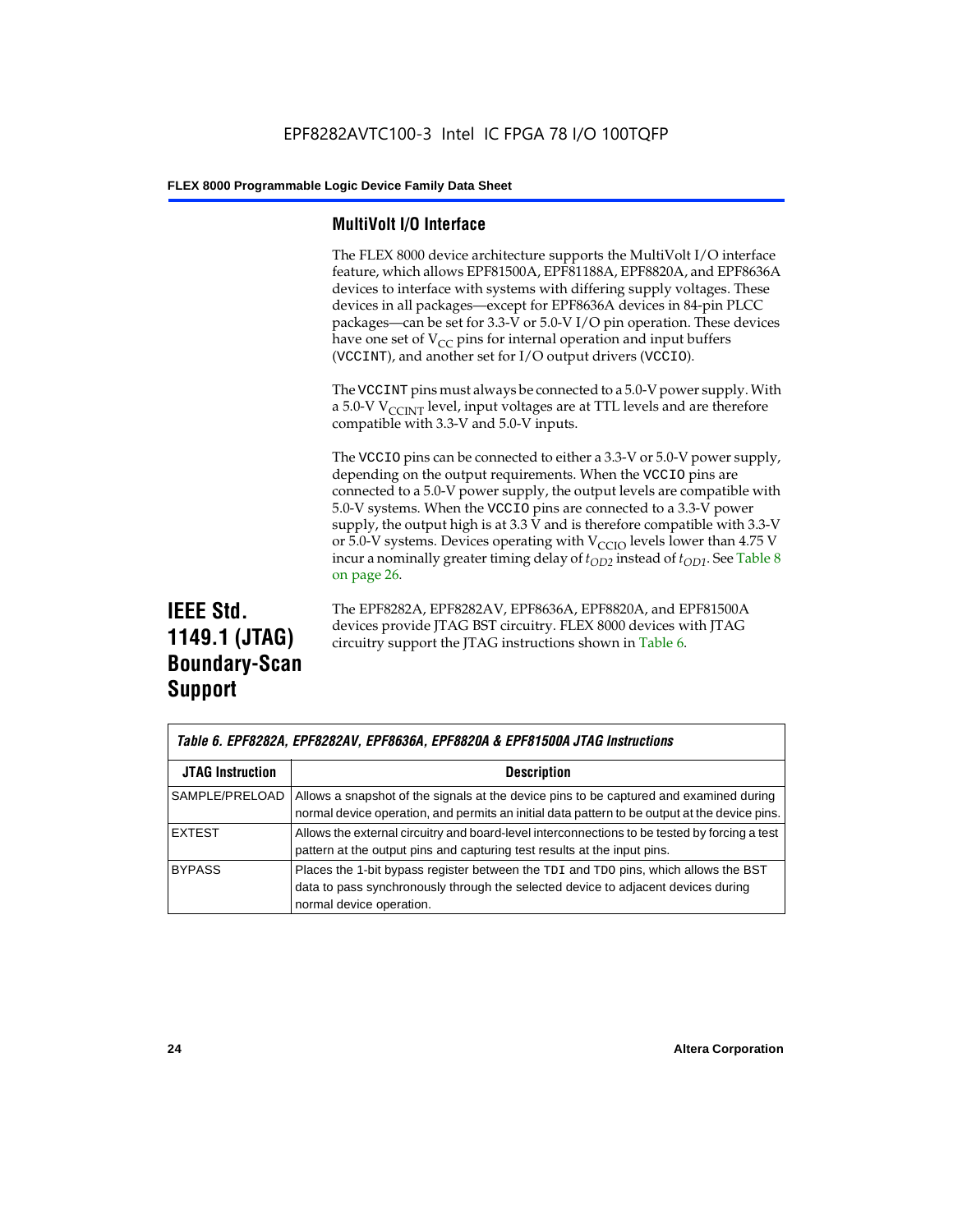The instruction register length for FLEX 8000 devices is three bits. Table 7 shows the boundary-scan register length for FLEX 8000 devices.

| Table 7. FLEX 8000 Boundary-Scan Register Length |                                      |  |  |  |  |  |  |
|--------------------------------------------------|--------------------------------------|--|--|--|--|--|--|
| <b>Device</b>                                    | <b>Boundary-Scan Register Length</b> |  |  |  |  |  |  |
| EPF8282A, EPF8282AV                              | 273                                  |  |  |  |  |  |  |
| EPF8636A                                         | 417                                  |  |  |  |  |  |  |
| EPF8820A                                         | 465                                  |  |  |  |  |  |  |
| EPF81500A                                        | 645                                  |  |  |  |  |  |  |

FLEX 8000 devices that support JTAG include weak pull-ups on the JTAG pins. Figure 14 shows the timing requirements for the JTAG signals.





Table 8 shows the timing parameters and values for EPF8282A, EPF8282AV, EPF8636A, EPF8820A, and EPF81500A devices.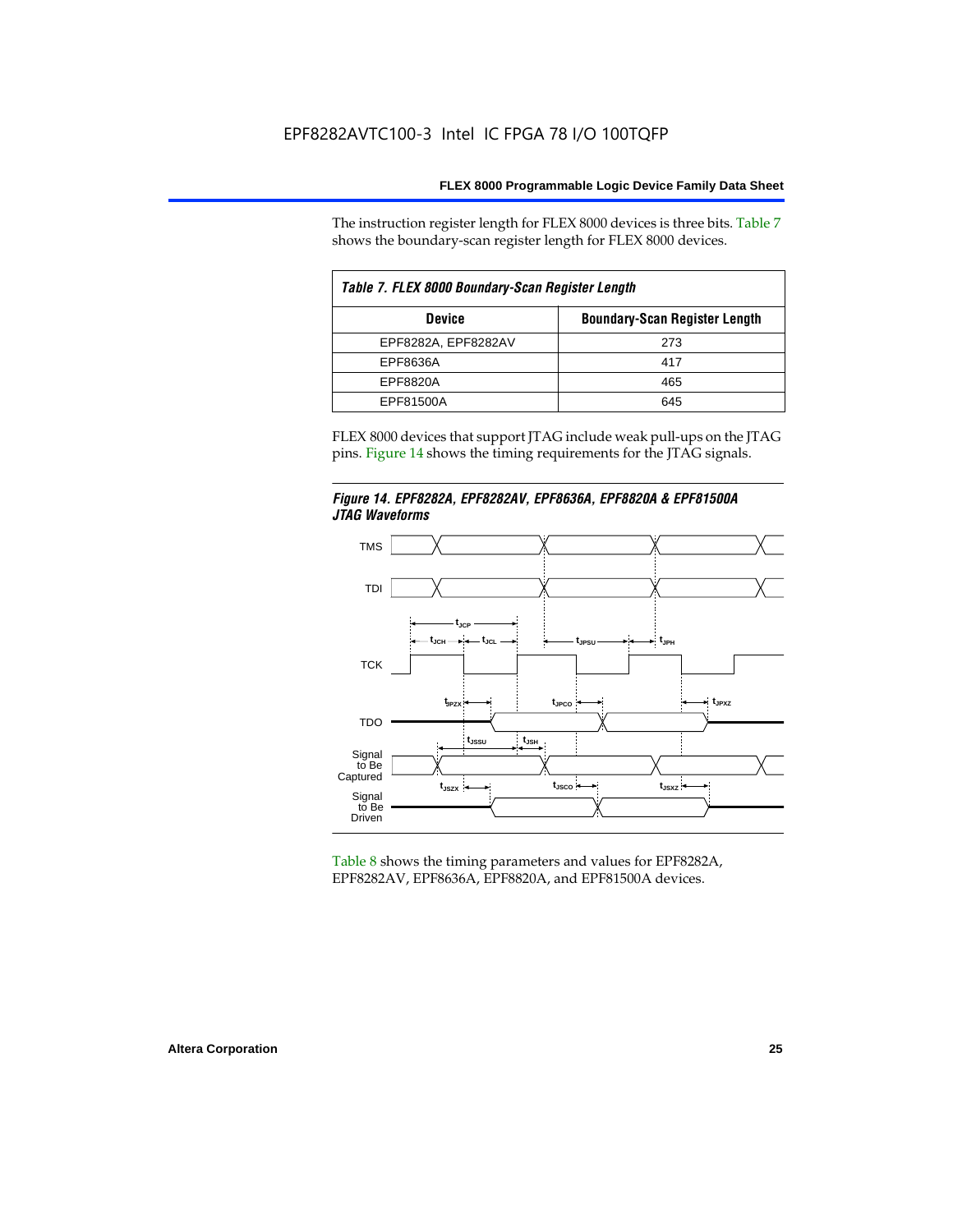|                               | Table 8. JTAG Timing Parameters & Values       |                                                                                               |            |             |  |  |  |  |  |  |  |
|-------------------------------|------------------------------------------------|-----------------------------------------------------------------------------------------------|------------|-------------|--|--|--|--|--|--|--|
| Symbol                        | <b>Parameter</b>                               | <b>EPF8282A</b><br><b>EPF8282AV</b><br><b>EPF8636A</b><br><b>EPF8820A</b><br><b>EPF81500A</b> |            | <b>Unit</b> |  |  |  |  |  |  |  |
|                               |                                                | Min                                                                                           | <b>Max</b> |             |  |  |  |  |  |  |  |
| $t_{\mathsf{JCP}}$            | TCK clock period                               | 100                                                                                           |            | ns          |  |  |  |  |  |  |  |
| $\mathfrak{t}_{\mathsf{JCH}}$ | TCK clock high time                            | 50                                                                                            |            | ns          |  |  |  |  |  |  |  |
| $t_{JCL}$                     | TCK clock low time                             | 50                                                                                            |            | ns          |  |  |  |  |  |  |  |
| t <sub>JPSU</sub>             | JTAG port setup time                           | 20                                                                                            |            | ns          |  |  |  |  |  |  |  |
| t <sub>JPH</sub>              | JTAG port hold time                            | 45                                                                                            |            | ns          |  |  |  |  |  |  |  |
| t <sub>JPCO</sub>             | JTAG port clock to output                      |                                                                                               | 25         | ns          |  |  |  |  |  |  |  |
| t <sub>JPZX</sub>             | JTAG port high-impedance to valid output       |                                                                                               | 25         | ns          |  |  |  |  |  |  |  |
| t <sub>JPXZ</sub>             | JTAG port valid output to high-impedance       |                                                                                               | 25         | ns          |  |  |  |  |  |  |  |
| t <sub>JSSU</sub>             | Capture register setup time                    | 20                                                                                            |            | ns          |  |  |  |  |  |  |  |
| tjsh                          | Capture register hold time                     | 45                                                                                            |            | ns          |  |  |  |  |  |  |  |
| t <sub>JSCO</sub>             | Update register clock to output                |                                                                                               | 35         | ns          |  |  |  |  |  |  |  |
| t <sub>JSZX</sub>             | Update register high-impedance to valid output |                                                                                               | 35         | ns          |  |  |  |  |  |  |  |
| t <sub>JSXZ</sub>             | Update register valid output to high-impedance |                                                                                               | 35         | ns          |  |  |  |  |  |  |  |

For detailed information on JTAG operation in FLEX 8000 devices, refer to *Application Note 39 (IEEE 1149.1 (JTAG) Boundary-Scan Testing in Altera Devices)*.

**Generic Testing** Each FLEX 8000 device is functionally tested and specified by Altera. Complete testing of each configurable SRAM bit and all logic functionality ensures 100% configuration yield. AC test measurements for FLEX 8000 devices are made under conditions equivalent to those shown in Figure 15. Designers can use multiple test patterns to configure devices during all stages of the production flow.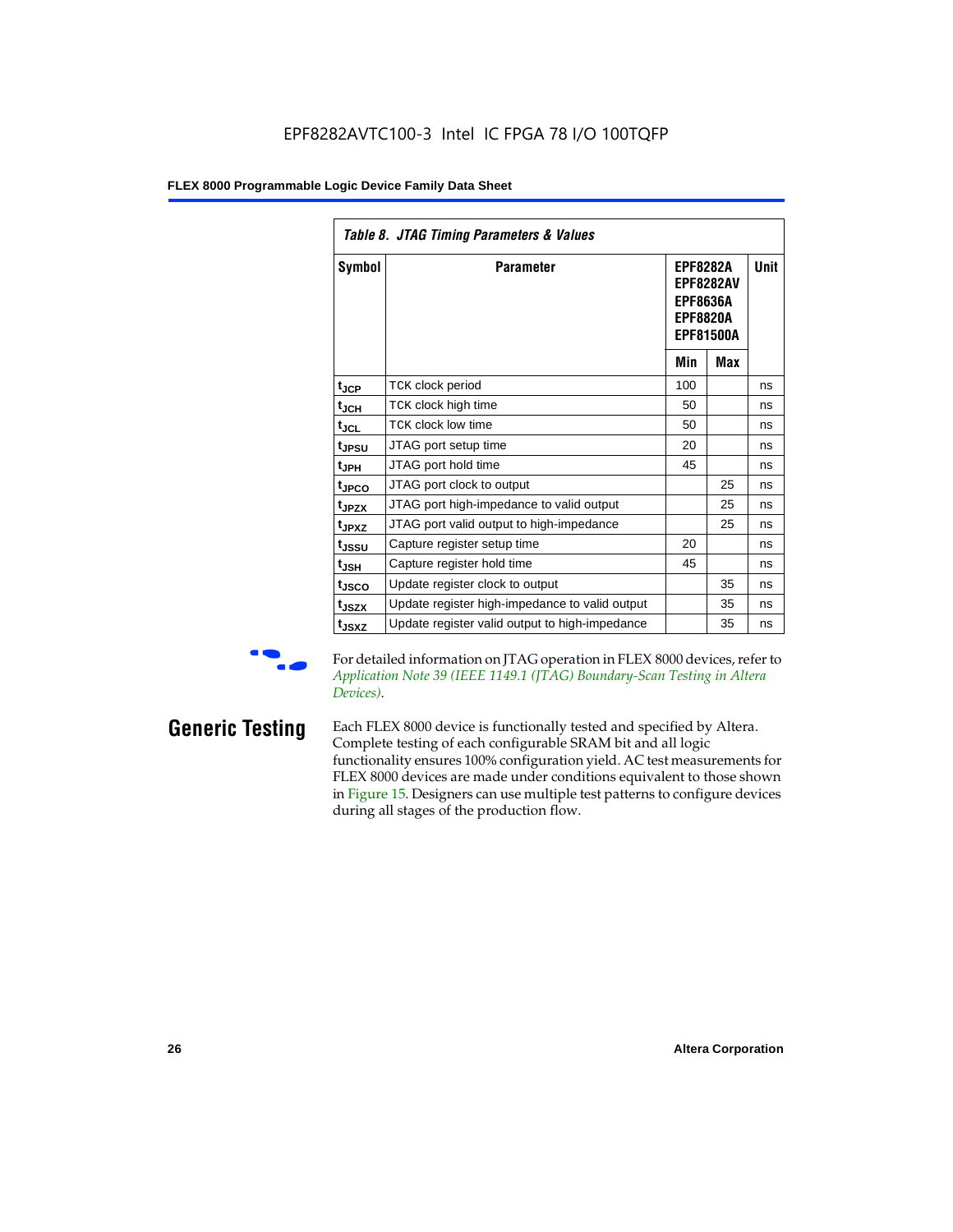#### *Figure 15. FLEX 8000 AC Test Conditions*

*Power supply transients can affect AC measurements. Simultaneous transitions of multiple outputs should be avoided for accurate measurement. Threshold tests*  464 Ω *must not be performed under AC*   $(703 \Omega)$ *conditions. Large-amplitude, fast-ground-*Device *current transients normally occur as the*  **Output** *device outputs discharge the load*   $\Box$ *capacitances. When these transients flow through the parasitic inductance between*  250 Ω *the device ground pin and the test system*   $(8.06 \text{ K}\Omega)$ C1 (includes *ground, significant reductions in*  JIG capacitance) *observable noise immunity can result.*  Device input *Numbers in parentheses are for 3.3-V*  rise and fall *devices or outputs. Numbers without*  times  $<$  3 ns *parentheses are for 5.0-V devices or outputs.*

## **Operating Conditions**

Tables 9 through 12 provide information on absolute maximum ratings, recommended operating conditions, operating conditions, and capacitance for 5.0-V FLEX 8000 devices.

|               | Table 9. FLEX 8000 5.0-V Device Absolute Maximum Ratings<br>Note (1) |                              |        |     |              |  |  |  |  |  |  |
|---------------|----------------------------------------------------------------------|------------------------------|--------|-----|--------------|--|--|--|--|--|--|
| Symbol        | <b>Parameter</b>                                                     | <b>Conditions</b>            | Min    | Max | <b>Unit</b>  |  |  |  |  |  |  |
| $V_{\rm CC}$  | Supply voltage                                                       | With respect to ground (2)   | $-2.0$ | 7.0 | V            |  |  |  |  |  |  |
| $V_{1}$       | DC input voltage                                                     |                              | $-2.0$ | 7.0 | V            |  |  |  |  |  |  |
| $I_{OUT}$     | DC output current, per pin                                           |                              | $-25$  | 25  | mA           |  |  |  |  |  |  |
| $T_{STG}$     | Storage temperature                                                  | No bias                      | $-65$  | 150 | $^{\circ}$ C |  |  |  |  |  |  |
| $T_{\rm AMB}$ | Ambient temperature                                                  | Under bias                   | $-65$  | 135 | $^{\circ}$ C |  |  |  |  |  |  |
| $T_{\rm J}$   | Junction temperature                                                 | Ceramic packages, under bias |        | 150 | $^{\circ}$ C |  |  |  |  |  |  |
|               |                                                                      | PQFP and RQFP, under bias    |        | 135 | ° C          |  |  |  |  |  |  |

**VCC** 

To Test System

⌒

╧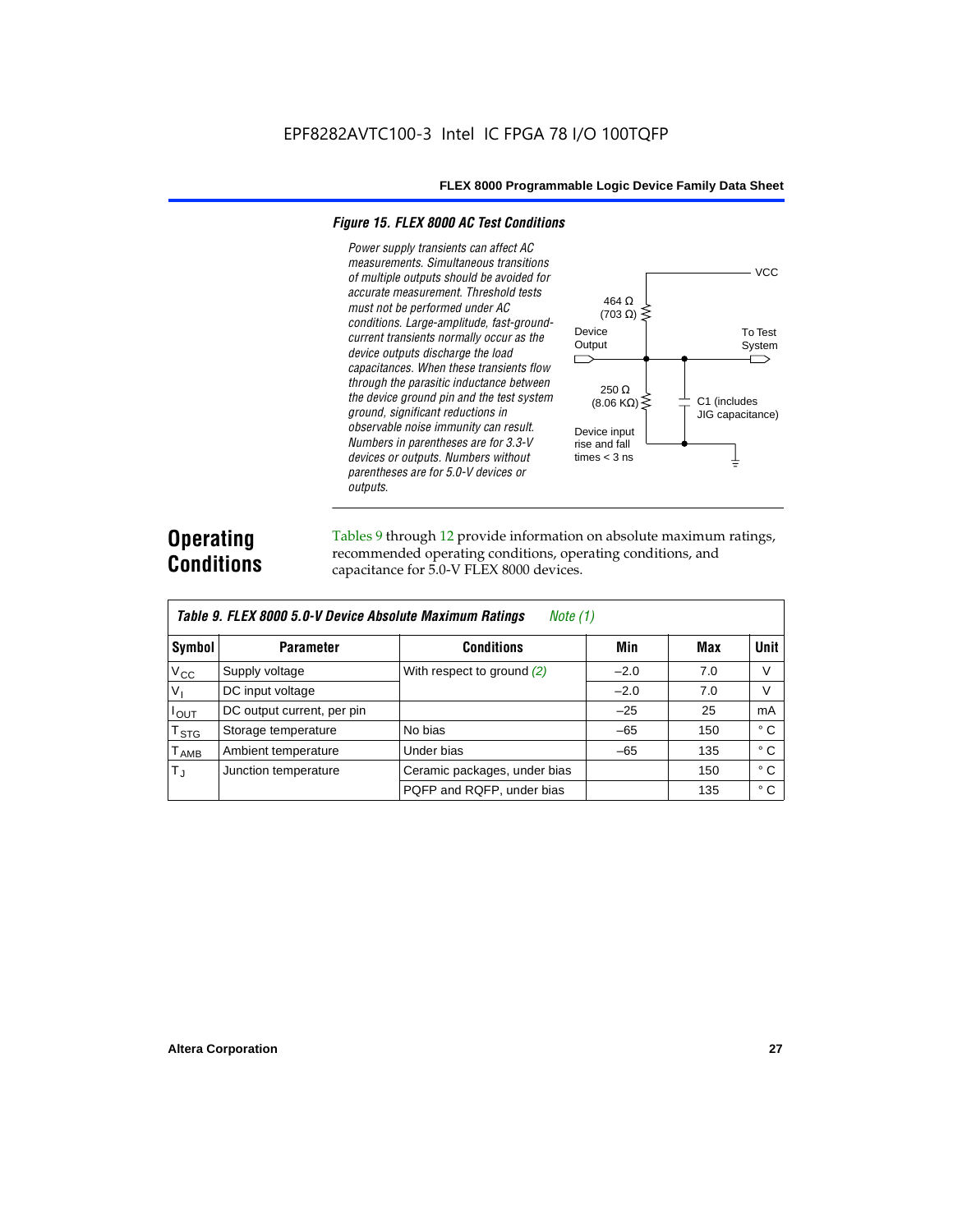### EPF8282AVTC100-3 Intel IC FPGA 78 I/O 100TQFP

#### **FLEX 8000 Programmable Logic Device Family Data Sheet**

|                          | Table 10. FLEX 8000 5.0-V Device Recommended Operating Conditions |                    |            |                          |              |  |  |  |  |  |
|--------------------------|-------------------------------------------------------------------|--------------------|------------|--------------------------|--------------|--|--|--|--|--|
| Symbol                   | <b>Parameter</b>                                                  | <b>Conditions</b>  | Min        | Max                      | Unit         |  |  |  |  |  |
| <b>V<sub>CCINT</sub></b> | Supply voltage for internal logic<br>and input buffers            | (3), (4)           | 4.75(4.50) | 5.25(5.50)               | $\vee$       |  |  |  |  |  |
| V <sub>CCIO</sub>        | Supply voltage for output<br>buffers, 5.0-V operation             | (3), (4)           | 4.75(4.50) | 5.25(5.50)               | $\vee$       |  |  |  |  |  |
|                          | Supply voltage for output<br>buffers, 3.3-V operation             | (3), (4)           | 3.00(3.00) | 3.60(3.60)               | $\vee$       |  |  |  |  |  |
| $V_{I}$                  | Input voltage                                                     |                    | $-0.5$     | $V_{\text{CCINT}} + 0.5$ | $\vee$       |  |  |  |  |  |
| $V_{\rm O}$              | Output voltage                                                    |                    | $\Omega$   | V <sub>CCIO</sub>        | $\vee$       |  |  |  |  |  |
| $T_A$                    | Operating temperature                                             | For commercial use | $\Omega$   | 70                       | $^{\circ}$ C |  |  |  |  |  |
|                          |                                                                   | For industrial use | $-40$      | 85                       | °C           |  |  |  |  |  |
| $t_{R}$                  | Input rise time                                                   |                    |            | 40                       | ns           |  |  |  |  |  |
| t <sub>F</sub>           | Input fall time                                                   |                    |            | 40                       | ns           |  |  |  |  |  |

|                 | Table 11. FLEX 8000 5.0-V Device DC Operating Conditions<br><i>Notes (5), (6)</i> |                                                                               |                         |     |                          |             |  |  |  |  |  |
|-----------------|-----------------------------------------------------------------------------------|-------------------------------------------------------------------------------|-------------------------|-----|--------------------------|-------------|--|--|--|--|--|
| Symbol          | <b>Parameter</b>                                                                  | <b>Conditions</b>                                                             | Min                     | Typ | Max                      | <b>Unit</b> |  |  |  |  |  |
| V <sub>IH</sub> | High-level input voltage                                                          |                                                                               | 2.0                     |     | $V_{\text{CCINT}} + 0.5$ | V           |  |  |  |  |  |
| $V_{IL}$        | Low-level input voltage                                                           |                                                                               | $-0.5$                  |     | 0.8                      | V           |  |  |  |  |  |
| V <sub>OH</sub> | 5.0-V high-level TTL output<br>voltage                                            | $I_{OH} = -4$ mA DC (7)<br>$V_{\text{CCIO}} = 4.75$ V                         | 2.4                     |     |                          | V           |  |  |  |  |  |
|                 | 3.3-V high-level TTL output<br>voltage                                            | $I_{OH} = -4$ mA DC (7)<br>$V_{\text{CCIO}} = 3.00 \text{ V}$                 | 2.4                     |     |                          | $\vee$      |  |  |  |  |  |
|                 | 3.3-V high-level CMOS output<br>voltage                                           | $I_{OH} = -0.1$ mA DC (7)<br>$V_{\text{CCIO}} = 3.00 \text{ V}$               | $V_{\text{CCIO}} - 0.2$ |     |                          | $\vee$      |  |  |  |  |  |
| $V_{OL}$        | 5.0-V low-level TTL output<br>voltage                                             | $I_{OL}$ = 12 mA DC (7)<br>$V_{\text{CCIO}} = 4.75 V$                         |                         |     | 0.45                     | V           |  |  |  |  |  |
|                 | 3.3-V low-level TTL output<br>voltage                                             | $I_{\Omega}$ = 12 mA DC (7)<br>$V_{\text{CCIO}} = 3.00 \text{ V}$             |                         |     | 0.45                     | $\vee$      |  |  |  |  |  |
|                 | 3.3-V low-level CMOS output<br>voltage                                            | $I_{\text{OI}} = 0.1 \text{ mA DC}$ (7)<br>$V_{\text{CCIO}} = 3.00 \text{ V}$ |                         |     | 0.2                      | $\vee$      |  |  |  |  |  |
|                 | Input leakage current                                                             | $V_1 = V_{CC}$ or ground                                                      | $-10$                   |     | 10                       | μA          |  |  |  |  |  |
| $I_{OZ}$        | Tri-state output off-state<br>current                                             | $V_O = V_{CC}$ or ground                                                      | $-40$                   |     | 40                       | μA          |  |  |  |  |  |
| $I_{CC0}$       | V <sub>CC</sub> supply current (standby)                                          | $V_1$ = ground, no load                                                       |                         | 0.5 | 10                       | mA          |  |  |  |  |  |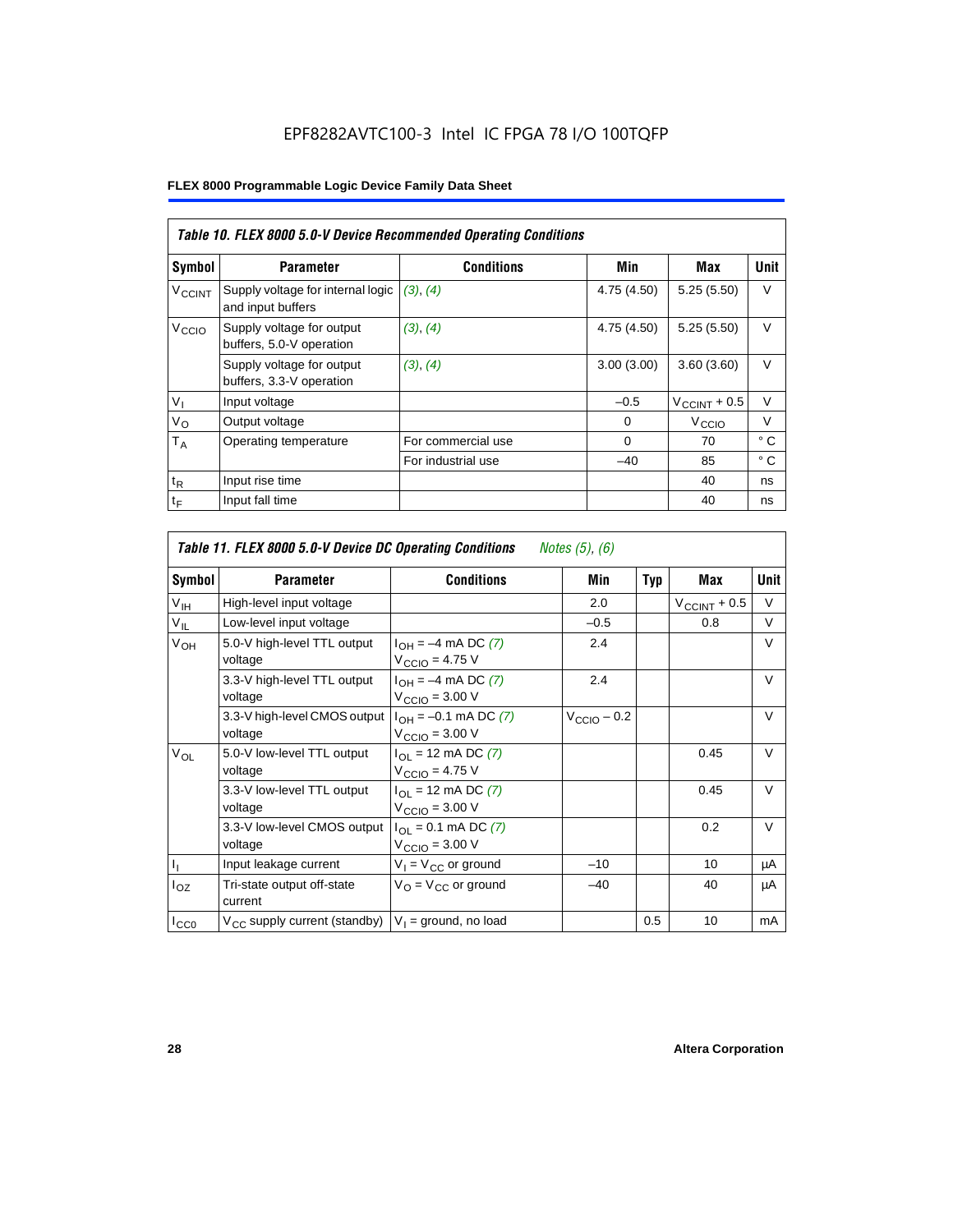| Table 12. FLEX 8000 5.0-V Device Capacitance<br>Note $(8)$ |                    |                               |     |     |        |  |
|------------------------------------------------------------|--------------------|-------------------------------|-----|-----|--------|--|
| Symbol                                                     | <b>Parameter</b>   | <b>Conditions</b>             | Min | Max | Unit I |  |
| $C_{IN}$                                                   | Input capacitance  | $V_{IN} = 0 V$ , f = 1.0 MHz  |     | 10  | pF     |  |
| $C_{\text{OUT}}$                                           | Output capacitance | $V_{OIII}$ = 0 V, f = 1.0 MHz |     | 10  | pF     |  |

#### *Notes to tables:*

(1) See the *Operating Requirements for Altera Devices Data Sheet*.

- (2) Minimum DC input is –0.5 V. During transitions, the inputs may undershoot to –2.0 V or overshoot to 7.0 V for input currents less than 100 mA and periods shorter than 20 ns.
- (3) The maximum  $V_{CC}$  rise time is 100 ms.
- (4) Numbers in parentheses are for industrial-temperature-range devices.
- (5) Typical values are for  $T_A = 25^\circ$  C and  $V_{CC} = 5.0$  V.
- (6) These values are specified in Table 10 on page 28.
- (7) The  $I_{OH}$  parameter refers to high-level TTL or CMOS output current; the  $I_{OL}$  parameter refers to low-level TTL or CMOS output current.
- (8) Capacitance is sample-tested only.

Tables 13 through 16 provide information on absolute maximum ratings, recommended operating conditions, operating conditions, and capacitance for 3.3-V FLEX 8000 devices.

|                  | Table 13. FLEX 8000 3.3-V Device Absolute Maximum Ratings<br><i>Note</i> $(1)$ |                              |        |     |              |  |  |  |
|------------------|--------------------------------------------------------------------------------|------------------------------|--------|-----|--------------|--|--|--|
| Symbol           | <b>Parameter</b>                                                               | <b>Conditions</b>            | Min    | Max | <b>Unit</b>  |  |  |  |
| $V_{\rm CC}$     | Supply voltage                                                                 | With respect to ground (2)   | $-2.0$ | 5.3 | V            |  |  |  |
| V <sub>1</sub>   | DC input voltage                                                               |                              | $-2.0$ | 5.3 | V            |  |  |  |
| $I_{\text{OUT}}$ | DC output current, per pin                                                     |                              | $-25$  | 25  | mA           |  |  |  |
| T <sub>STG</sub> | Storage temperature                                                            | No bias                      | $-65$  | 150 | $^{\circ}$ C |  |  |  |
| <b>TAMB</b>      | Ambient temperature                                                            | Under bias                   | $-65$  | 135 | $^{\circ}$ C |  |  |  |
| $T_J$            | Junction temperature                                                           | Plastic packages, under bias |        | 135 | ° C          |  |  |  |

|              | Table 14. FLEX 8000 3.3-V Device Recommended Operating Conditions |                    |          |                    |        |  |  |
|--------------|-------------------------------------------------------------------|--------------------|----------|--------------------|--------|--|--|
| Symbol       | <b>Parameter</b>                                                  | <b>Conditions</b>  | Min      | Max                | Unit I |  |  |
| $V_{\rm CC}$ | Supply voltage                                                    | (3)                | 3.0      | 3.6                | V      |  |  |
| $V_{1}$      | Input voltage                                                     |                    | $-0.3$   | $V_{\rm CC}$ + 0.3 | $\vee$ |  |  |
| $V_{\rm O}$  | Output voltage                                                    |                    | $\Omega$ | $V_{\rm CC}$       | $\vee$ |  |  |
| $T_A$        | Operating temperature                                             | For commercial use | 0        | 70                 | ۰c     |  |  |
| $t_{R}$      | Input rise time                                                   |                    |          | 40                 | ns     |  |  |
| $t_F$        | Input fall time                                                   |                    |          | 40                 | ns     |  |  |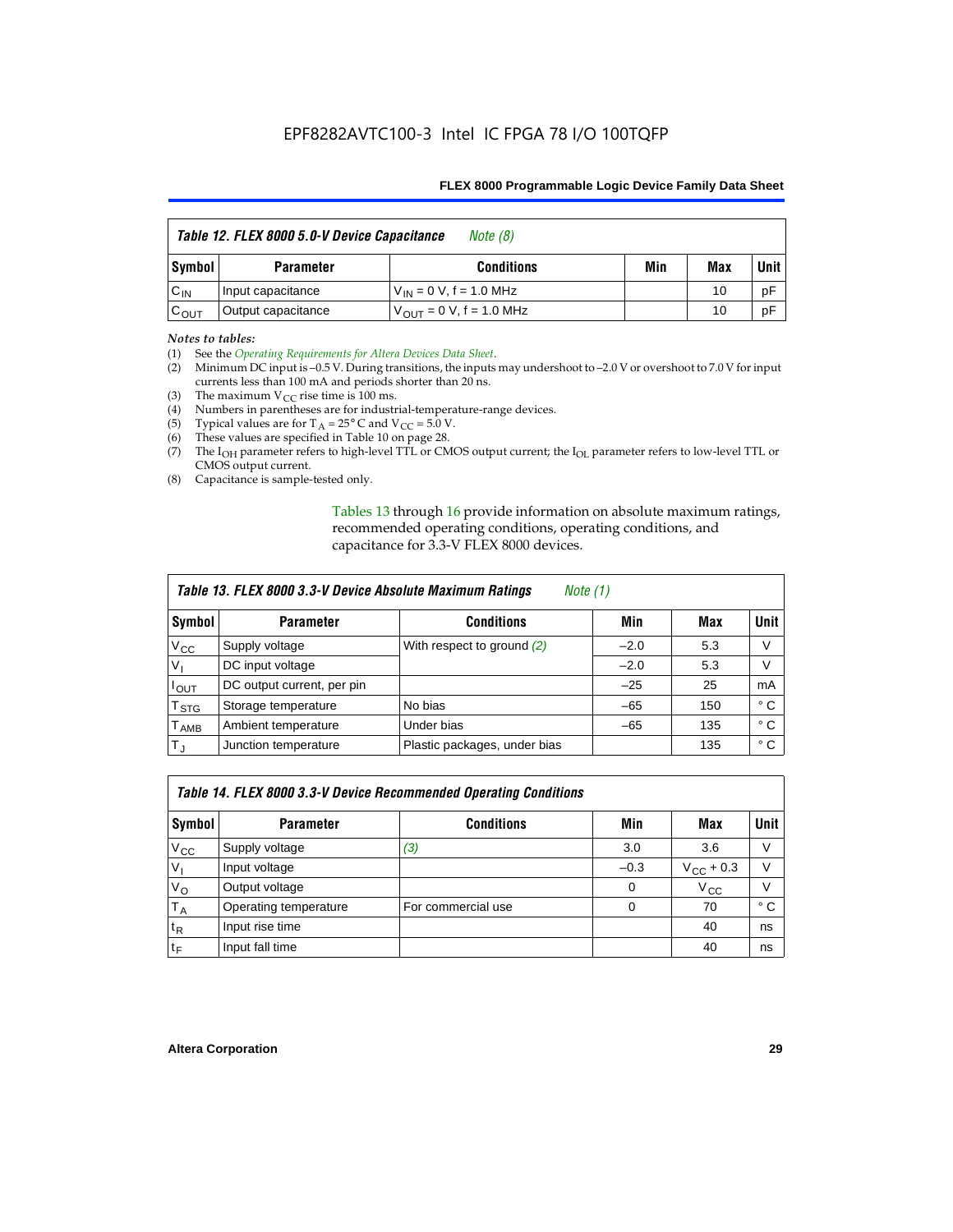#### EPF8282AVTC100-3 Intel IC FPGA 78 I/O 100TQFP

#### **FLEX 8000 Programmable Logic Device Family Data Sheet**

|                 | Table 15. FLEX 8000 3.3-V Device DC Operating Conditions<br>Note $(4)$ |                                          |                    |     |                    |             |  |  |  |
|-----------------|------------------------------------------------------------------------|------------------------------------------|--------------------|-----|--------------------|-------------|--|--|--|
| Symbol          | <b>Parameter</b>                                                       | <b>Conditions</b>                        | Min                | Typ | Max                | <b>Unit</b> |  |  |  |
| V <sub>IH</sub> | High-level input voltage                                               |                                          | 2.0                |     | $V_{\rm CC}$ + 0.3 | $\vee$      |  |  |  |
| $V_{IL}$        | Low-level input voltage                                                |                                          | $-0.3$             |     | 0.8                | V           |  |  |  |
| $V_{OH}$        | High-level output voltage                                              | $I_{OH} = -0.1$ mA DC (5)                | $V_{\rm CC}$ – 0.2 |     |                    | V           |  |  |  |
| $V_{OL}$        | Low-level output voltage                                               | $I_{OL}$ = 4 mA DC (5)                   |                    |     | 0.45               | $\vee$      |  |  |  |
| Пı              | Input leakage current                                                  | $V_1 = V_{CC}$ or ground                 | $-10$              |     | 10                 | μA          |  |  |  |
| $I_{OZ}$        | Tri-state output off-state current                                     | $V_{\text{O}} = V_{\text{CC}}$ or ground | $-40$              |     | 40                 | μA          |  |  |  |
| ICCO            | $V_{\text{CC}}$ supply current (standby)                               | $V_1$ = ground, no load (6)              |                    | 0.3 | 10                 | mA          |  |  |  |

#### *Table 16. FLEX 8000 3.3-V Device Capacitance Note (7)*

| Symbol           | <b>Parameter</b>   | <b>Conditions</b>                   | Min | Max | Unit |
|------------------|--------------------|-------------------------------------|-----|-----|------|
| $C_{IN}$         | Input capacitance  | $V_{IN} = 0 V$ , f = 1.0 MHz        |     | 10  | рF   |
| $c_{\text{OUT}}$ | Output capacitance | $V_{\text{OUT}} = 0 V, f = 1.0 MHz$ |     | 10  | рF   |

#### *Notes to tables:*

(1) See the *Operating Requirements for Altera Devices Data Sheet*.

- (2) Minimum DC input voltage is –0.3 V. During transitions, the inputs may undershoot to –2.0 V or overshoot to 5.3 V for input currents less than 100 mA and periods shorter than 20 ns.
- (3) The maximum  $V_{CC}$  rise time is 100 ms.  $V_{CC}$  must rise monotonically.<br>(4) These values are specified in Table 14 on page 29.
- These values are specified in Table 14 on page 29.
- (5) The I<sub>OH</sub> parameter refers to high-level TTL output current; the I<sub>OL</sub> parameter refers to low-level TTL output current.<br>(6) Typical values are for T<sub>A</sub> = 25° C and V<sub>CC</sub> = 3.3 V.
- (6) Typical values are for  $T_A = 25^\circ$  C and  $V_{CC} = 3.3$  V.<br>(7) Capacitance is sample-tested only.
- Capacitance is sample-tested only.

Figure 16 shows the typical output drive characteristics of 5.0-V FLEX 8000 devices. The output driver is compliant with *PCI Local Bus Specification, Revision 2.2*.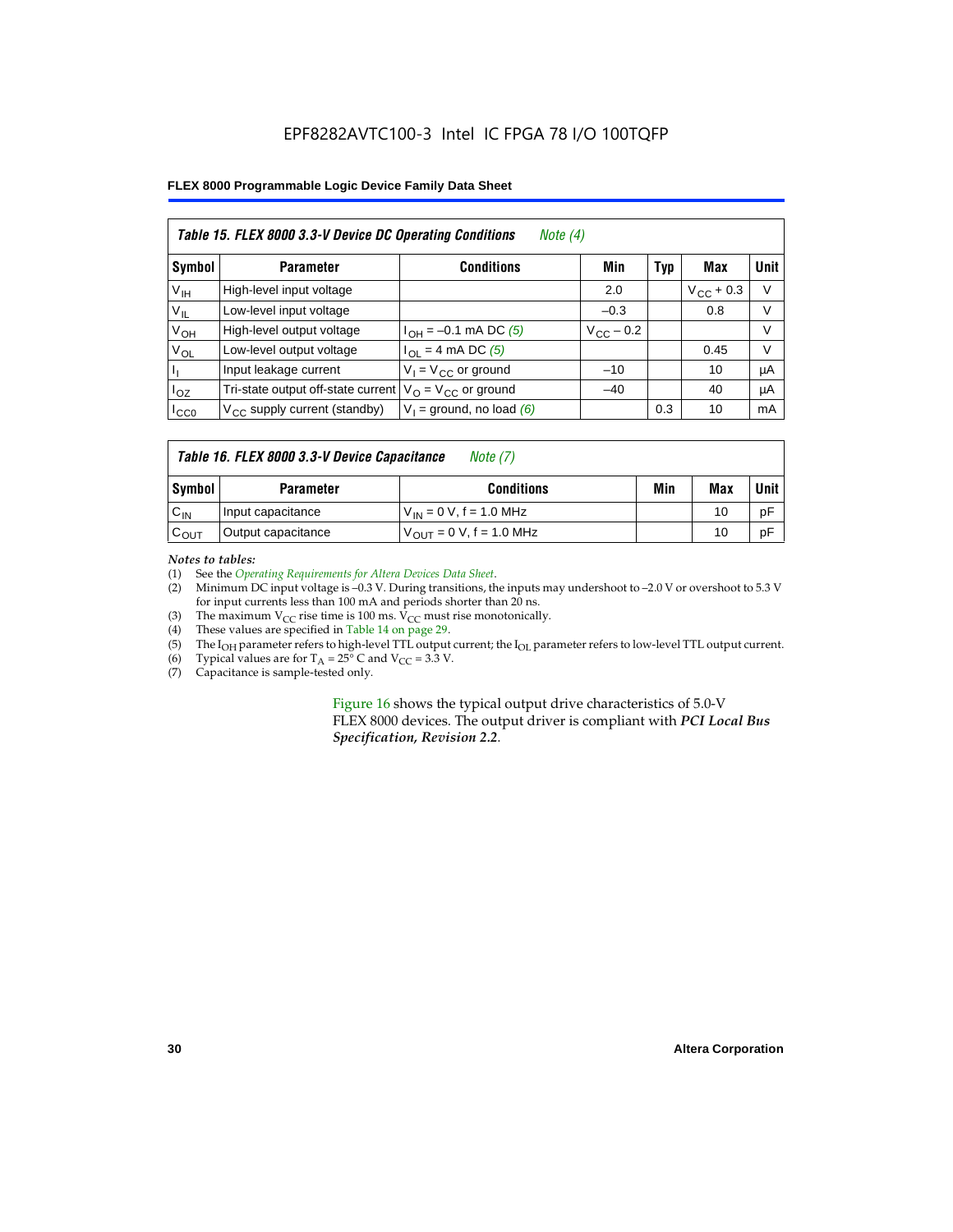



Figure 17 shows the typical output drive characteristics of 5.0-V EPF8282A devices. The output driver is compliant with *PCI Local Bus Specification, Revision 2.2*.





Figure 18 shows the typical output drive characteristics of EPF8282AV devices.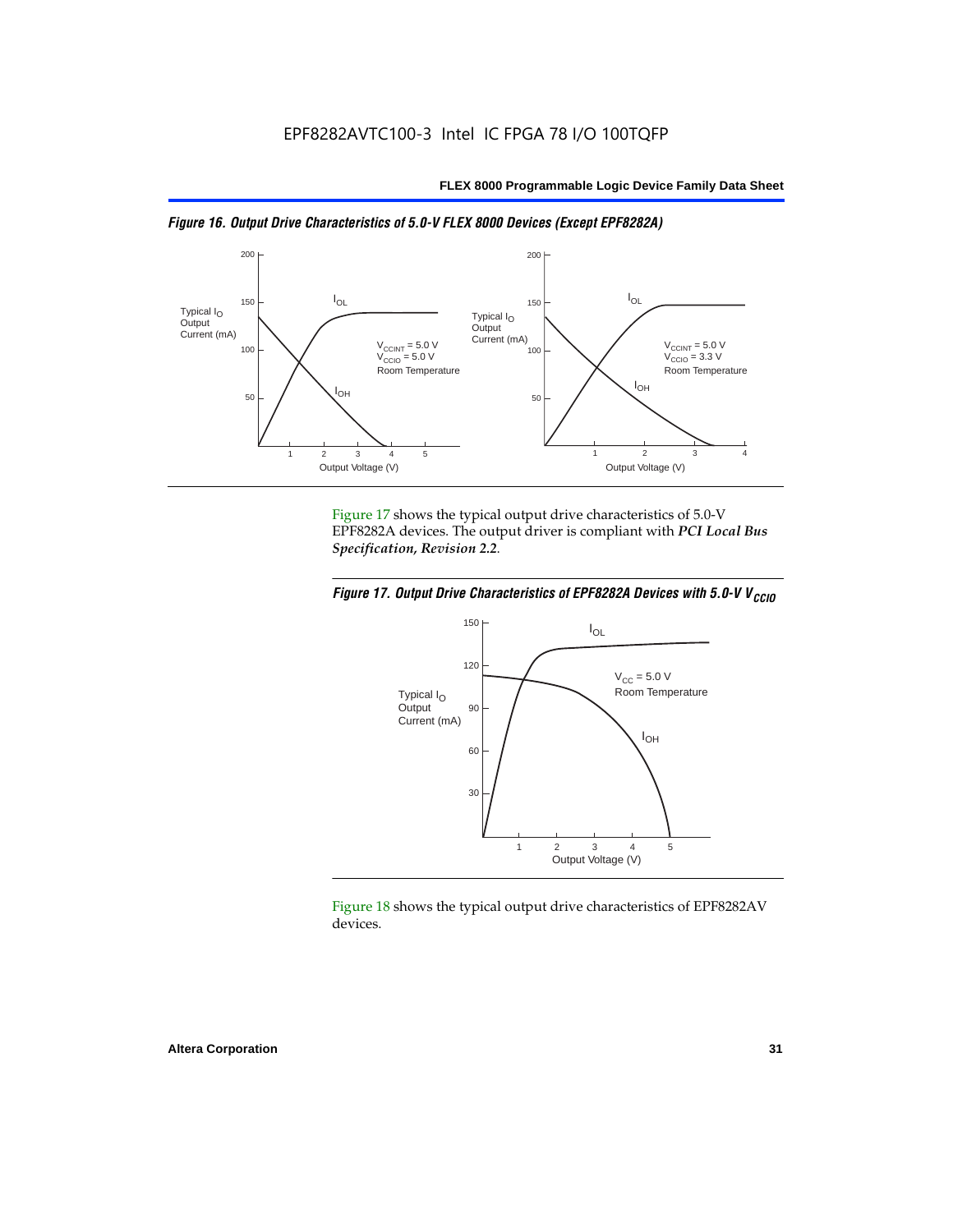

#### *Figure 18. Output Drive Characteristics of EPF8282AV Devices*

**Timing Model** The continuous, high-performance FastTrack Interconnect routing structure ensures predictable performance and accurate simulation and timing analysis. This predictable performance contrasts with that of FPGAs, which use a segmented connection scheme and hence have unpredictable performance. Timing simulation and delay prediction are available with the MAX+PLUS II Simulator and Timing Analyzer, or with industry-standard EDA tools. The Simulator offers both pre-synthesis functional simulation to evaluate logic design accuracy and postsynthesis timing simulation with 0.1-ns resolution. The Timing Analyzer provides point-to-point timing delay information, setup and hold time prediction, and device-wide performance analysis.

> Tables 17 through 20 describe the FLEX 8000 timing parameters and their symbols.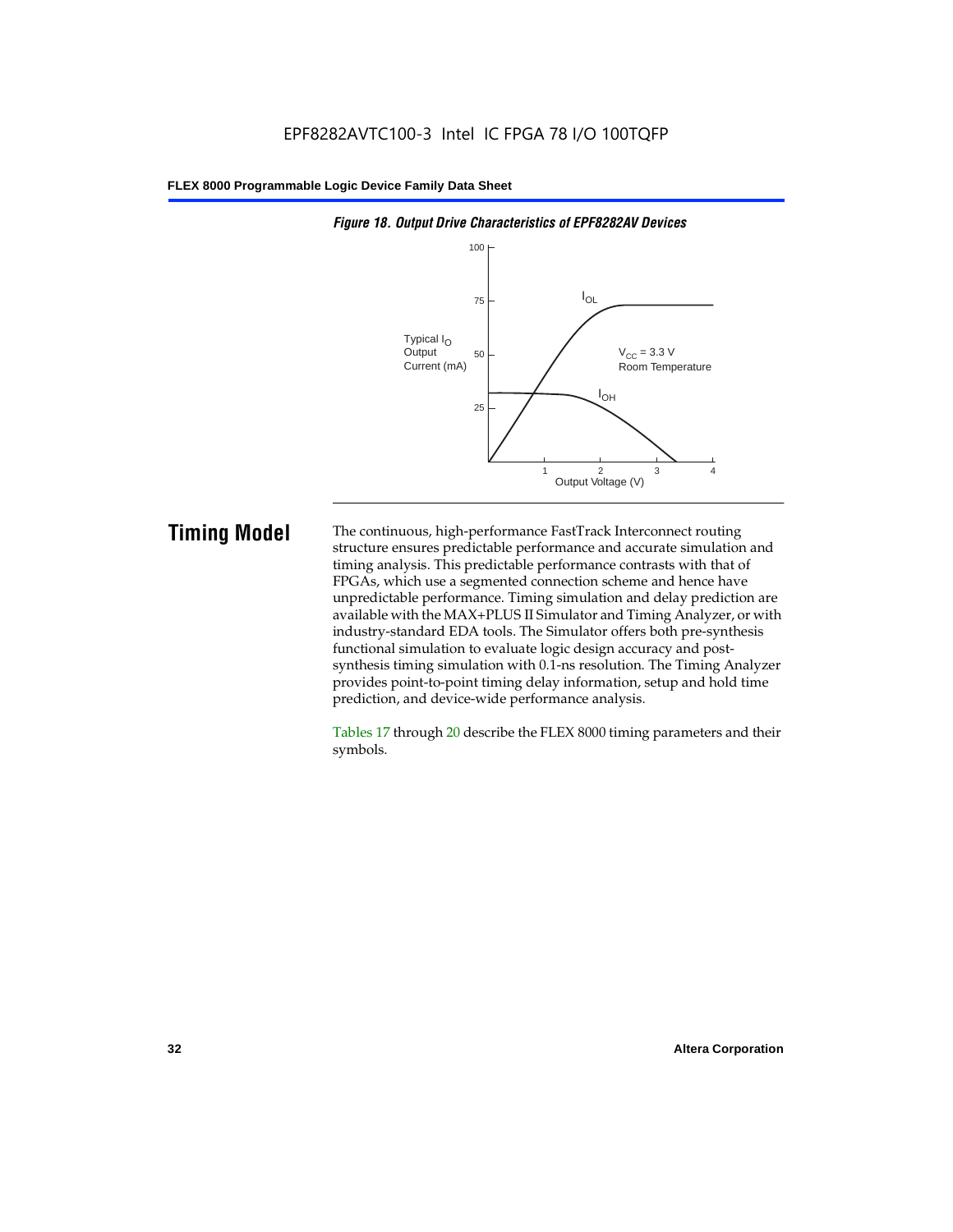| Table 17. FLEX 8000 Internal Timing Parameters<br>Note $(1)$ |                                                                                                              |  |  |  |
|--------------------------------------------------------------|--------------------------------------------------------------------------------------------------------------|--|--|--|
| Symbol                                                       | <b>Parameter</b>                                                                                             |  |  |  |
| $t_{\text{IOD}}$                                             | IOE register data delay                                                                                      |  |  |  |
| $t_{\text{IOC}}$                                             | IOE register control signal delay                                                                            |  |  |  |
| $t_{IOE}$                                                    | Output enable delay                                                                                          |  |  |  |
| $t_{IOCO}$                                                   | IOE register clock-to-output delay                                                                           |  |  |  |
| $t_{IOCOMB}$                                                 | IOE combinatorial delay                                                                                      |  |  |  |
| $t_{IOSU}$                                                   | IOE register setup time before clock; IOE register recovery time after asynchronous clear                    |  |  |  |
| $t_{IOH}$                                                    | IOE register hold time after clock                                                                           |  |  |  |
| $t_{IOCLR}$                                                  | IOE register clear delay                                                                                     |  |  |  |
| $t_{IN}$                                                     | Input pad and buffer delay                                                                                   |  |  |  |
| $t_{OD1}$                                                    | Output buffer and pad delay, slow slew rate = off, $V_{\text{CCIO}} = 5.0 \text{ V C1} = 35 \text{ pF } (2)$ |  |  |  |
| $t_{OD2}$                                                    | Output buffer and pad delay, slow slew rate = off, $V_{\text{CCIO}} = 3.3 \text{ V C1} = 35 \text{ pF}$ (2)  |  |  |  |
| $t_{OD3}$                                                    | Output buffer and pad delay, slow slew rate = on, $C1 = 35$ pF (3)                                           |  |  |  |
| $t_{XZ}$                                                     | Output buffer disable delay, $C1 = 5$ pF                                                                     |  |  |  |
| $t_{ZX1}$                                                    | Output buffer enable delay, slow slew rate = off, $V_{\text{CCIO}} = 5.0$ V, C1 = 35 pF (2)                  |  |  |  |
| $t_{ZX2}$                                                    | Output buffer enable delay, slow slew rate = off, $V_{\text{CCIO}} = 3.3$ V, C1 = 35 pF (2)                  |  |  |  |
| $t_{ZX3}$                                                    | Output buffer enable delay, slow slew rate = on, $C1 = 35$ pF (3)                                            |  |  |  |

| Table 18. FLEX 8000 LE Timing Parameters<br>Note (1) |                                                                                                             |  |  |  |
|------------------------------------------------------|-------------------------------------------------------------------------------------------------------------|--|--|--|
| Symbol                                               | <b>Parameter</b>                                                                                            |  |  |  |
| $t_{LUT}$                                            | LUT delay for data-in                                                                                       |  |  |  |
| $t_{CLUT}$                                           | LUT delay for carry-in                                                                                      |  |  |  |
| $t_{RLUT}$                                           | LUT delay for LE register feedback                                                                          |  |  |  |
| $t$ GATE                                             | Cascade gate delay                                                                                          |  |  |  |
| $t_{CASC}$                                           | Cascade chain routing delay                                                                                 |  |  |  |
| $t_{CICO}$                                           | Carry-in to carry-out delay                                                                                 |  |  |  |
| $t_{CGEN}$                                           | Data-in to carry-out delay                                                                                  |  |  |  |
| ${}^{t}$ CGENR                                       | LE register feedback to carry-out delay                                                                     |  |  |  |
| $t_C$                                                | LE register control signal delay                                                                            |  |  |  |
| $t_{CH}$                                             | LE register clock high time                                                                                 |  |  |  |
| $t_{CL}$                                             | LE register clock low time                                                                                  |  |  |  |
| $t_{CO}$                                             | LE register clock-to-output delay                                                                           |  |  |  |
| $t_{COMB}$                                           | Combinatorial delay                                                                                         |  |  |  |
| t <sub>SU</sub>                                      | LE register setup time before clock; LE register recovery time after asynchronous preset, clear, or<br>load |  |  |  |
| $t_H$                                                | LE register hold time after clock                                                                           |  |  |  |
| $t_{PRE}$                                            | LE register preset delay                                                                                    |  |  |  |
| $t_{CLR}$                                            | LE register clear delay                                                                                     |  |  |  |

**Altera Corporation 33**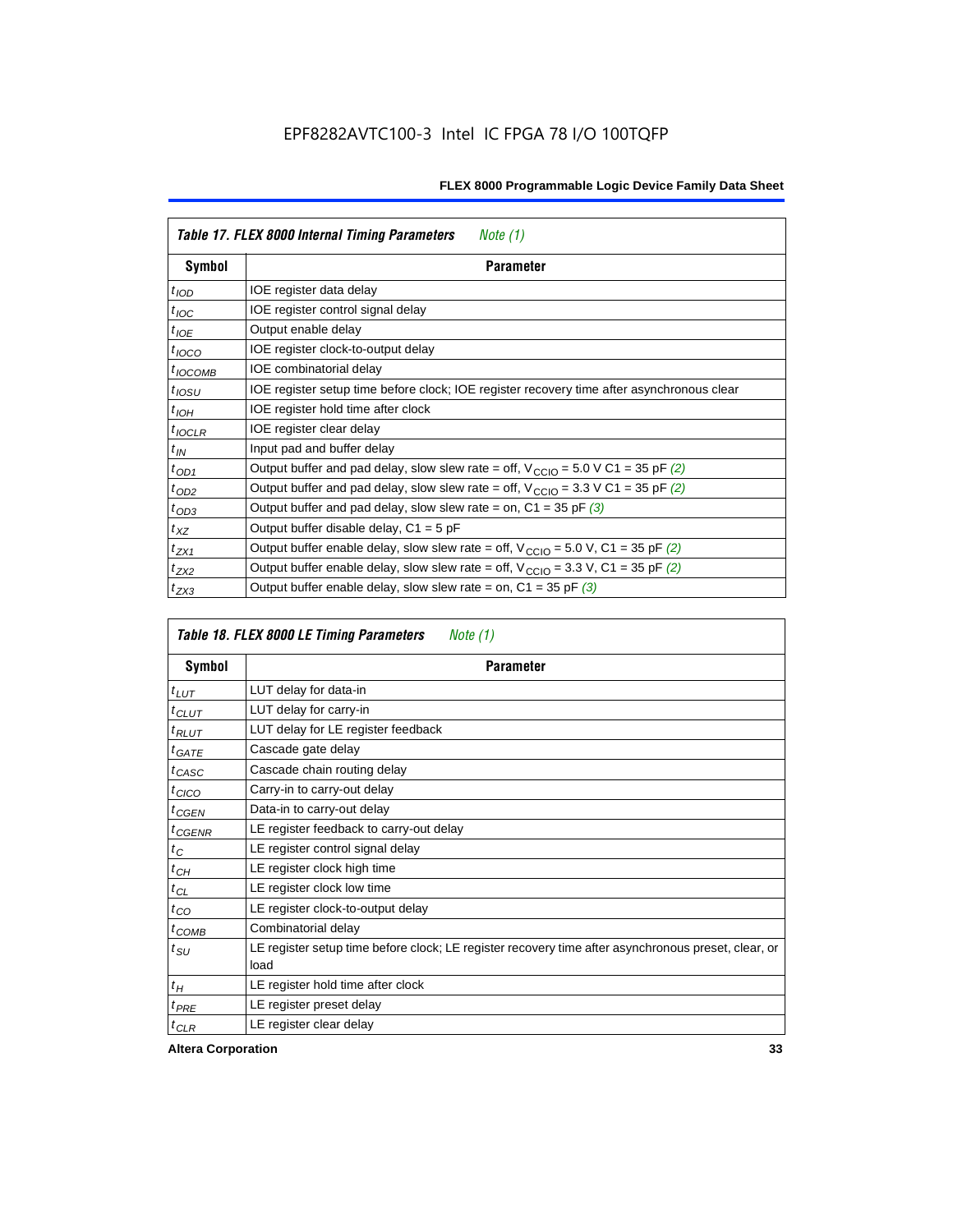| Table 19. FLEX 8000 Interconnect Timing Parameters<br>Note (1) |                                             |  |  |  |
|----------------------------------------------------------------|---------------------------------------------|--|--|--|
| <b>Symbol</b>                                                  | <b>Parameter</b>                            |  |  |  |
| <sup>t</sup> LABCASC                                           | Cascade delay between LEs in different LABs |  |  |  |
| $t_{LABCARRY}$                                                 | Carry delay between LEs in different LABs   |  |  |  |
| $t_{\text{LOCAL}}$                                             | LAB local interconnect delay                |  |  |  |
| $t_{ROW}$                                                      | Row interconnect routing delay (4)          |  |  |  |
| $t_{COL}$                                                      | Column interconnect routing delay           |  |  |  |
| $t_{DIN}$ $C$                                                  | Dedicated input to LE control delay         |  |  |  |
| $t_{DIN}$ D                                                    | Dedicated input to LE data delay (4)        |  |  |  |
| $t_{DIN}$ 10                                                   | Dedicated input to IOE control delay        |  |  |  |

#### *Table 20. FLEX 8000 External Reference Timing Characteristics Note (5)*

| Symbol<br>Parameter |                                                                                            |  |  |  |
|---------------------|--------------------------------------------------------------------------------------------|--|--|--|
| <sup>T</sup> DRR    | Register-to-register delay via 4 LEs, 3 row interconnects, and 4 local interconnects $(6)$ |  |  |  |
| <sup>L</sup> ODH    | Output data hold time after clock (7)                                                      |  |  |  |

*Notes to tables:*

- (1) Internal timing parameters cannot be measured explicitly. They are worst-case delays based on testable and external parameters specified by Altera. Internal timing parameters should be used for estimating device performance. Post-compilation timing simulation or timing analysis is required to determine actual worst-case performance.
- (2) These values are specified in Table 10 on page 28 or Table 14 on page 29.<br>(3) For the  $t_{OD3}$  and  $t_{ZX3}$  parameters,  $V_{CCIO} = 3.3$  V or 5.0 V.
- (3) For the  $t_{OD3}$  and  $t_{ZX3}$  parameters,  $V_{CCIO} = 3.3$  V or 5.0 V.<br>(4) The  $t_{ROM}$  and  $t_{DIN}$   $_D$  delays are worst-case values for type
- The *t<sub>ROW</sub>* and *t<sub>DIN\_D</sub>* delays are worst-case values for typical applications. Post-compilation timing simulation or timing analysis is required to determine actual worst-case performance.
- (5) External reference timing characteristics are factory-tested, worst-case values specified by Altera. A representative subset of signal paths is tested to approximate typical device applications.
- (6) For more information on test conditions, see *Application Note 76* (*Understanding FLEX 8000 Timing*).
- (7) This parameter is a guideline that is sample-tested only and is based on extensive device characterization. This parameter applies to global and non-global clocking, and for LE and I/O element registers.

The FLEX 8000 timing model shows the delays for various paths and functions in the circuit. See Figure 19. This model contains three distinct parts: the LE; the IOE; and the interconnect, including the row and column FastTrack Interconnect, LAB local interconnect, and carry and cascade interconnect paths. Each parameter shown in Figure 19 is expressed as a worst-case value in Tables 22 through 49. Hand-calculations that use the FLEX 8000 timing model and these timing parameters can be used to estimate FLEX 8000 device performance. Timing simulation or timing analysis after compilation is required to determine the final worst-case performance. Table 21 summarizes the interconnect paths shown in Figure 19.



f For more information on timing parameters, go to *Application Note 76 (Understanding FLEX 8000 Timing)*.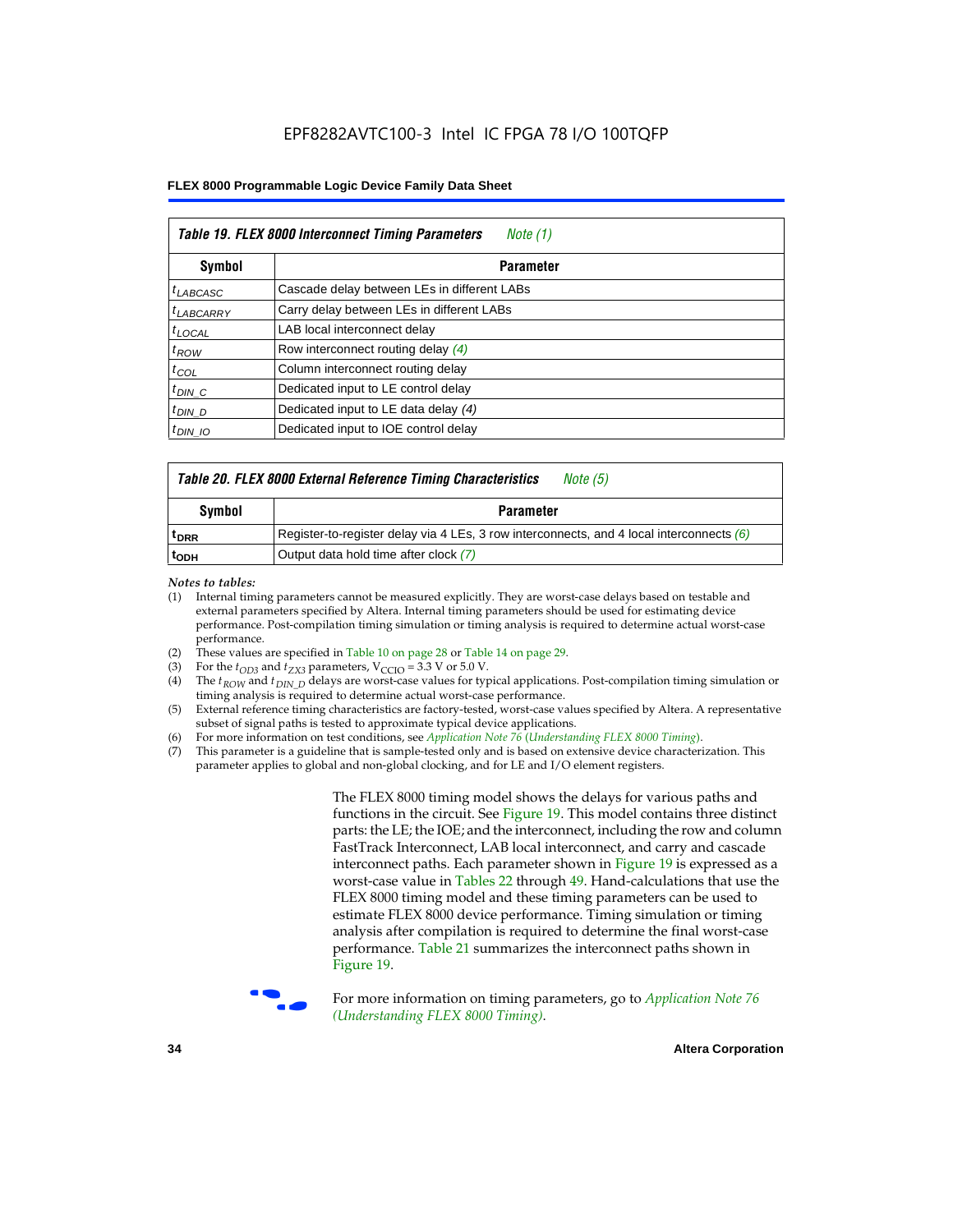EPF8282AVTC100-3 Intel IC FPGA 78 I/O 100TQFP





FLEX 8000 Programmable Logic Device Family Data Sheet **FLEX 8000 Programmable Logic Device Family Data Sheet**

ပ္တ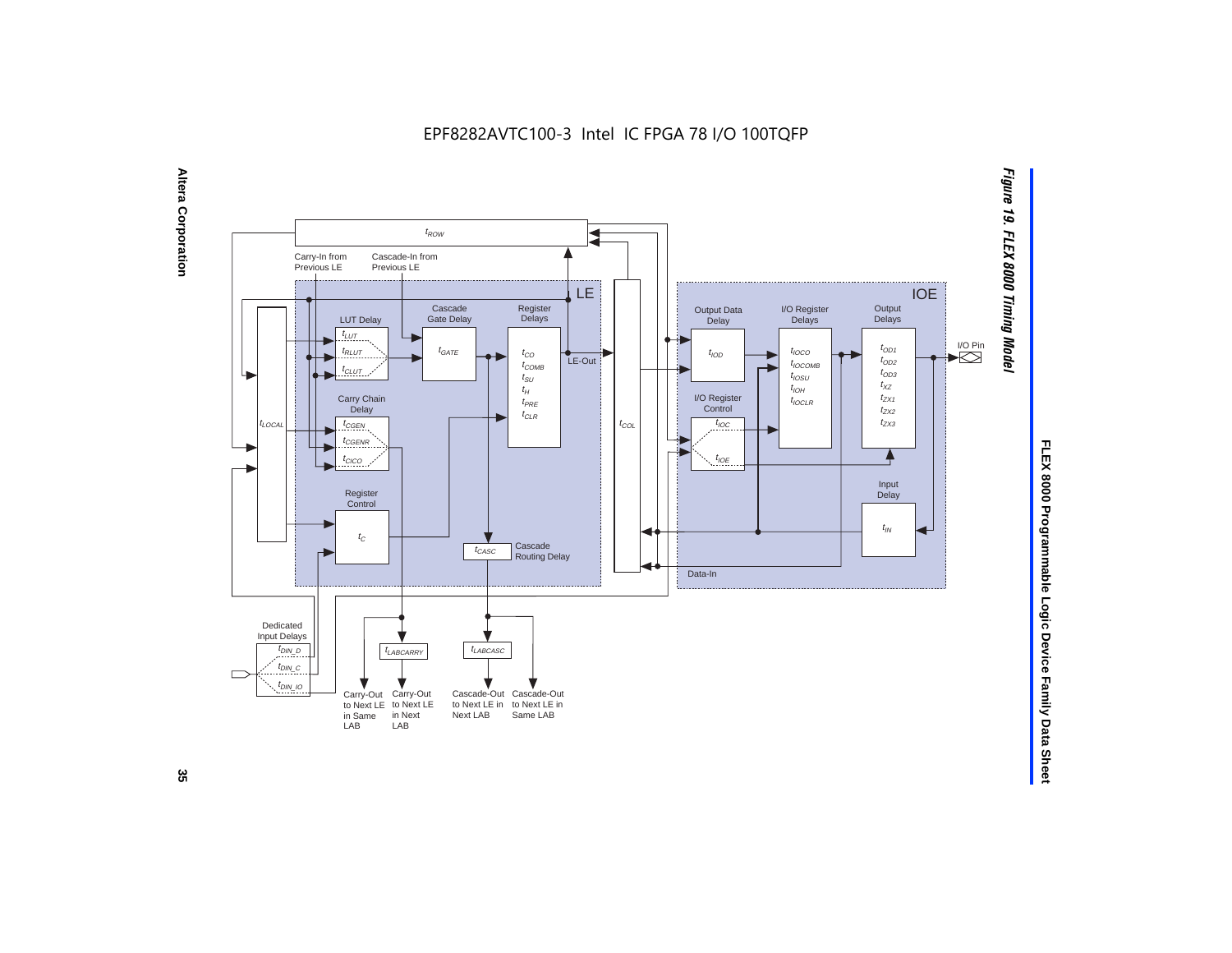### EPF8282AVTC100-3 Intel IC FPGA 78 I/O 100TQFP

#### **FLEX 8000 Programmable Logic Device Family Data Sheet**

| <b>Table 21. FLEX 8000 Timing Model Interconnect Paths</b> |                               |                                     |  |  |  |
|------------------------------------------------------------|-------------------------------|-------------------------------------|--|--|--|
| <b>Source</b>                                              | <b>Destination</b>            | <b>Total Delay</b>                  |  |  |  |
| LE-Out                                                     | LE in same LAB                | $t_{LOCAL}$                         |  |  |  |
| LE-Out                                                     | LE in same row, different LAB | $t_{ROW} + t_{LOCAL}$               |  |  |  |
| LE-Out                                                     | LE in different row           | $t_{COL}$ + $t_{ROW}$ + $t_{LOCAL}$ |  |  |  |
| LE-Out                                                     | IOE on column                 | $t_{COL}$                           |  |  |  |
| LE-Out                                                     | IOE on row                    | $t_{ROW}$                           |  |  |  |
| IOE on row                                                 | LE in same row                | $t_{ROW} + t_{LOCAL}$               |  |  |  |
| IOE on column                                              | Any LE                        | $t_{COL} + t_{ROW} + t_{LOCAL}$     |  |  |  |

Tables 22 through 49 show the FLEX 8000 internal and external timing parameters.

| Table 22. EPF8282A Internal I/O Element Timing Parameters |                    |                          |       |     |       |     |    |  |  |
|-----------------------------------------------------------|--------------------|--------------------------|-------|-----|-------|-----|----|--|--|
| <b>Symbol</b>                                             | <b>Speed Grade</b> |                          |       |     |       |     |    |  |  |
|                                                           |                    | $A-2$                    | $A-3$ |     | $A-4$ |     |    |  |  |
|                                                           | Min                | Max                      | Min   | Max | Min   | Max |    |  |  |
| t <sub>IOD</sub>                                          |                    | 0.7                      |       | 0.8 |       | 0.9 | ns |  |  |
| $t_{\text{IOC}}$                                          |                    | 1.7                      |       | 1.8 |       | 1.9 | ns |  |  |
| $t_{IOE}$                                                 |                    | 1.7                      |       | 1.8 |       | 1.9 | ns |  |  |
| $t_{IOCO}$                                                |                    | 1.0                      |       | 1.0 |       | 1.0 | ns |  |  |
| $t_{IOCOMB}$                                              |                    | 0.3                      |       | 0.2 |       | 0.1 | ns |  |  |
| $t_{IOSU}$                                                | 1.4                |                          | 1.6   |     | 1.8   |     | ns |  |  |
| $t_{IOH}$                                                 | 0.0                |                          | 0.0   |     | 0.0   |     | ns |  |  |
| $t_{IOCLR}$                                               |                    | 1.2                      |       | 1.2 |       | 1.2 | ns |  |  |
| $t_{I\!N}$                                                |                    | 1.5                      |       | 1.6 |       | 1.7 | ns |  |  |
| $t_{OD1}$                                                 |                    | 1.1                      |       | 1.4 |       | 1.7 | ns |  |  |
| $t_{OD2}$                                                 |                    | $\overline{\phantom{0}}$ |       |     |       | -   | ns |  |  |
| $t_{\mathrm{OD3}}$                                        |                    | 4.6                      |       | 4.9 |       | 5.2 | ns |  |  |
| $t_{XZ}$                                                  |                    | 1.4                      |       | 1.6 |       | 1.8 | ns |  |  |
| $t_{ZX1}$                                                 |                    | 1.4                      |       | 1.6 |       | 1.8 | ns |  |  |
| $t_{ZX2}$                                                 |                    | -                        |       |     |       |     | ns |  |  |
| $t_{ZX3}$                                                 |                    | 4.9                      |       | 5.1 |       | 5.3 | ns |  |  |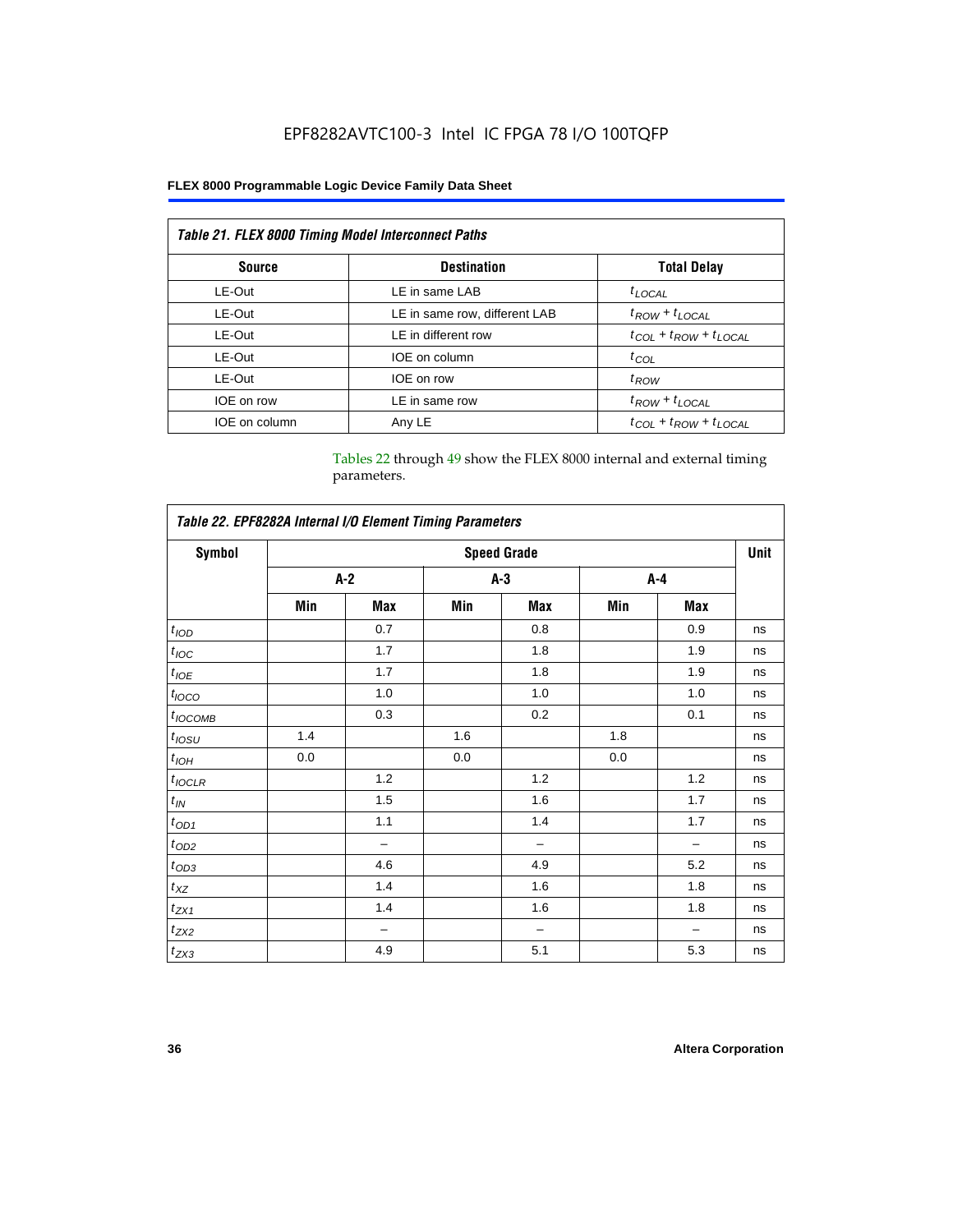| <b>Symbol</b>         |       |            |     | <b>Speed Grade</b> |       |     | Unit |
|-----------------------|-------|------------|-----|--------------------|-------|-----|------|
|                       | $A-2$ |            |     | $A-3$              | $A-4$ |     |      |
|                       | Min   | <b>Max</b> | Min | <b>Max</b>         | Min   | Max |      |
| $t_{LABCASC}$         |       | 0.3        |     | 0.3                |       | 0.4 | ns   |
| <sup>t</sup> LABCARRY |       | 0.3        |     | 0.3                |       | 0.4 | ns   |
| $t_{\text{LOCAL}}$    |       | 0.5        |     | 0.6                |       | 0.8 | ns   |
| $t_{ROW}$             |       | 4.2        |     | 4.2                |       | 4.2 | ns   |
| $t_{COL}$             |       | 2.5        |     | 2.5                |       | 2.5 | ns   |
| $t_{DIN\_C}$          |       | 5.0        |     | 5.0                |       | 5.5 | ns   |
| $t_{DIN\_D}$          |       | 7.2        |     | 7.2                |       | 7.2 | ns   |
| $t_{DIN\_IO}$         |       | 5.0        |     | 5.0                |       | 5.5 | ns   |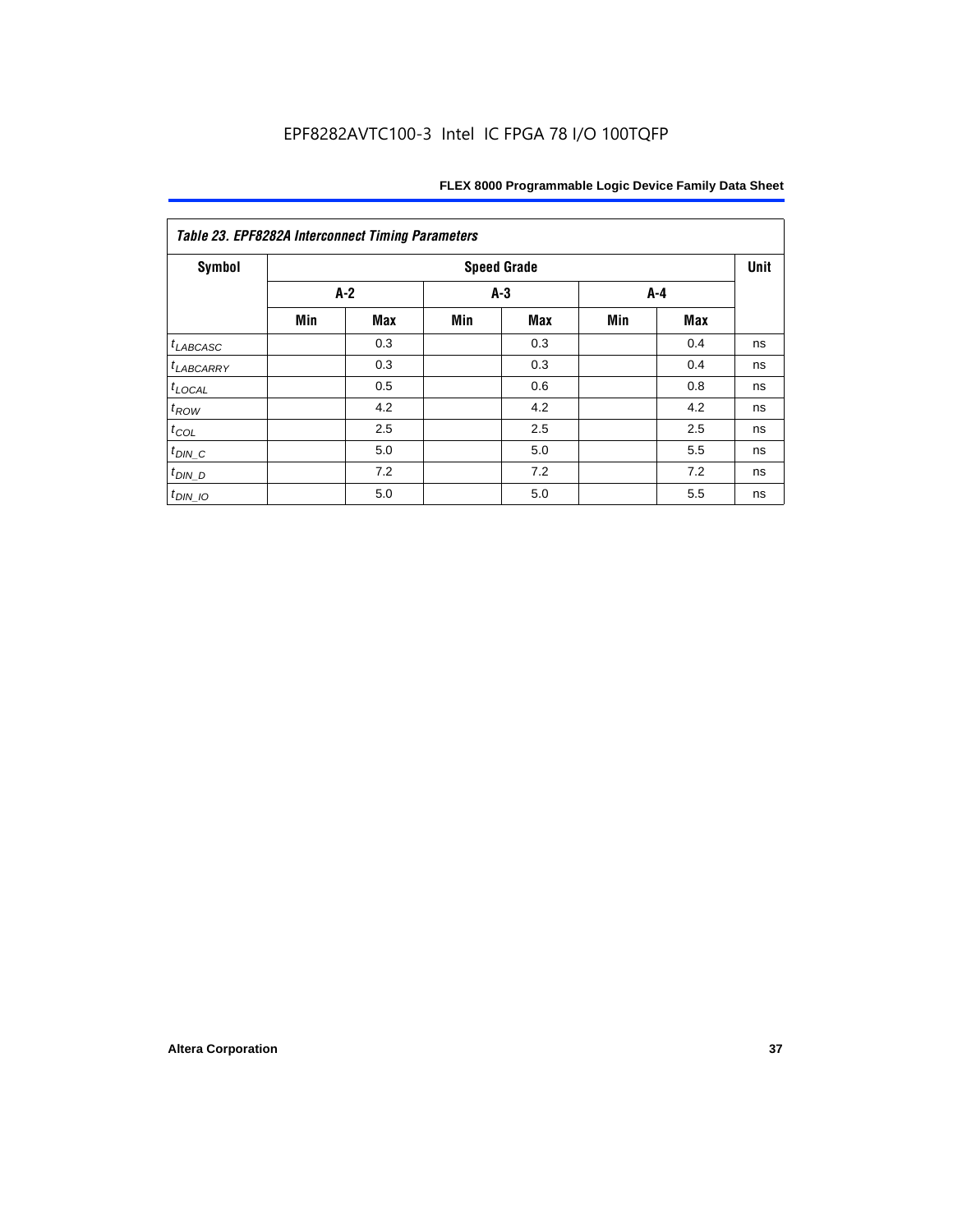### EPF8282AVTC100-3 Intel IC FPGA 78 I/O 100TQFP

| Table 24. EPF8282A LE Timing Parameters |     |       |     |                    |     |     |             |  |  |
|-----------------------------------------|-----|-------|-----|--------------------|-----|-----|-------------|--|--|
| Symbol                                  |     |       |     | <b>Speed Grade</b> |     |     | <b>Unit</b> |  |  |
|                                         |     | $A-2$ | A-3 |                    |     | A-4 |             |  |  |
|                                         | Min | Max   | Min | Max                | Min | Max |             |  |  |
| $t_{LUT}$                               |     | 2.0   |     | 2.5                |     | 3.2 | ns          |  |  |
| $t_{CLUT}$                              |     | 0.0   |     | 0.0                |     | 0.0 | ns          |  |  |
| $t_{RLUT}$                              |     | 0.9   |     | 1.1                |     | 1.5 | ns          |  |  |
| $t_{\underline{GATE}}$                  |     | 0.0   |     | 0.0                |     | 0.0 | ns          |  |  |
| $t_{CASC}$                              |     | 0.6   |     | 0.7                |     | 0.9 | ns          |  |  |
| $t_{CICO}$                              |     | 0.4   |     | 0.5                |     | 0.6 | ns          |  |  |
| $t_{\text{GEN}}$                        |     | 0.4   |     | 0.5                |     | 0.7 | ns          |  |  |
| $t_{CGENR}$                             |     | 0.9   |     | 1.1                |     | 1.5 | ns          |  |  |
| $t_C\,$                                 |     | 1.6   |     | 2.0                |     | 2.5 | ns          |  |  |
| $t_{C\underline{H}}$                    | 4.0 |       | 4.0 |                    | 4.0 |     | ns          |  |  |
| $t_{CL}$                                | 4.0 |       | 4.0 |                    | 4.0 |     | ns          |  |  |
| $t_{CO}$                                |     | 0.4   |     | 0.5                |     | 0.6 | ns          |  |  |
| $t_{COMB}$                              |     | 0.4   |     | 0.5                |     | 0.6 | ns          |  |  |
| $t_{\text{SU}}$                         | 0.8 |       | 1.1 |                    | 1.2 |     | ns          |  |  |
| $t_H$                                   | 0.9 |       | 1.1 |                    | 1.5 |     | ns          |  |  |
| $t_{PRE}$                               |     | 0.6   |     | 0.7                |     | 0.8 | ns          |  |  |
| $t_{CLR}$                               |     | 0.6   |     | 0.7                |     | 0.8 | ns          |  |  |

|  |  | <b>Table 25. EPF8282A External Timing Parameters</b> |
|--|--|------------------------------------------------------|
|  |  |                                                      |

| Symbol           |     | <b>Speed Grade</b> |     |            |     |            |    |  |  |
|------------------|-----|--------------------|-----|------------|-----|------------|----|--|--|
|                  |     | A-2<br>A-3<br>A-4  |     |            |     |            |    |  |  |
|                  | Min | Max                | Min | <b>Max</b> | Min | <b>Max</b> |    |  |  |
| <sup>t</sup> DRR |     | 15.8               |     | 19.8       |     | 24.8       | ns |  |  |
| t <sub>ODH</sub> | 1.0 |                    | 1.0 |            | 1.0 |            | ns |  |  |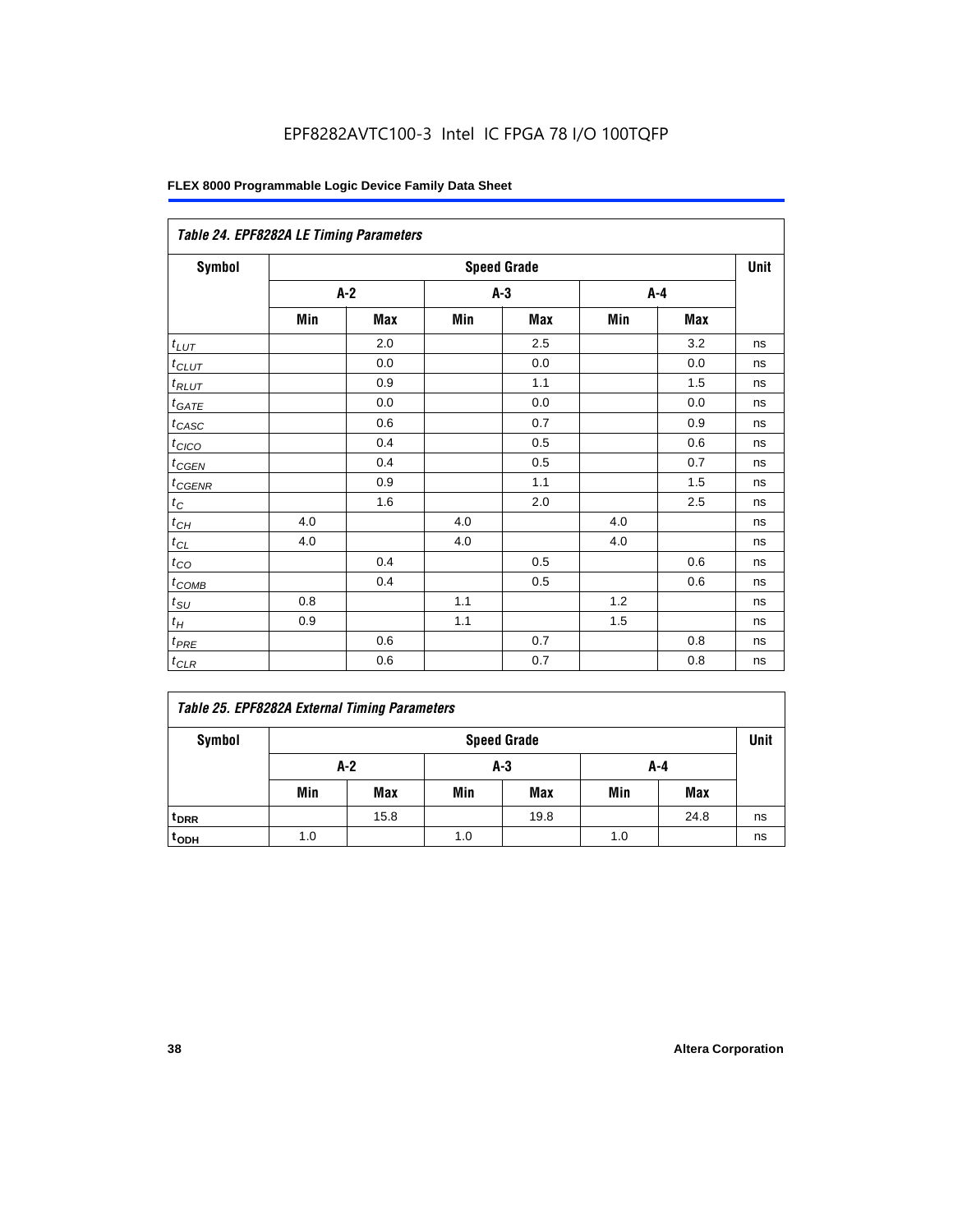| Table 26. EPF8282AV I/O Element Timing Parameters |       |             |     |     |    |  |  |  |
|---------------------------------------------------|-------|-------------|-----|-----|----|--|--|--|
| Symbol                                            |       | <b>Unit</b> |     |     |    |  |  |  |
|                                                   | $A-3$ |             | A-4 |     |    |  |  |  |
|                                                   | Min   | Max         | Min | Max |    |  |  |  |
| t <sub>IOD</sub>                                  |       | 0.9         |     | 2.2 | ns |  |  |  |
| $t_{\text{IOC}}$                                  |       | 1.9         |     | 2.0 | ns |  |  |  |
| $t_{IOE}$                                         |       | 1.9         |     | 2.0 | ns |  |  |  |
| $t_{IOCO}$                                        |       | 1.0         |     | 2.0 | ns |  |  |  |
| t <sub>IОСОМВ</sub>                               |       | 0.1         |     | 0.0 | ns |  |  |  |
| $t_{IOSU}$                                        | 1.8   |             | 2.8 |     | ns |  |  |  |
| $t_{IOH}$                                         | 0.0   |             | 0.2 |     | ns |  |  |  |
| $t_{IOCLR}$                                       |       | 1.2         |     | 2.3 | ns |  |  |  |
| $t_{\text{IN}}$                                   |       | 1.7         |     | 3.4 | ns |  |  |  |
| $t_{OD1}$                                         |       | 1.7         |     | 4.1 | ns |  |  |  |
| $t_{\text{OD2}}$                                  |       |             |     |     | ns |  |  |  |
| $t_{OD3}$                                         |       | 5.2         |     | 7.1 | ns |  |  |  |
| $t_{XZ}$                                          |       | 1.8         |     | 4.3 | ns |  |  |  |
| $t_{ZX1}$                                         |       | 1.8         |     | 4.3 | ns |  |  |  |
| $t_{ZX2}$                                         |       |             |     |     | ns |  |  |  |
| $t_{ZX3}$                                         |       | 5.3         |     | 8.3 | ns |  |  |  |

| Table 27. EPF8282AV Interconnect Timing Parameters |     |       |       |      |    |  |  |  |  |
|----------------------------------------------------|-----|-------|-------|------|----|--|--|--|--|
| <b>Symbol</b>                                      |     | Unit  |       |      |    |  |  |  |  |
|                                                    |     | $A-3$ | $A-4$ |      |    |  |  |  |  |
|                                                    | Min | Max   | Min   | Max  |    |  |  |  |  |
| $t_{LABCASC}$                                      |     | 0.4   |       | 1.3  | ns |  |  |  |  |
| t <sub>LABCARRY</sub>                              |     | 0.4   |       | 0.8  | ns |  |  |  |  |
| <b>LOCAL</b>                                       |     | 0.8   |       | 1.5  | ns |  |  |  |  |
| $t_{ROW}$                                          |     | 4.2   |       | 6.3  | ns |  |  |  |  |
| $t_{COL}$                                          |     | 2.5   |       | 3.8  | ns |  |  |  |  |
| $t_{DI\underline{N}C}$                             |     | 5.5   |       | 8.0  | ns |  |  |  |  |
| $t_{DIN\_D}$                                       |     | 7.2   |       | 10.8 | ns |  |  |  |  |
| $t_{DIN\_IO}$                                      |     | 5.5   |       | 9.0  | ns |  |  |  |  |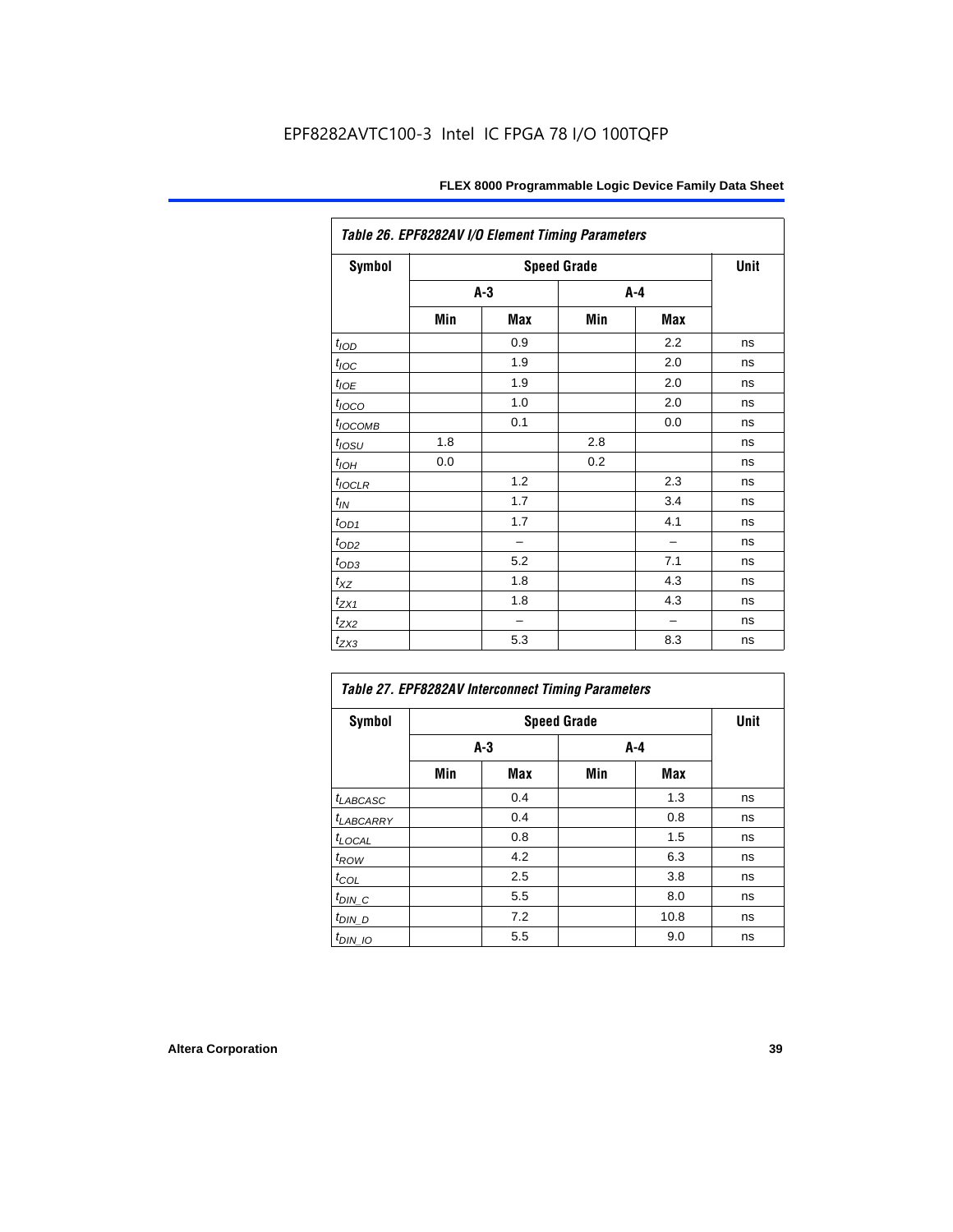| Table 28. EPF8282AV Logic Element Timing Parameters |       |      |     |         |    |  |  |  |
|-----------------------------------------------------|-------|------|-----|---------|----|--|--|--|
| Symbol                                              |       | Unit |     |         |    |  |  |  |
|                                                     | $A-3$ |      |     | $A - 4$ |    |  |  |  |
|                                                     | Min   | Max  | Min | Max     |    |  |  |  |
| $t_{LUT}$                                           |       | 3.2  |     | 7.3     | ns |  |  |  |
| $t_{CLUT}$                                          |       | 0.0  |     | 1.4     | ns |  |  |  |
| $t_{RLUT}$                                          |       | 1.5  |     | 5.1     | ns |  |  |  |
| $t_{GATE}$                                          |       | 0.0  |     | 0.0     | ns |  |  |  |
| $t_{CASC}$                                          |       | 0.9  |     | 2.8     | ns |  |  |  |
| $t_{CICO}$                                          |       | 0.6  |     | 1.5     | ns |  |  |  |
| $t_{\text{GEN}}$                                    |       | 0.7  |     | 2.2     | ns |  |  |  |
| $t_{\text{GENR}}$                                   |       | 1.5  |     | 3.7     | ns |  |  |  |
| $t_C$                                               |       | 2.5  |     | 4.7     | ns |  |  |  |
| $t_{CH}$                                            | 4.0   |      | 6.0 |         | ns |  |  |  |
| $t_{CL}$                                            | 4.0   |      | 6.0 |         | ns |  |  |  |
| $t_{CO}$                                            |       | 0.6  |     | 0.9     | ns |  |  |  |
| $t_{COMB}$                                          |       | 0.6  |     | 0.9     | ns |  |  |  |
| $t_{\text{SU}}$                                     | 1.2   |      | 2.4 |         | ns |  |  |  |
| $t_H$                                               | 1.5   |      | 4.6 |         | ns |  |  |  |
| $t_{PRE}$                                           |       | 0.8  |     | 1.3     | ns |  |  |  |
| $t_{CLR}$                                           |       | 0.8  |     | 1.3     | ns |  |  |  |

| Table 29. EPF8282AV External Timing Parameters |     |      |     |      |    |  |  |
|------------------------------------------------|-----|------|-----|------|----|--|--|
| Symbol                                         |     | Unit |     |      |    |  |  |
|                                                |     | A-3  | A-4 |      |    |  |  |
|                                                | Min | Max  | Min | Max  |    |  |  |
| <sup>t</sup> DRR                               |     | 24.8 |     | 50.1 | ns |  |  |
| t <sub>орн</sub>                               | 1.0 |      | 1.0 |      | ns |  |  |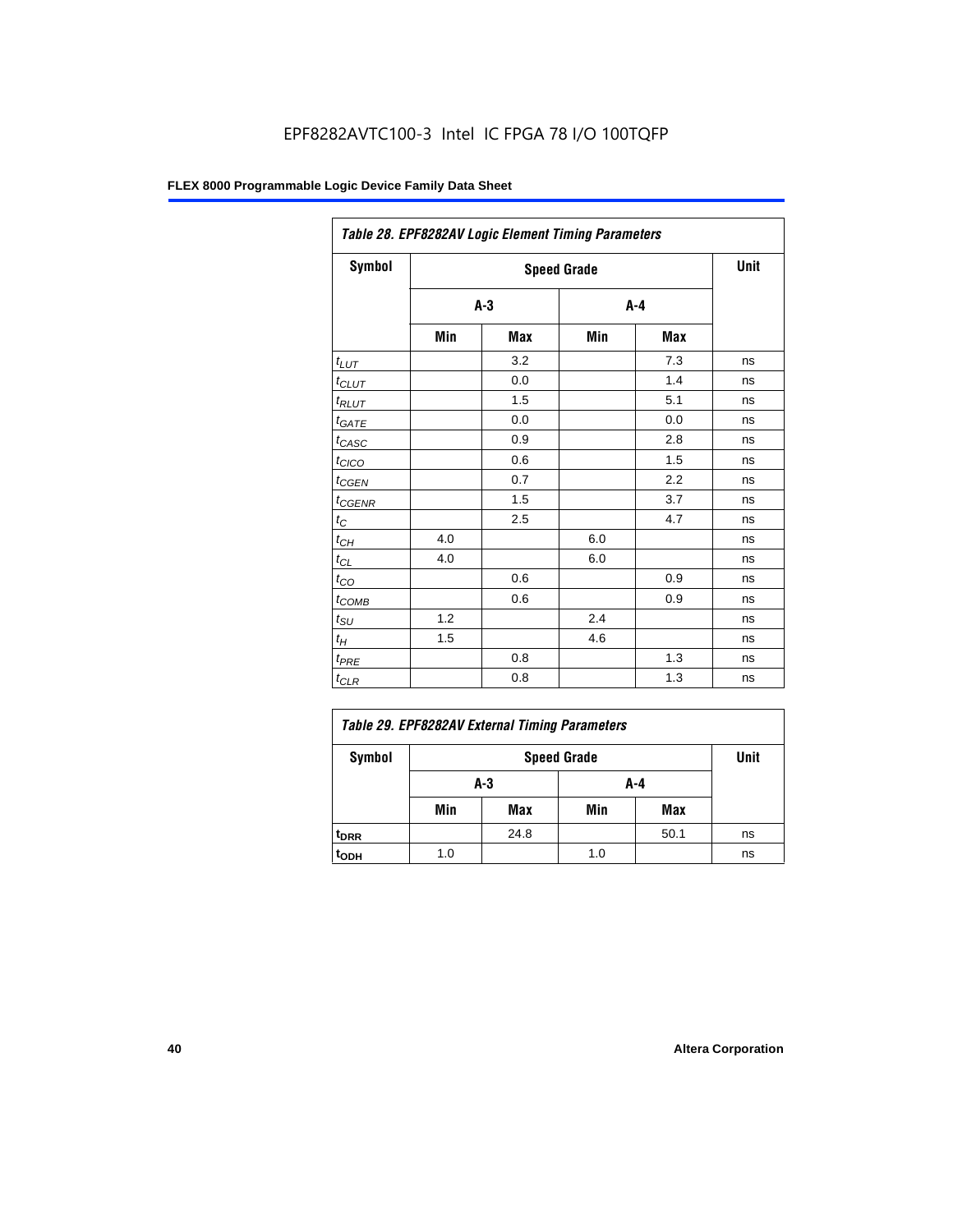| Table 30. EPF8452A I/O Element Timing Parameters |       |                          |       |                   |     |                          |    |  |  |  |
|--------------------------------------------------|-------|--------------------------|-------|-------------------|-----|--------------------------|----|--|--|--|
| <b>Symbol</b>                                    |       | <b>Speed Grade</b>       |       |                   |     |                          |    |  |  |  |
|                                                  | $A-2$ |                          | $A-3$ |                   |     | $A - 4$                  |    |  |  |  |
|                                                  | Min   | Max                      | Min   | Max               | Min | Max                      |    |  |  |  |
| t <sub>IOD</sub>                                 |       | 0.7                      |       | 0.8               |     | 0.9                      | ns |  |  |  |
| $t_{\text{IOC}}$                                 |       | 1.7                      |       | 1.8               |     | 1.9                      | ns |  |  |  |
| $t_{IOE}$                                        |       | 1.7                      |       | 1.8               |     | 1.9                      | ns |  |  |  |
| $t_{IOCO}$                                       |       | 1.0                      |       | 1.0               |     | 1.0                      | ns |  |  |  |
| $t_{IOCOMB}$                                     |       | 0.3                      |       | 0.2               |     | 0.1                      | ns |  |  |  |
| $t_{IOSU}$                                       | 1.4   |                          | 1.6   |                   | 1.8 |                          | ns |  |  |  |
| $t_{IOH}$                                        | 0.0   |                          | 0.0   |                   | 0.0 |                          | ns |  |  |  |
| $t_{IOCLR}$                                      |       | 1.2                      |       | 1.2               |     | 1.2                      | ns |  |  |  |
| $t_{IN}$                                         |       | 1.5                      |       | 1.6               |     | 1.7                      | ns |  |  |  |
| $t_{OD1}$                                        |       | 1.1                      |       | 1.4               |     | 1.7                      | ns |  |  |  |
| $t_{\rm OD2}$                                    |       | $\overline{\phantom{0}}$ |       | $\qquad \qquad -$ |     | $\overline{\phantom{0}}$ | ns |  |  |  |
| $t_{OD3}$                                        |       | 4.6                      |       | 4.9               |     | 5.2                      | ns |  |  |  |
| $t_{XZ}$                                         |       | 1.4                      |       | 1.6               |     | 1.8                      | ns |  |  |  |
| $t_{ZX1}$                                        |       | 1.4                      |       | 1.6               |     | 1.8                      | ns |  |  |  |
| $t_{ZX2}$                                        |       | $\overline{\phantom{0}}$ |       | $\qquad \qquad -$ |     | $\overline{\phantom{0}}$ | ns |  |  |  |
| $t_{ZX3}$                                        |       | 4.9                      |       | 5.1               |     | 5.3                      | ns |  |  |  |

#### *Table 31. EPF8452A Interconnect Timing Parameters*

| Symbol             |       | <b>Speed Grade</b> |       |     |     |       |    |  |  |  |
|--------------------|-------|--------------------|-------|-----|-----|-------|----|--|--|--|
|                    | $A-2$ |                    | $A-3$ |     |     | $A-4$ |    |  |  |  |
|                    | Min   | Max                | Min   | Max | Min | Max   |    |  |  |  |
| $t_{LABCASC}$      |       | 0.3                |       | 0.4 |     | 0.4   | ns |  |  |  |
| $t_{LABCARRY}$     |       | 0.3                |       | 0.4 |     | 0.4   | ns |  |  |  |
| $t_{\text{LOCAL}}$ |       | 0.5                |       | 0.5 |     | 0.7   | ns |  |  |  |
| $t_{\mathit{ROW}}$ |       | 5.0                |       | 5.0 |     | 5.0   | ns |  |  |  |
| $t_{COL}$          |       | 3.0                |       | 3.0 |     | 3.0   | ns |  |  |  |
| $t_{DIN\_C}$       |       | 5.0                |       | 5.0 |     | 5.5   | ns |  |  |  |
| $t_{DI N_D}$       |       | 7.0                |       | 7.0 |     | 7.5   | ns |  |  |  |
| $t_{DIN\_IO}$      |       | 5.0                |       | 5.0 |     | 5.5   | ns |  |  |  |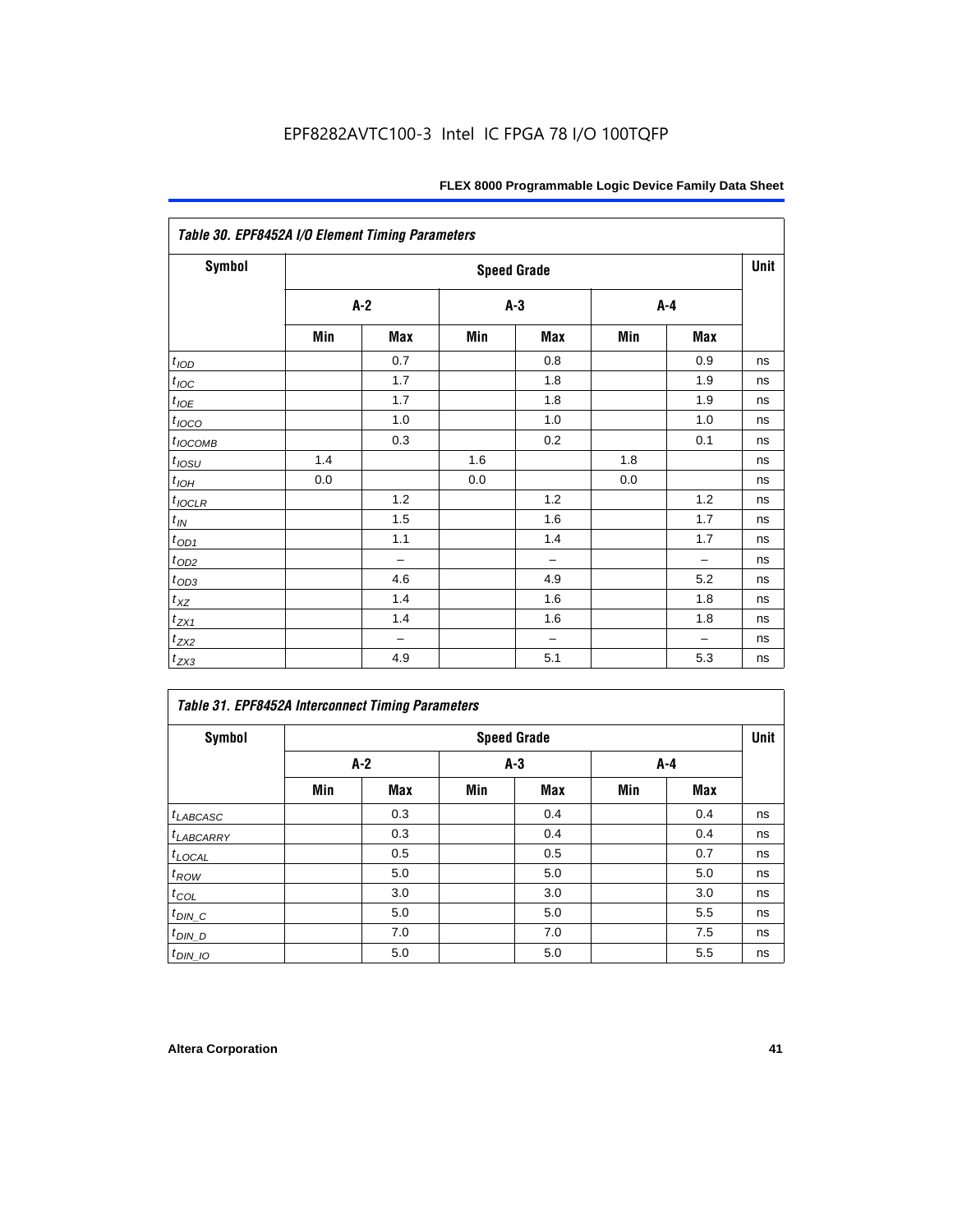### EPF8282AVTC100-3 Intel IC FPGA 78 I/O 100TQFP

#### **FLEX 8000 Programmable Logic Device Family Data Sheet**

| Table 32. EPF8452A LE Timing Parameters |     |       |       |                    |     |       |             |  |  |
|-----------------------------------------|-----|-------|-------|--------------------|-----|-------|-------------|--|--|
| Symbol                                  |     |       |       | <b>Speed Grade</b> |     |       | <b>Unit</b> |  |  |
|                                         |     | $A-2$ | $A-3$ |                    |     | $A-4$ |             |  |  |
|                                         | Min | Max   | Min   | <b>Max</b>         | Min | Max   |             |  |  |
| $t_{LUT}$                               |     | 2.0   |       | 2.3                |     | 3.0   | ns          |  |  |
| $t_{CLUT}$                              |     | 0.0   |       | 0.2                |     | 0.1   | ns          |  |  |
| $t_{RLUT}$                              |     | 0.9   |       | 1.6                |     | 1.6   | ns          |  |  |
| $t_{GATE}$                              |     | 0.0   |       | 0.0                |     | 0.0   | ns          |  |  |
| $t_{CASC}$                              |     | 0.6   |       | 0.7                |     | 0.9   | ns          |  |  |
| $t_{CICO}$                              |     | 0.4   |       | 0.5                |     | 0.6   | ns          |  |  |
| $t_{CGEN}$                              |     | 0.4   |       | 0.9                |     | 0.8   | ns          |  |  |
| $t_{CGENR}$                             |     | 0.9   |       | 1.4                |     | 1.5   | ns          |  |  |
| $t_C$                                   |     | 1.6   |       | 1.8                |     | 2.4   | ns          |  |  |
| $t_{CH}$                                | 4.0 |       | 4.0   |                    | 4.0 |       | ns          |  |  |
| $t_{CL}$                                | 4.0 |       | 4.0   |                    | 4.0 |       | ns          |  |  |
| $t_{\rm CO}$                            |     | 0.4   |       | 0.5                |     | 0.6   | ns          |  |  |
| $t$ <sub>COMB</sub>                     |     | 0.4   |       | 0.5                |     | 0.6   | ns          |  |  |
| $t_{\rm SU}$                            | 0.8 |       | 1.0   |                    | 1.1 |       | ns          |  |  |
| $t_H$                                   | 0.9 |       | 1.1   |                    | 1.4 |       | ns          |  |  |
| $t_{PRE}$                               |     | 0.6   |       | 0.7                |     | 0.8   | ns          |  |  |
| $t_{CLR}$                               |     | 0.6   |       | 0.7                |     | 0.8   | ns          |  |  |

#### *Table 33. EPF8452A External Timing Parameters*

| Symbol                      |                     | <b>Speed Grade</b> |     |            |     |            |    |  |  |
|-----------------------------|---------------------|--------------------|-----|------------|-----|------------|----|--|--|
|                             | A-2<br>$A-3$<br>A-4 |                    |     |            |     |            |    |  |  |
|                             | Min                 | Max                | Min | <b>Max</b> | Min | <b>Max</b> |    |  |  |
| <sup>t</sup> <sub>DRR</sub> |                     | 16.0               |     | 20.0       |     | 25.0       | ns |  |  |
| t <sub>ODH</sub>            | 1.0                 |                    | 1.0 |            | 1.0 |            | ns |  |  |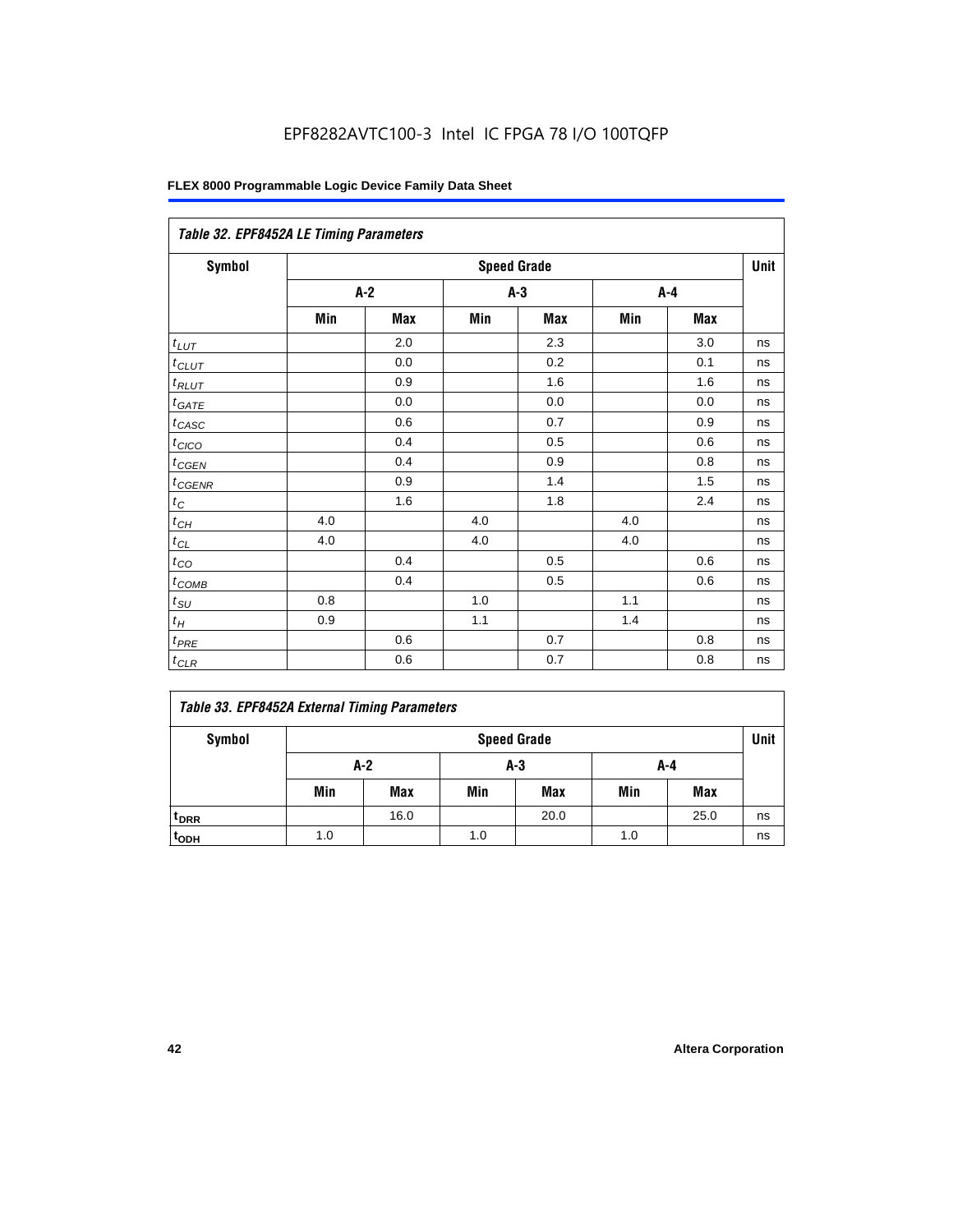| Table 34. EPF8636A I/O Element Timing Parameters |     |                    |       |     |     |            |    |  |  |
|--------------------------------------------------|-----|--------------------|-------|-----|-----|------------|----|--|--|
| Symbol                                           |     | <b>Speed Grade</b> |       |     |     |            |    |  |  |
|                                                  |     | $A-2$              | $A-3$ |     |     | A-4        |    |  |  |
|                                                  | Min | Max                | Min   | Max | Min | <b>Max</b> |    |  |  |
| t <sub>IOD</sub>                                 |     | 0.7                |       | 0.8 |     | 0.9        | ns |  |  |
| $t_{\text{IOC}}$                                 |     | 1.7                |       | 1.8 |     | 1.9        | ns |  |  |
| $t_{IOE}$                                        |     | 1.7                |       | 1.8 |     | 1.9        | ns |  |  |
| $t_{IOCO}$                                       |     | 1.0                |       | 1.0 |     | 1.0        | ns |  |  |
| $t_{IOCOMB}$                                     |     | 0.3                |       | 0.2 |     | 0.1        | ns |  |  |
| $t_{IOSU}$                                       | 1.4 |                    | 1.6   |     | 1.8 |            | ns |  |  |
| $t_{IOH}$                                        | 0.0 |                    | 0.0   |     | 0.0 |            | ns |  |  |
| $t_{IOCLR}$                                      |     | 1.2                |       | 1.2 |     | 1.2        | ns |  |  |
| $t_{I\!N}$                                       |     | 1.5                |       | 1.6 |     | 1.7        | ns |  |  |
| $t_{OD1}$                                        |     | 1.1                |       | 1.4 |     | 1.7        | ns |  |  |
| $t_{OD2}$                                        |     | 1.6                |       | 1.9 |     | 2.2        | ns |  |  |
| $t_{OD3}$                                        |     | 4.6                |       | 4.9 |     | 5.2        | ns |  |  |
| $t_{XZ}$                                         |     | 1.4                |       | 1.6 |     | 1.8        | ns |  |  |
| $t_{ZX1}$                                        |     | 1.4                |       | 1.6 |     | 1.8        | ns |  |  |
| $t_{ZX2}$                                        |     | 1.9                |       | 2.1 |     | 2.3        | ns |  |  |
| $t_{ZX3}$                                        |     | 4.9                |       | 5.1 |     | 5.3        | ns |  |  |

|                       | <b>Table 35. EPF8636A Interconnect Timing Parameters</b> |                    |     |            |     |     |    |  |  |  |  |  |
|-----------------------|----------------------------------------------------------|--------------------|-----|------------|-----|-----|----|--|--|--|--|--|
| <b>Symbol</b>         |                                                          | <b>Speed Grade</b> |     |            |     |     |    |  |  |  |  |  |
|                       |                                                          | A-2                |     | $A-3$      |     | A-4 |    |  |  |  |  |  |
|                       | Min                                                      | <b>Max</b>         | Min | <b>Max</b> | Min | Max |    |  |  |  |  |  |
| $t_{LABCASC}$         |                                                          | 0.3                |     | 0.4        |     | 0.4 | ns |  |  |  |  |  |
| <sup>t</sup> LABCARRY |                                                          | 0.3                |     | 0.4        |     | 0.4 | ns |  |  |  |  |  |
| $t_{\text{LOCAL}}$    |                                                          | 0.5                |     | 0.5        |     | 0.7 | ns |  |  |  |  |  |
| $t_{ROW}$             |                                                          | 5.0                |     | 5.0        |     | 5.0 | ns |  |  |  |  |  |
| $t_{COL}$             |                                                          | 3.0                |     | 3.0        |     | 3.0 | ns |  |  |  |  |  |
| $t_{DIN\_C}$          |                                                          | 5.0                |     | 5.0        |     | 5.5 | ns |  |  |  |  |  |
| $t_{DIN\_D}$          |                                                          | 7.0                |     | 7.0        |     | 7.5 | ns |  |  |  |  |  |
| $t_{DIN\_IO}$         |                                                          | 5.0                |     | 5.0        |     | 5.5 | ns |  |  |  |  |  |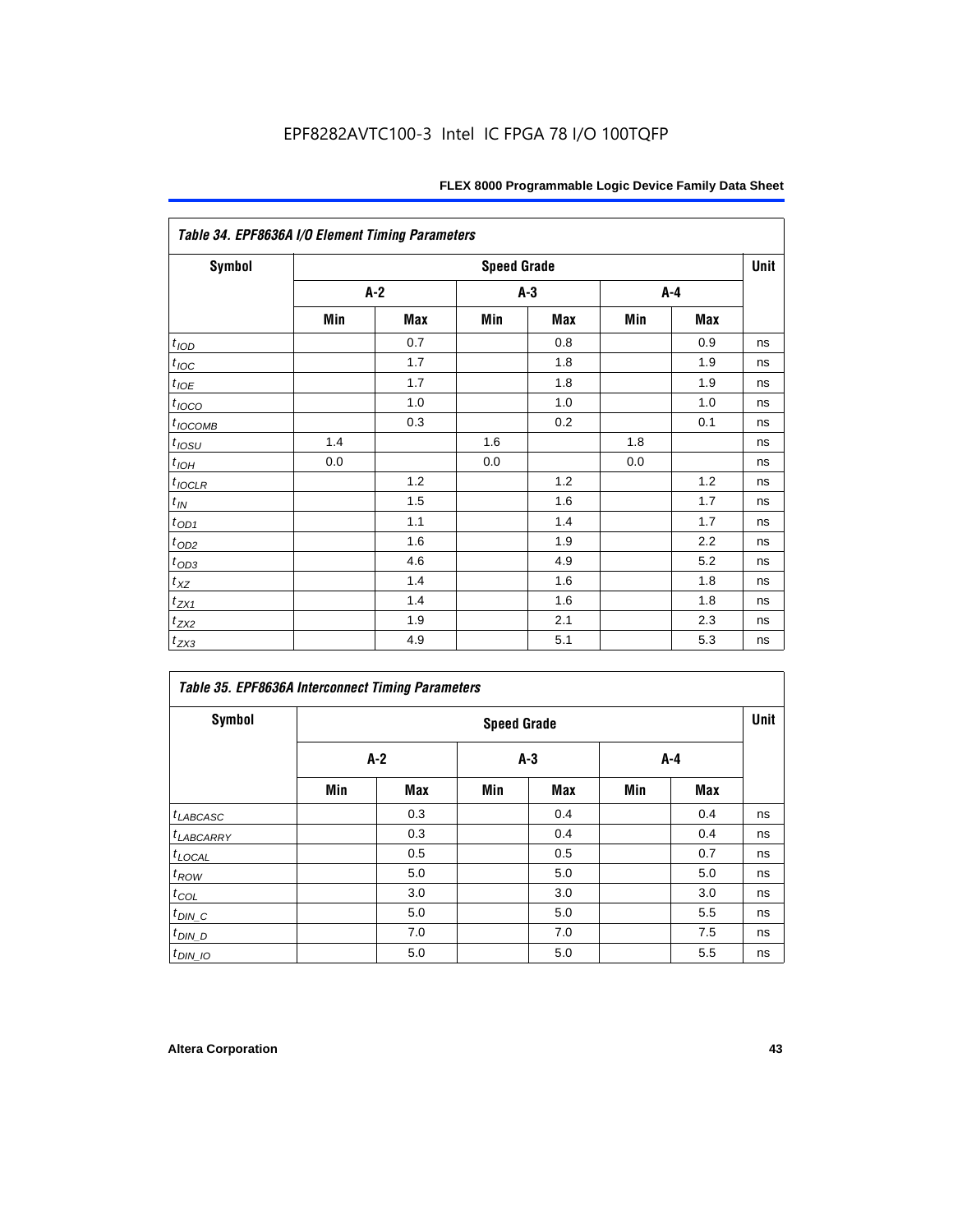|                   | Table 36. EPF8636A LE Timing Parameters |       |       |            |       |            |    |  |  |  |  |
|-------------------|-----------------------------------------|-------|-------|------------|-------|------------|----|--|--|--|--|
| Symbol            | <b>Speed Grade</b>                      |       |       |            |       |            |    |  |  |  |  |
|                   |                                         | $A-2$ | $A-3$ |            | $A-4$ |            |    |  |  |  |  |
|                   | Min                                     | Max   | Min   | <b>Max</b> | Min   | <b>Max</b> |    |  |  |  |  |
| $t_{LUT}$         |                                         | 2.0   |       | 2.3        |       | 3.0        | ns |  |  |  |  |
| $t_{CLUT}$        |                                         | 0.0   |       | 0.2        |       | 0.1        | ns |  |  |  |  |
| $t_{RLUT}$        |                                         | 0.9   |       | 1.6        |       | 1.6        | ns |  |  |  |  |
| $t_{GATE}$        |                                         | 0.0   |       | 0.0        |       | 0.0        | ns |  |  |  |  |
| $t_{CASC}$        |                                         | 0.6   |       | 0.7        |       | 0.9        | ns |  |  |  |  |
| t <sub>CICO</sub> |                                         | 0.4   |       | 0.5        |       | 0.6        | ns |  |  |  |  |
| $t_{GEN}$         |                                         | 0.4   |       | 0.9        |       | 0.8        | ns |  |  |  |  |
| $t_{CGENR}$       |                                         | 0.9   |       | 1.4        |       | 1.5        | ns |  |  |  |  |
| $t_C$             |                                         | 1.6   |       | 1.8        |       | 2.4        | ns |  |  |  |  |
| $t_{CH}$          | 4.0                                     |       | 4.0   |            | 4.0   |            | ns |  |  |  |  |
| $t_{CL}$          | 4.0                                     |       | 4.0   |            | 4.0   |            | ns |  |  |  |  |
| $t_{CO}$          |                                         | 0.4   |       | 0.5        |       | 0.6        | ns |  |  |  |  |
| $t_{COMB}$        |                                         | 0.4   |       | 0.5        |       | 0.6        | ns |  |  |  |  |
| $t_{SU}$          | 0.8                                     |       | 1.0   |            | 1.1   |            | ns |  |  |  |  |
| $t_H$             | 0.9                                     |       | 1.1   |            | 1.4   |            | ns |  |  |  |  |
| $t_{PRE}$         |                                         | 0.6   |       | 0.7        |       | 0.8        | ns |  |  |  |  |
| $t_{CLR}$         |                                         | 0.6   |       | 0.7        |       | 0.8        | ns |  |  |  |  |

#### *Table 37. EPF8636A External Timing Parameters*

| Symbol           |     | <b>Speed Grade</b>  |     |            |     |      |    |  |  |  |  |
|------------------|-----|---------------------|-----|------------|-----|------|----|--|--|--|--|
|                  |     | $A-2$<br>A-3<br>A-4 |     |            |     |      |    |  |  |  |  |
|                  | Min | <b>Max</b>          | Min | <b>Max</b> | Min | Max  |    |  |  |  |  |
| t <sub>DRR</sub> |     | 16.0                |     | 20.0       |     | 25.0 | ns |  |  |  |  |
| t <sub>ODH</sub> | 1.0 |                     | 1.0 |            | 1.0 |      | ns |  |  |  |  |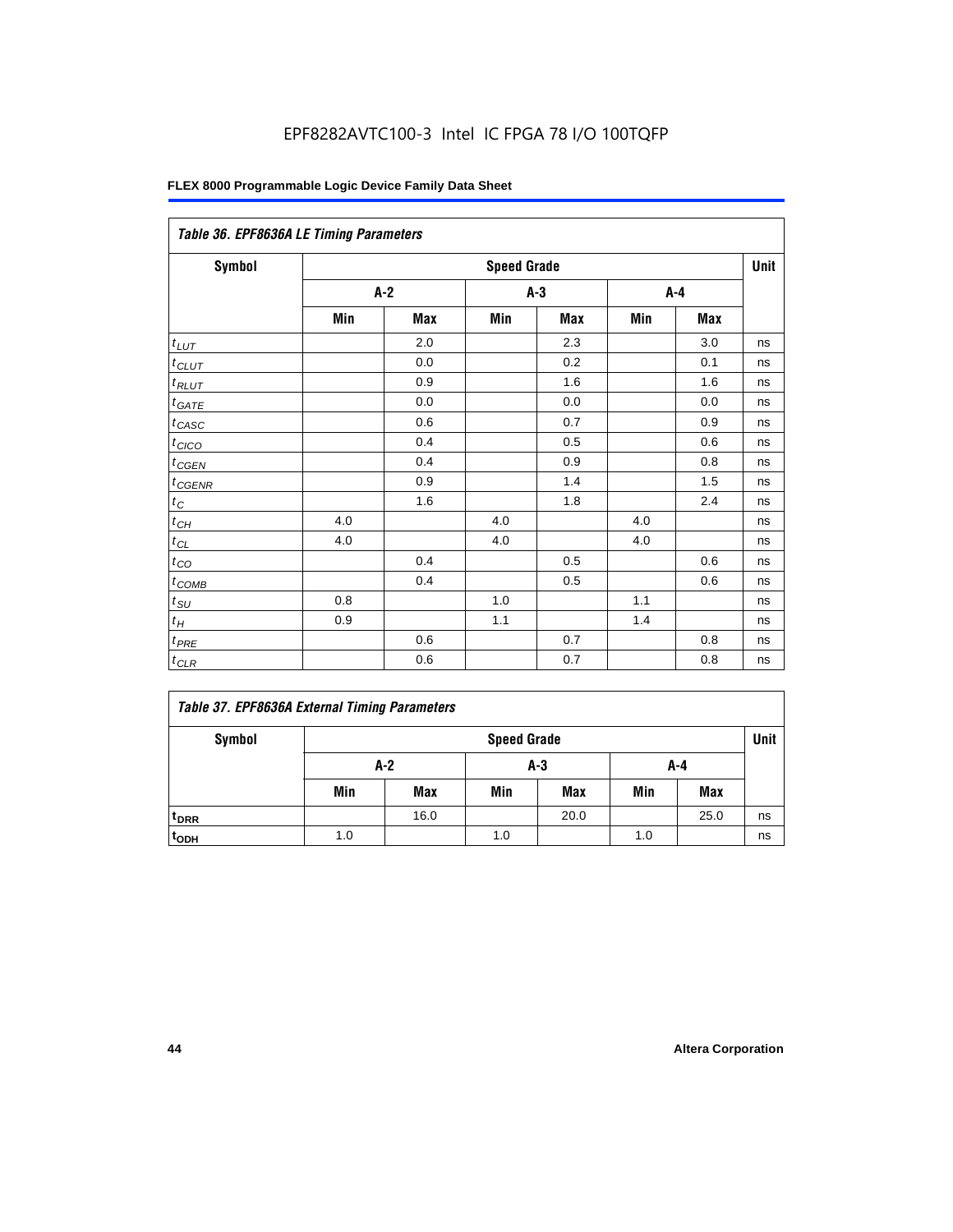|                  | Table 38. EPF8820A I/O Element Timing Parameters |     |     |                    |     |     |      |  |  |  |  |  |
|------------------|--------------------------------------------------|-----|-----|--------------------|-----|-----|------|--|--|--|--|--|
| <b>Symbol</b>    |                                                  |     |     | <b>Speed Grade</b> |     |     | Unit |  |  |  |  |  |
|                  |                                                  | A-2 |     | A-3                |     | A-4 |      |  |  |  |  |  |
|                  | Min                                              | Max | Min | <b>Max</b>         | Min | Max |      |  |  |  |  |  |
| t <sub>IOD</sub> |                                                  | 0.7 |     | 0.8                |     | 0.9 | ns   |  |  |  |  |  |
| $t_{\text{IOC}}$ |                                                  | 1.7 |     | 1.8                |     | 1.9 | ns   |  |  |  |  |  |
| $t_{IOE}$        |                                                  | 1.7 |     | 1.8                |     | 1.9 | ns   |  |  |  |  |  |
| $t_{IOCO}$       |                                                  | 1.0 |     | 1.0                |     | 1.0 | ns   |  |  |  |  |  |
| $t_{IOCOMB}$     |                                                  | 0.3 |     | 0.2                |     | 0.1 | ns   |  |  |  |  |  |
| $t_{IOSU}$       | 1.4                                              |     | 1.6 |                    | 1.8 |     | ns   |  |  |  |  |  |
| $t_{IOH}$        | 0.0                                              |     | 0.0 |                    | 0.0 |     | ns   |  |  |  |  |  |
| $t_{IOCLR}$      |                                                  | 1.2 |     | 1.2                |     | 1.2 | ns   |  |  |  |  |  |
| $t_{I\!N}$       |                                                  | 1.5 |     | 1.6                |     | 1.7 | ns   |  |  |  |  |  |
| $t_{OD1}$        |                                                  | 1.1 |     | 1.4                |     | 1.7 | ns   |  |  |  |  |  |
| $t_{\text{OD2}}$ |                                                  | 1.6 |     | 1.9                |     | 2.2 | ns   |  |  |  |  |  |
| $t_{OD3}$        |                                                  | 4.6 |     | 4.9                |     | 5.2 | ns   |  |  |  |  |  |
| $t_{\text{XZ}}$  |                                                  | 1.4 |     | 1.6                |     | 1.8 | ns   |  |  |  |  |  |
| $t_{ZX1}$        |                                                  | 1.4 |     | 1.6                |     | 1.8 | ns   |  |  |  |  |  |
| $t_{ZX2}$        |                                                  | 1.9 |     | 2.1                |     | 2.3 | ns   |  |  |  |  |  |
| $t_{ZX3}$        |                                                  | 4.9 |     | 5.1                |     | 5.3 | ns   |  |  |  |  |  |

| <b>Symbol</b>         |     | <b>Speed Grade</b> |     |            |     |       |    |  |  |  |  |
|-----------------------|-----|--------------------|-----|------------|-----|-------|----|--|--|--|--|
|                       |     | $A-2$              |     | $A-3$      |     | $A-4$ |    |  |  |  |  |
|                       | Min | Max                | Min | <b>Max</b> | Min | Max   |    |  |  |  |  |
| $t_{LABCASC}$         |     | 0.3                |     | 0.3        |     | 0.4   | ns |  |  |  |  |
| <sup>t</sup> LABCARRY |     | 0.3                |     | 0.3        |     | 0.4   | ns |  |  |  |  |
| $t_{\text{LOCAL}}$    |     | 0.5                |     | 0.6        |     | 0.8   | ns |  |  |  |  |
| $t_{ROW}$             |     | 5.0                |     | 5.0        |     | 5.0   | ns |  |  |  |  |
| $t_{COL}$             |     | 3.0                |     | 3.0        |     | 3.0   | ns |  |  |  |  |
| $t_{DIN\_C}$          |     | 5.0                |     | 5.0        |     | 5.5   | ns |  |  |  |  |
| $t_{DIN\_D}$          |     | 7.0                |     | 7.0        |     | 7.5   | ns |  |  |  |  |
| $t_{DIN\_IO}$         |     | 5.0                |     | 5.0        |     | 5.5   | ns |  |  |  |  |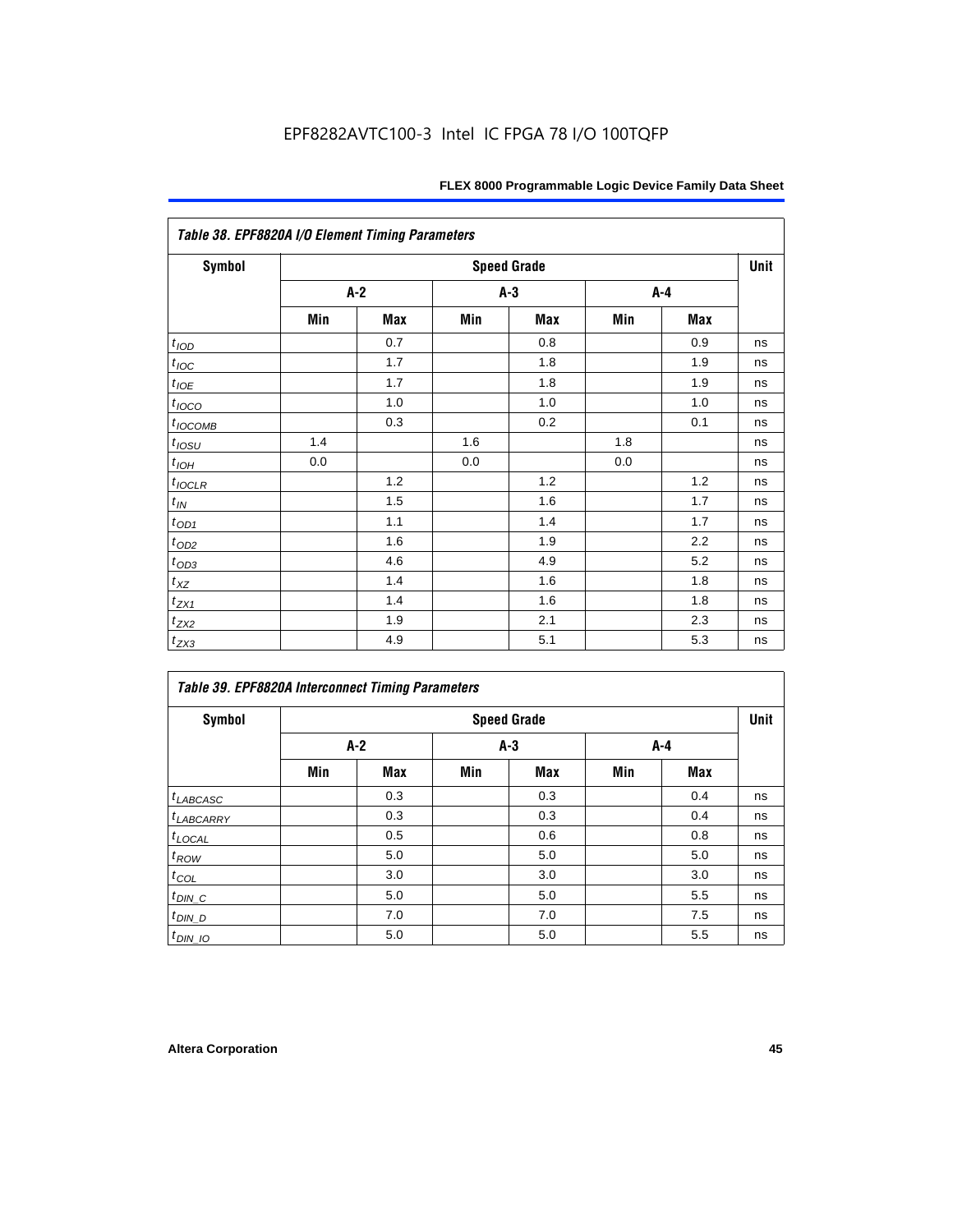| Table 40. EPF8820A LE Timing Parameters |     |       |     |                    |     |       |      |
|-----------------------------------------|-----|-------|-----|--------------------|-----|-------|------|
| Symbol                                  |     |       |     | <b>Speed Grade</b> |     |       | Unit |
|                                         |     | $A-2$ |     | $A-3$              |     | $A-4$ |      |
|                                         | Min | Max   | Min | Max                | Min | Max   |      |
| $t_{\underline{LUT}}$                   |     | 2.0   |     | 2.5                |     | 3.2   | ns   |
| $t_{CLUT}$                              |     | 0.0   |     | 0.0                |     | 0.0   | ns   |
| $t_{RLUT}$                              |     | 0.9   |     | 1.1                |     | 1.5   | ns   |
| $t_{GATE}$                              |     | 0.0   |     | 0.0                |     | 0.0   | ns   |
| $t_{CASC}$                              |     | 0.6   |     | 0.7                |     | 0.9   | ns   |
| $t_{CICO}$                              |     | 0.4   |     | 0.5                |     | 0.6   | ns   |
| $t_{CGEN}$                              |     | 0.4   |     | 0.5                |     | 0.7   | ns   |
| $t_{CGENR}$                             |     | 0.9   |     | 1.1                |     | 1.5   | ns   |
| $t_C$                                   |     | 1.6   |     | 2.0                |     | 2.5   | ns   |
| $t_{CH}$                                | 4.0 |       | 4.0 |                    | 4.0 |       | ns   |
| $t_{\text{CL}}$                         | 4.0 |       | 4.0 |                    | 4.0 |       | ns   |
| $t_{CO}$                                |     | 0.4   |     | 0.5                |     | 0.6   | ns   |
| $t_{\text{COMB}}$                       |     | 0.4   |     | 0.5                |     | 0.6   | ns   |
| $t_{\rm SU}$                            | 0.8 |       | 1.1 |                    | 1.2 |       | ns   |
| $t_H\,$                                 | 0.9 |       | 1.1 |                    | 1.5 |       | ns   |
| $t_{PRE}$                               |     | 0.6   |     | 0.7                |     | 0.8   | ns   |
| $t_{CLR}$                               |     | 0.6   |     | 0.7                |     | 0.8   | ns   |

### *Table 41. EPF8820A External Timing Parameters* Symbol **Symbol** Speed Grade **Speed Grade Unit A-2 A-3 A-4** Min | Max | Min | Max | Min | Max **tDRR** 16.0 20.0 25.0 ns **tODH** 1.0 1.0 1.0 ns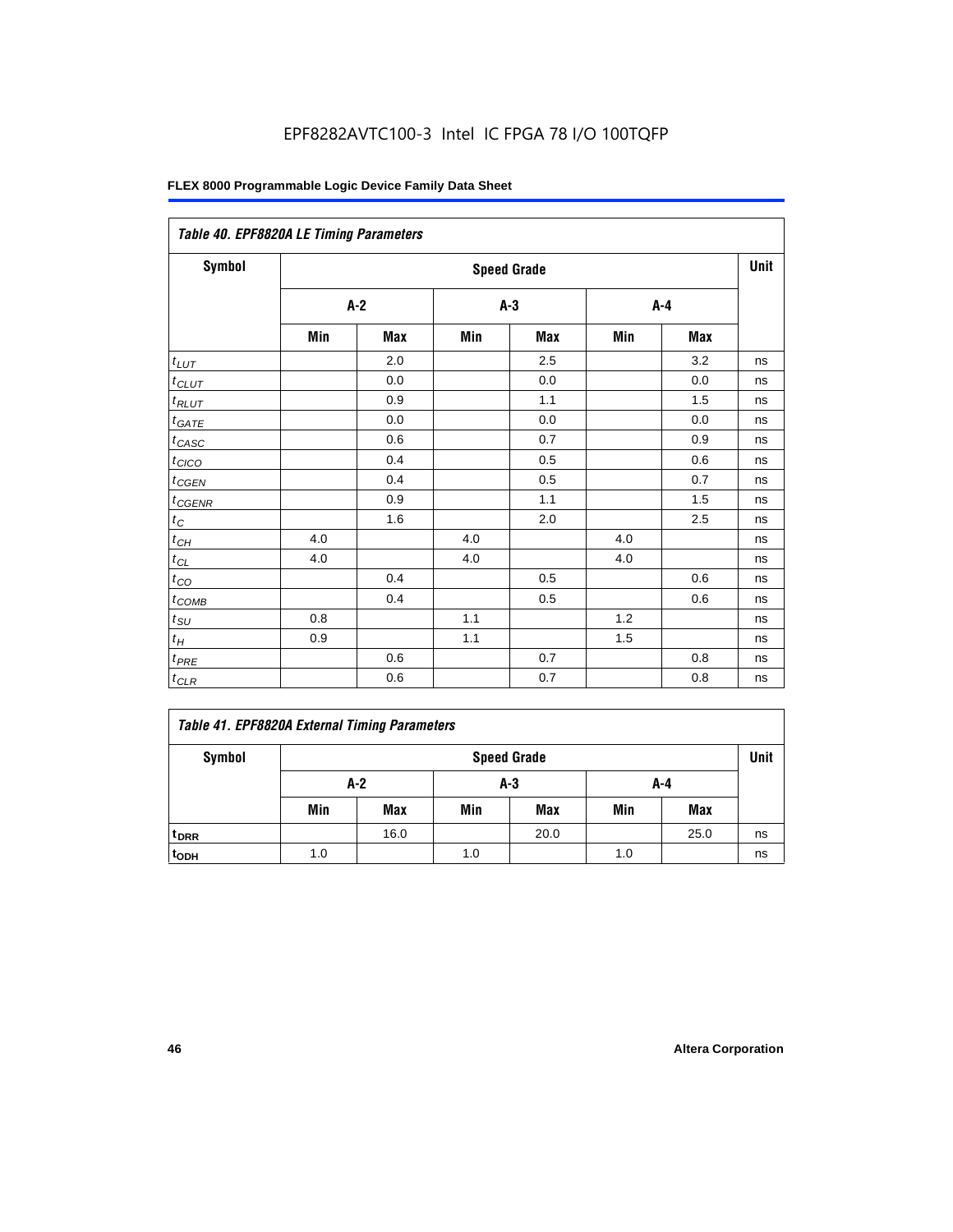| Table 42. EPF81188A I/O Element Timing Parameters |     |       |     |                    |     |       |             |  |  |  |  |
|---------------------------------------------------|-----|-------|-----|--------------------|-----|-------|-------------|--|--|--|--|
| <b>Symbol</b>                                     |     |       |     | <b>Speed Grade</b> |     |       | <b>Unit</b> |  |  |  |  |
|                                                   |     | $A-2$ |     | $A-3$              |     | $A-4$ |             |  |  |  |  |
|                                                   | Min | Max   | Min | Max                | Min | Max   |             |  |  |  |  |
| t <sub>IOD</sub>                                  |     | 0.7   |     | 0.8                |     | 0.9   | ns          |  |  |  |  |
| $t_{\underline{IOC}}$                             |     | 1.7   |     | 1.8                |     | 1.9   | ns          |  |  |  |  |
| $t_{IOE}$                                         |     | 1.7   |     | 1.8                |     | 1.9   | ns          |  |  |  |  |
| $t_{IOCO}$                                        |     | 1.0   |     | 1.0                |     | 1.0   | ns          |  |  |  |  |
| $t_{IOCOMB}$                                      |     | 0.3   |     | 0.2                |     | 0.1   | ns          |  |  |  |  |
| $t_{IOSU}$                                        | 1.4 |       | 1.6 |                    | 1.8 |       | ns          |  |  |  |  |
| $t_{IOL}$                                         | 0.0 |       | 0.0 |                    | 0.0 |       | ns          |  |  |  |  |
| $t_{IOCLR}$                                       |     | 1.2   |     | 1.2                |     | 1.2   | ns          |  |  |  |  |
| $t_{I\!N}$                                        |     | 1.5   |     | 1.6                |     | 1.7   | ns          |  |  |  |  |
| $t_{OD1}$                                         |     | 1.1   |     | 1.4                |     | 1.7   | ns          |  |  |  |  |
| $t_{OD2}$                                         |     | 1.6   |     | 1.9                |     | 2.2   | ns          |  |  |  |  |
| $t_{OD3}$                                         |     | 4.6   |     | 4.9                |     | 5.2   | ns          |  |  |  |  |
| $t_{X\!Z}$                                        |     | 1.4   |     | 1.6                |     | 1.8   | ns          |  |  |  |  |
| $t_{ZX1}$                                         |     | 1.4   |     | 1.6                |     | 1.8   | ns          |  |  |  |  |
| $t_{ZX2}$                                         |     | 1.9   |     | 2.1                |     | 2.3   | ns          |  |  |  |  |
| $t_{ZX3}$                                         |     | 4.9   |     | 5.1                |     | 5.3   | ns          |  |  |  |  |

|                    | <b>Table 43. EPF81188A Interconnect Timing Parameters</b> |     |       |                    |     |            |      |  |  |  |  |  |
|--------------------|-----------------------------------------------------------|-----|-------|--------------------|-----|------------|------|--|--|--|--|--|
| Symbol             |                                                           |     |       | <b>Speed Grade</b> |     |            | Unit |  |  |  |  |  |
|                    | $A-2$                                                     |     | $A-3$ |                    | A-4 |            |      |  |  |  |  |  |
|                    | Min                                                       | Max | Min   | <b>Max</b>         | Min | <b>Max</b> |      |  |  |  |  |  |
| $t_{LABCASC}$      |                                                           | 0.3 |       | 0.3                |     | 0.4        | ns   |  |  |  |  |  |
| $t_{LABCARY}$      |                                                           | 0.3 |       | 0.3                |     | 0.4        | ns   |  |  |  |  |  |
| $t_{\text{LOCAL}}$ |                                                           | 0.5 |       | 0.6                |     | 0.8        | ns   |  |  |  |  |  |
| $t_{ROW}$          |                                                           | 5.0 |       | 5.0                |     | 5.0        | ns   |  |  |  |  |  |
| $t_{COL}$          |                                                           | 3.0 |       | 3.0                |     | 3.0        | ns   |  |  |  |  |  |
| $t_{DIN\_C}$       |                                                           | 5.0 |       | 5.0                |     | 5.5        | ns   |  |  |  |  |  |
| $t_{DIN\_D}$       |                                                           | 7.0 |       | 7.0                |     | 7.5        | ns   |  |  |  |  |  |
| $t_{DIN}$ 10       |                                                           | 5.0 |       | 5.0                |     | 5.5        | ns   |  |  |  |  |  |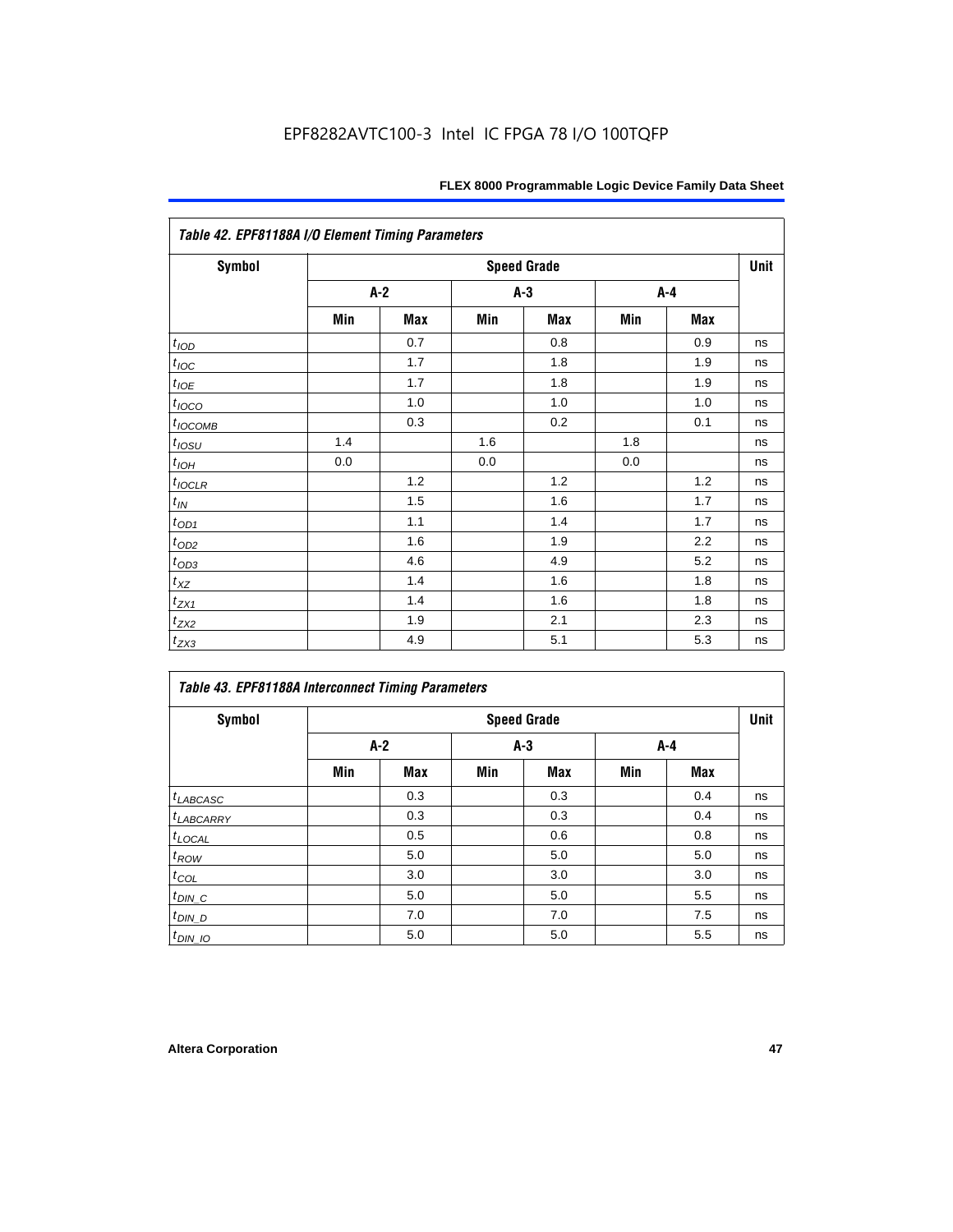| Table 44. EPF81188A LE Timing Parameters |     |                    |       |       |         |     |    |  |  |  |
|------------------------------------------|-----|--------------------|-------|-------|---------|-----|----|--|--|--|
| <b>Symbol</b>                            |     | <b>Speed Grade</b> |       |       |         |     |    |  |  |  |
|                                          |     | $A-2$              |       | $A-3$ | $A - 4$ |     |    |  |  |  |
|                                          | Min | Max                | Min   | Max   | Min     | Max |    |  |  |  |
| $t_{LUT}$                                |     | 2.0                |       | 2.5   |         | 3.2 | ns |  |  |  |
| $t_{CLUT}$                               |     | 0.0                |       | 0.0   |         | 0.0 | ns |  |  |  |
| $t_{RLUT}$                               |     | 0.9                |       | 1.1   |         | 1.5 | ns |  |  |  |
| $t_{GATE}$                               |     | 0.0                |       | 0.0   |         | 0.0 | ns |  |  |  |
| $t_{CASC}$                               |     | 0.6                |       | 0.7   |         | 0.9 | ns |  |  |  |
| $t_{CICO}$                               |     | 0.4                |       | 0.5   |         | 0.6 | ns |  |  |  |
| $t_{GEN}$                                |     | 0.4                |       | 0.5   |         | 0.7 | ns |  |  |  |
| $t_{CGENR}$                              |     | 0.9                |       | 1.1   |         | 1.5 | ns |  |  |  |
| $t_C$                                    |     | 1.6                |       | 2.0   |         | 2.5 | ns |  |  |  |
| $t_{CH}$                                 | 4.0 |                    | 4.0   |       | 4.0     |     | ns |  |  |  |
| $t_{CL}$                                 | 4.0 |                    | 4.0   |       | 4.0     |     | ns |  |  |  |
| $t_{CO}$                                 |     | 0.4                |       | 0.5   |         | 0.6 | ns |  |  |  |
| $t_{\text{COMB}}$                        |     | 0.4                |       | 0.5   |         | 0.6 | ns |  |  |  |
| $t_{SU}$                                 | 0.8 |                    | 1.1   |       | 1.2     |     | ns |  |  |  |
| $t_H$                                    | 0.9 |                    | $1.1$ |       | 1.5     |     | ns |  |  |  |
| $t_{PRE}$                                |     | 0.6                |       | 0.7   |         | 0.8 | ns |  |  |  |
| $t_{CLR}$                                |     | 0.6                |       | 0.7   |         | 0.8 | ns |  |  |  |

|  |  |  |  | Table 45. EPF81188A External Timing Parameters |
|--|--|--|--|------------------------------------------------|
|--|--|--|--|------------------------------------------------|

| Symbol           | <b>Speed Grade</b> |                     |     |            |     |            |    |  |  |
|------------------|--------------------|---------------------|-----|------------|-----|------------|----|--|--|
|                  |                    | $A-2$<br>A-3<br>A-4 |     |            |     |            |    |  |  |
|                  | Min                | <b>Max</b>          | Min | <b>Max</b> | Min | <b>Max</b> |    |  |  |
| t <sub>DRR</sub> |                    | 16.0                |     | 20.0       |     | 25.0       | ns |  |  |
| t <sub>ODH</sub> | 1.0                |                     | 1.0 |            | 1.0 |            | ns |  |  |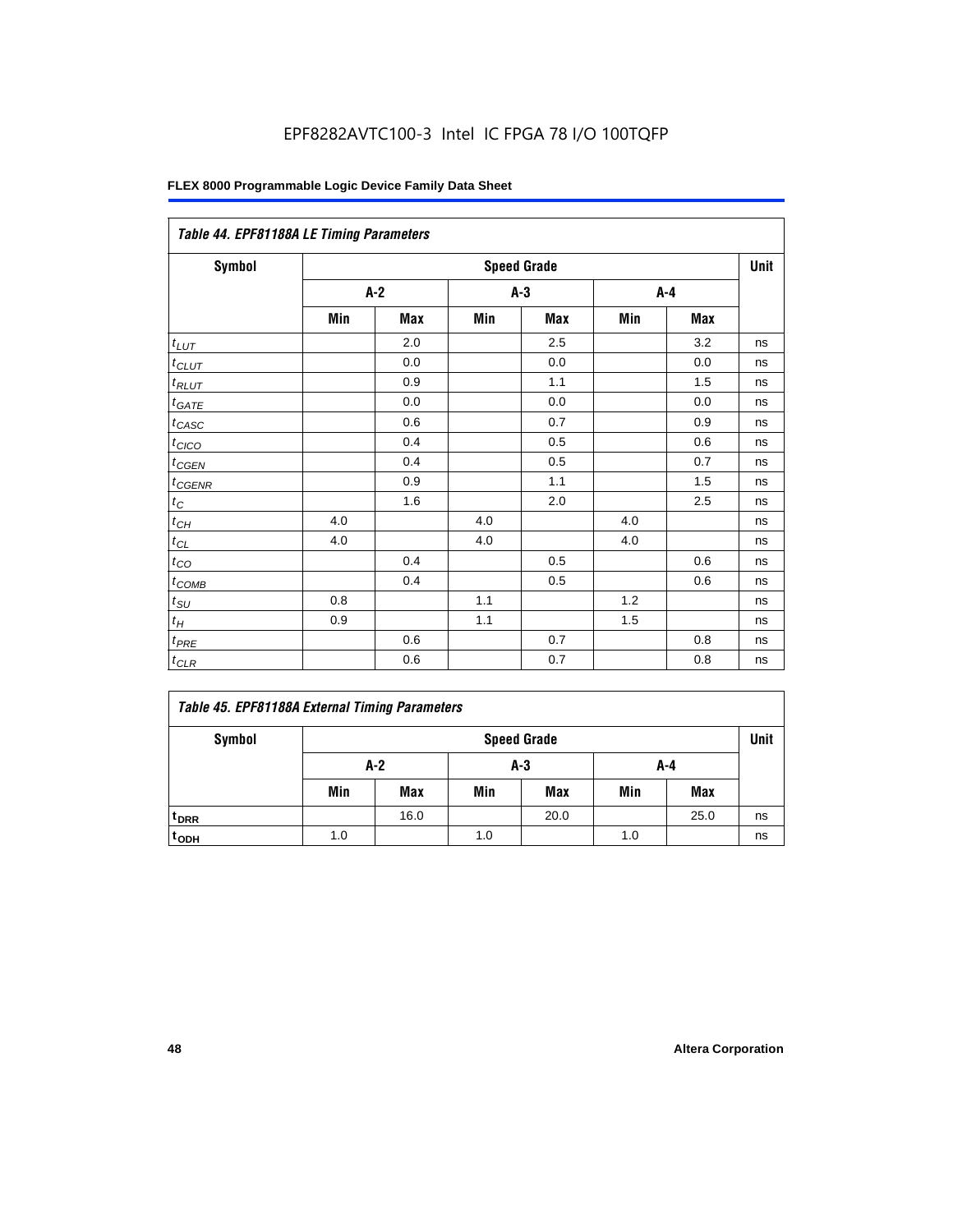| Table 46. EPF81500A I/O Element Timing Parameters |                    |       |     |       |     |     | Unit |  |  |
|---------------------------------------------------|--------------------|-------|-----|-------|-----|-----|------|--|--|
| Symbol                                            | <b>Speed Grade</b> |       |     |       |     |     |      |  |  |
|                                                   |                    | $A-2$ |     | $A-3$ |     | A-4 |      |  |  |
|                                                   | Min                | Max   | Min | Max   | Min | Max |      |  |  |
| t <sub>IOD</sub>                                  |                    | 0.7   |     | 0.8   |     | 0.9 | ns   |  |  |
| $t_{\text{IOC}}$                                  |                    | 1.7   |     | 1.8   |     | 1.9 | ns   |  |  |
| $t_{IOE}$                                         |                    | 1.7   |     | 1.8   |     | 1.9 | ns   |  |  |
| $t_{IOCO}$                                        |                    | 1.0   |     | 1.0   |     | 1.0 | ns   |  |  |
| $t_{IOCOMB}$                                      |                    | 0.3   |     | 0.2   |     | 0.1 | ns   |  |  |
| $t_{IOSU}$                                        | 1.4                |       | 1.6 |       | 1.8 |     | ns   |  |  |
| $t_{IOH}$                                         | 0.0                |       | 0.0 |       | 0.0 |     | ns   |  |  |
| $t_{IOCLR}$                                       |                    | 1.2   |     | 1.2   |     | 1.2 | ns   |  |  |
| $t_{I\!N}$                                        |                    | 1.5   |     | 1.6   |     | 1.7 | ns   |  |  |
| $t_{OD1}$                                         |                    | 1.1   |     | 1.4   |     | 1.7 | ns   |  |  |
| $t_{OD2}$                                         |                    | 1.6   |     | 1.9   |     | 2.2 | ns   |  |  |
| $t_{OD3}$                                         |                    | 4.6   |     | 4.9   |     | 5.2 | ns   |  |  |
| $t_{\underline{XZ}}$                              |                    | 1.4   |     | 1.6   |     | 1.8 | ns   |  |  |
| $t_{ZX1}$                                         |                    | 1.4   |     | 1.6   |     | 1.8 | ns   |  |  |
| $t_{ZX2}$                                         |                    | 1.9   |     | 2.1   |     | 2.3 | ns   |  |  |
| $t_{ZX3}$                                         |                    | 4.9   |     | 5.1   |     | 5.3 | ns   |  |  |

| <b>Table 47. EPF81500A Interconnect Timing Parameters</b><br><b>Symbol</b> |       |     |       | <b>Speed Grade</b> |       |     | Unit |
|----------------------------------------------------------------------------|-------|-----|-------|--------------------|-------|-----|------|
|                                                                            | $A-2$ |     | $A-3$ |                    | $A-4$ |     |      |
|                                                                            | Min   | Max | Min   | <b>Max</b>         | Min   | Max |      |
| $t_{LABCASC}$                                                              |       | 0.3 |       | 0.3                |       | 0.4 | ns   |
| <sup>t</sup> LABCARRY                                                      |       | 0.3 |       | 0.3                |       | 0.4 | ns   |
| $t_{\text{LOCAL}}$                                                         |       | 0.5 |       | 0.6                |       | 0.8 | ns   |
| $t_{ROW}$                                                                  |       | 6.2 |       | 6.2                |       | 6.2 | ns   |
| $t_{COL}$                                                                  |       | 3.0 |       | 3.0                |       | 3.0 | ns   |
| $t_{DIN\_C}$                                                               |       | 5.0 |       | 5.0                |       | 5.5 | ns   |
| $t_{DIN\_D}$                                                               |       | 8.2 |       | 8.2                |       | 8.7 | ns   |
| $t_{DIN_1O}$                                                               |       | 5.0 |       | 5.0                |       | 5.5 | ns   |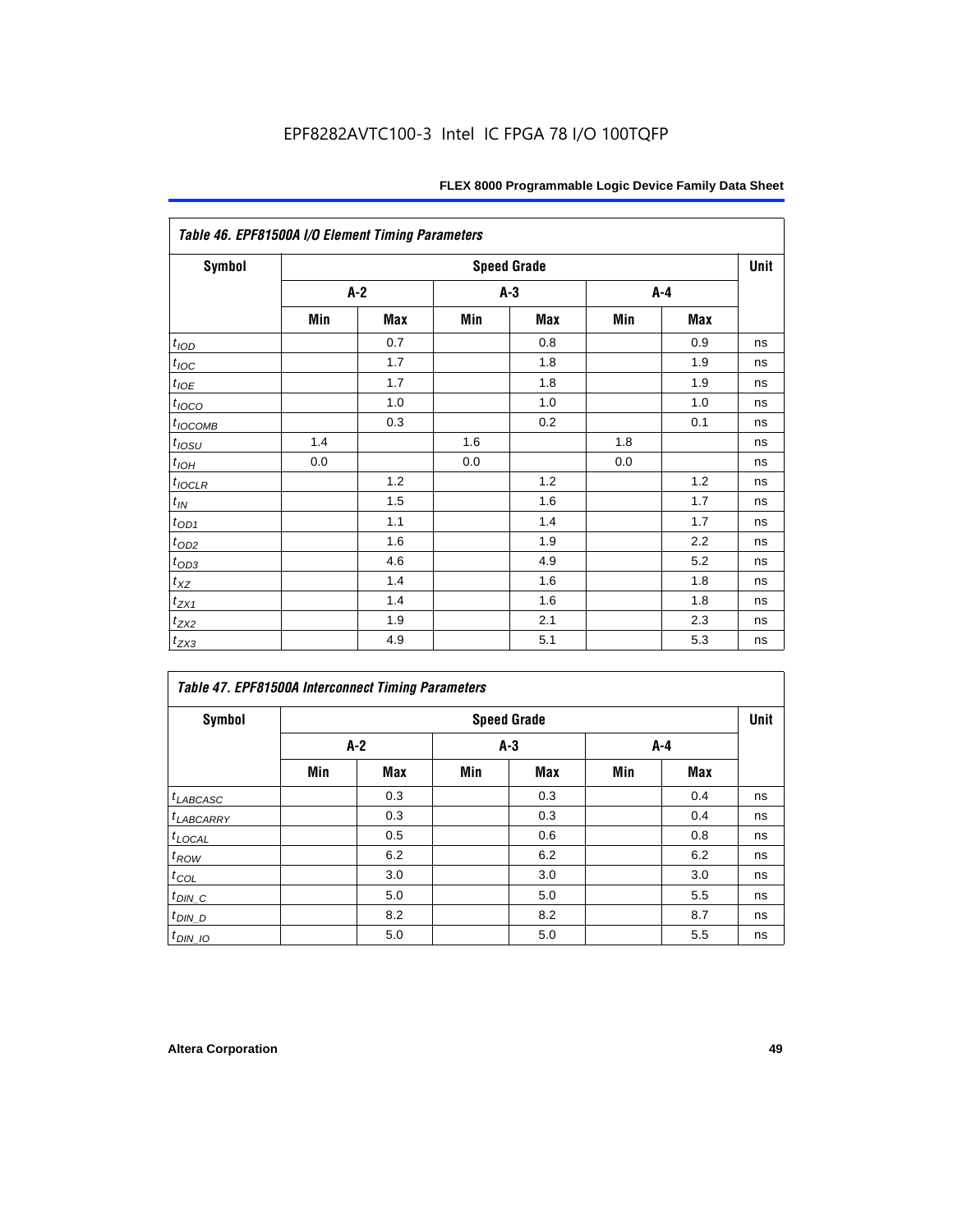| Table 48. EPF81500A LE Timing Parameters |     |            |     |                    |     |            |      |  |
|------------------------------------------|-----|------------|-----|--------------------|-----|------------|------|--|
| Symbol                                   |     |            |     | <b>Speed Grade</b> |     |            | Unit |  |
|                                          |     | $A-2$      | A-3 |                    | A-4 |            |      |  |
|                                          | Min | <b>Max</b> | Min | <b>Max</b>         | Min | <b>Max</b> |      |  |
| $t_{L\underline{UT}}$                    |     | 2.0        |     | 2.5                |     | 3.2        | ns   |  |
| $t_{CLUT}$                               |     | 0.0        |     | 0.0                |     | 0.0        | ns   |  |
| $t_{RLUT}$                               |     | 0.9        |     | 1.1                |     | 1.5        | ns   |  |
| $t_{\underline{GATE}}$                   |     | 0.0        |     | 0.0                |     | 0.0        | ns   |  |
| $t_{CASC}$                               |     | 0.6        |     | 0.7                |     | 0.9        | ns   |  |
| $t_{CICO}$                               |     | 0.4        |     | 0.5                |     | 0.6        | ns   |  |
| $t_{CGEN}$                               |     | 0.4        |     | 0.5                |     | 0.7        | ns   |  |
| $t_{CGENR}$                              |     | 0.9        |     | 1.1                |     | 1.5        | ns   |  |
| $t_C\,$                                  |     | 1.6        |     | 2.0                |     | 2.5        | ns   |  |
| $t_{\mathit{CH}}$                        | 4.0 |            | 4.0 |                    | 4.0 |            | ns   |  |
| $t_{CL}$                                 | 4.0 |            | 4.0 |                    | 4.0 |            | ns   |  |
| $t_{CO}$                                 |     | 0.4        |     | 0.5                |     | 0.6        | ns   |  |
| $t_{COMB}$                               |     | 0.4        |     | 0.5                |     | 0.6        | ns   |  |
| $t_{\text{SU}}$                          | 0.8 |            | 1.1 |                    | 1.2 |            | ns   |  |
| $t_H\,$                                  | 0.9 |            | 1.1 |                    | 1.5 |            | ns   |  |
| $t_{PRE}$                                |     | 0.6        |     | 0.7                |     | 0.8        | ns   |  |
| $t_{CLR}$                                |     | 0.6        |     | 0.7                |     | 0.8        | ns   |  |

| Symbol             | <b>Speed Grade</b> |      |     |            |     |            |    |  |  |
|--------------------|--------------------|------|-----|------------|-----|------------|----|--|--|
|                    | A-2                |      | A-3 |            | A-4 |            |    |  |  |
|                    | Min                | Max  | Min | <b>Max</b> | Min | <b>Max</b> |    |  |  |
| t <sub>DRR</sub>   |                    | 16.1 |     | 20.1       |     | 25.1       | ns |  |  |
| $t$ <sub>ODH</sub> | 1.0                |      | 1.0 |            | 1.0 |            | ns |  |  |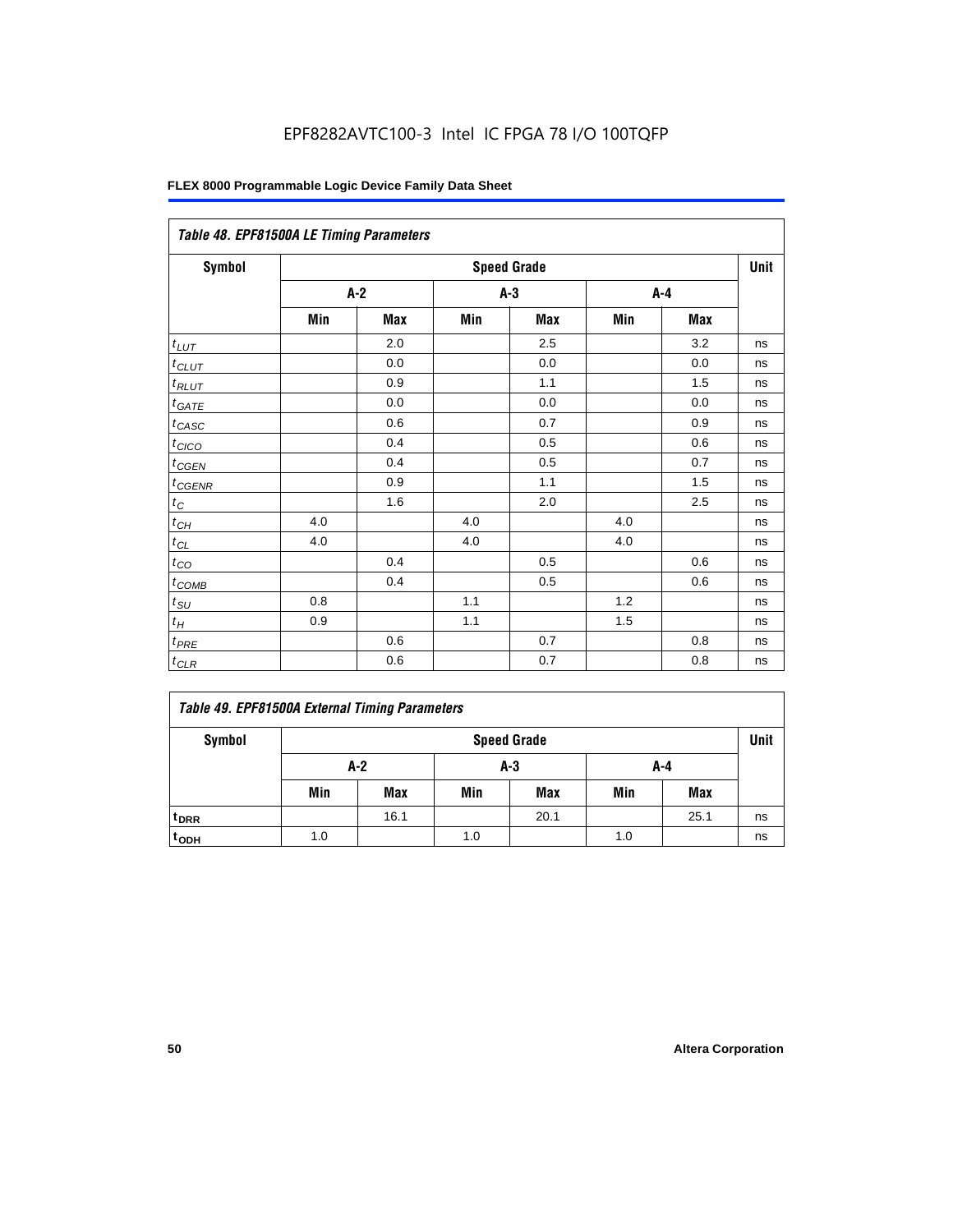| <b>Power</b><br><b>Consumption</b> | The supply power (P) for FLEX 8000 devices can be calculated with the<br>following equation:                                                                                                                                                                                                                                                                                                                                                                                                                                                            |    |  |  |  |  |  |
|------------------------------------|---------------------------------------------------------------------------------------------------------------------------------------------------------------------------------------------------------------------------------------------------------------------------------------------------------------------------------------------------------------------------------------------------------------------------------------------------------------------------------------------------------------------------------------------------------|----|--|--|--|--|--|
|                                    | $P = P_{INT} + P_{IO} = [(I_{CCSTANDBY} + I_{CCACTIVE}) \times V_{CC}] + P_{IO}$                                                                                                                                                                                                                                                                                                                                                                                                                                                                        |    |  |  |  |  |  |
|                                    | Typical $I_{\text{CCSTANDBY}}$ values are shown as $I_{\text{CC0}}$ in Table 11 on page 28 and<br>Table 15 on page 30. The P <sub>IO</sub> value, which depends on the device output<br>load characteristics and switching frequency, can be calculated using the<br>guidelines given in Application Note 74 (Evaluating Power for Altera<br>Devices). The I <sub>CCACTIVE</sub> value depends on the switching frequency and<br>the application logic. This value can be calculated based on the amount of<br>current that each LE typically consumes. |    |  |  |  |  |  |
|                                    | The following equation shows the general formula for calculating<br>ICCACTIVE:                                                                                                                                                                                                                                                                                                                                                                                                                                                                          |    |  |  |  |  |  |
|                                    | $I_{\text{CCACTIVE}} = K \times f_{\text{MAX}} \times N \times \text{togLC} \times \frac{\mu A}{\text{MHz} \times \text{LE}}$                                                                                                                                                                                                                                                                                                                                                                                                                           |    |  |  |  |  |  |
|                                    | The parameters in this equation are shown below:                                                                                                                                                                                                                                                                                                                                                                                                                                                                                                        |    |  |  |  |  |  |
|                                    | $=$ Maximum operating frequency in MHz<br>$f_{MAX}$<br>N<br>= Total number of logic cells used in the device<br>= Average percentage of logic cells toggling at each clock<br>$\log_{LC}$<br>$=$ Constant, shown in Table 50<br>К                                                                                                                                                                                                                                                                                                                       |    |  |  |  |  |  |
|                                    | <b>Table 50. Values for Constant K</b>                                                                                                                                                                                                                                                                                                                                                                                                                                                                                                                  |    |  |  |  |  |  |
|                                    | <b>Device</b>                                                                                                                                                                                                                                                                                                                                                                                                                                                                                                                                           | K  |  |  |  |  |  |
|                                    | 5.0-V FLEX 8000 devices                                                                                                                                                                                                                                                                                                                                                                                                                                                                                                                                 | 75 |  |  |  |  |  |
|                                    | 3.3-V FLEX 8000 devices                                                                                                                                                                                                                                                                                                                                                                                                                                                                                                                                 | 60 |  |  |  |  |  |
|                                    | This calculation provides an $I_{CC}$ estimate based on typical conditions<br>with no output load. The actual $I_{CC}$ value should be verified during<br>operation because this measurement is sensitive to the actual pattern in<br>the device and the environmental operating conditions.                                                                                                                                                                                                                                                            |    |  |  |  |  |  |
|                                    | Figure 20 shows the relationship between $I_{CC}$ and operating frequency<br>for several LE utilization values.                                                                                                                                                                                                                                                                                                                                                                                                                                         |    |  |  |  |  |  |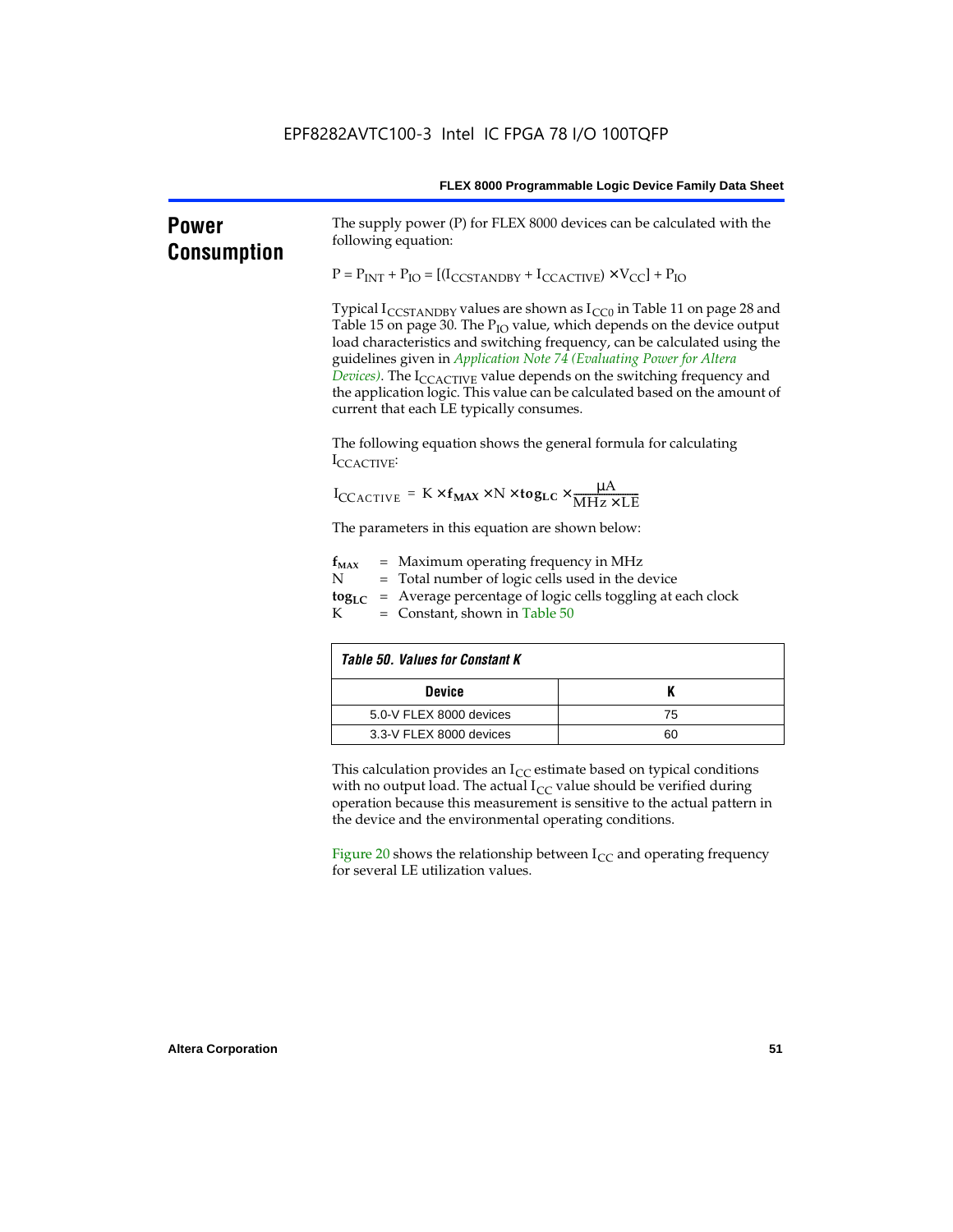

### **Configuration & Operation**

The FLEX 8000 architecture supports several configuration schemes to load a design into the device(s) on the circuit board. This section summarizes the device operating modes and available device configuration schemes.

For more information, go to *Application Note 33 (Configuring FLEX 8000 Devices)* and *Application Note 38 (Configuring Multiple FLEX 8000 Devices)*.

**52 Altera Corporation**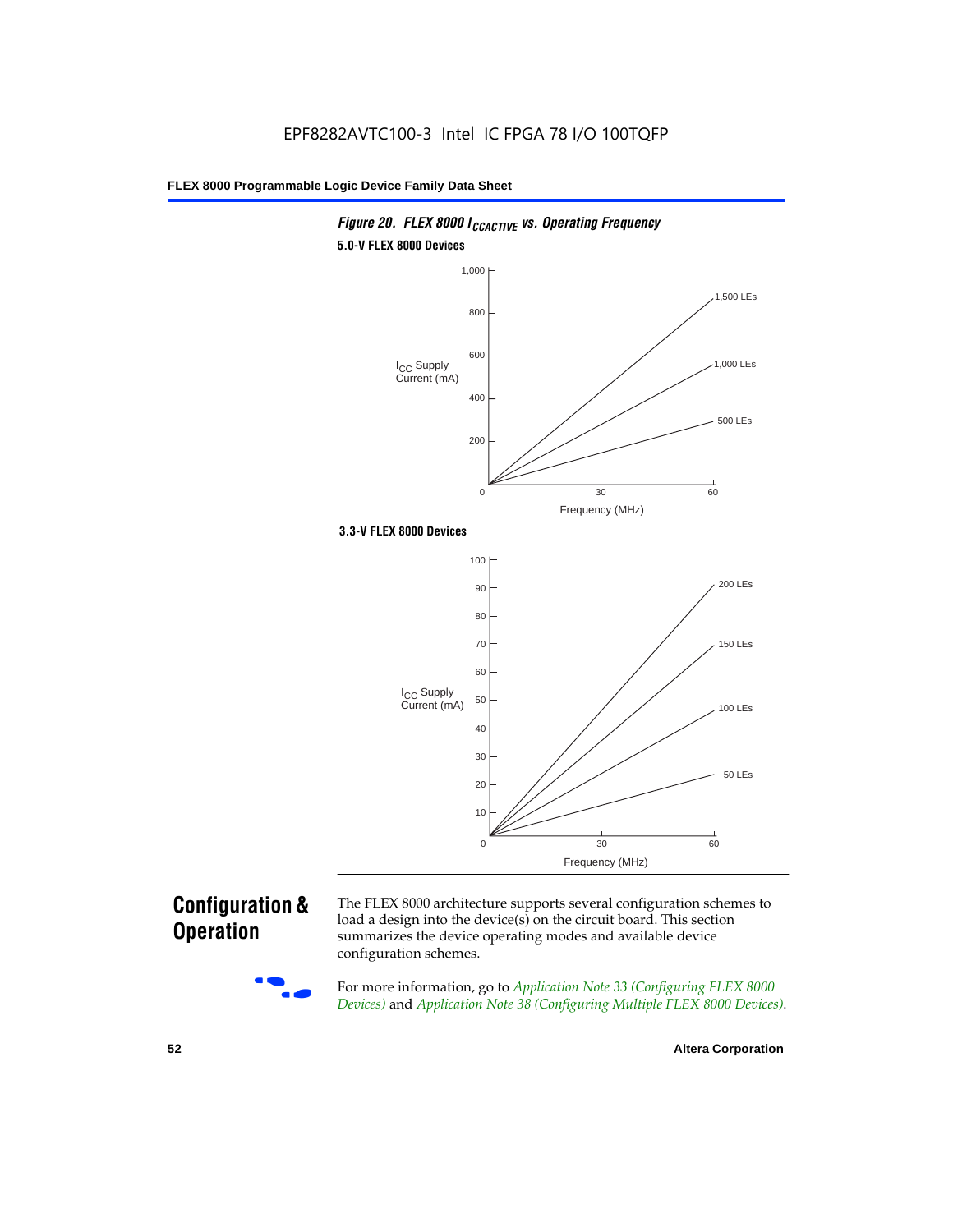#### **Operating Modes**

The FLEX 8000 architecture uses SRAM elements that require configuration data to be loaded whenever the device powers up and begins operation. The process of physically loading the SRAM programming data into the device is called *configuration*. During initialization, which occurs immediately after configuration, the device resets registers, enables I/O pins, and begins to operate as a logic device. The I/O pins are tri-stated during power-up, and before and during configuration. The configuration and initialization processes together are called *command mode*; normal device operation is called *user mode*.

SRAM elements allow FLEX 8000 devices to be reconfigured in-circuit with new programming data that is loaded into the device. Real-time reconfiguration is performed by forcing the device into command mode with a device pin, loading different programming data, reinitializing the device, and resuming user-mode operation. The entire reconfiguration process requires less than 100 ms and can be used to dynamically reconfigure an entire system. In-field upgrades can be performed by distributing new configuration files.

#### **Configuration Schemes**

The configuration data for a FLEX 8000 device can be loaded with one of six configuration schemes, chosen on the basis of the target application. Both active and passive schemes are available. In the active configuration schemes, the FLEX 8000 device functions as the controller, directing the loading operation, controlling external configuration devices, and completing the loading process. The clock source for all active configuration schemes is an oscillator on the FLEX 8000 device that operates between 2 MHz and 6 MHz. In the passive configuration schemes, an external controller guides the FLEX 8000 device. Table 51 shows the data source for each of the six configuration schemes.

| <b>Table 51. Data Source for Configuration</b> |                |                               |  |  |  |  |  |  |
|------------------------------------------------|----------------|-------------------------------|--|--|--|--|--|--|
| <b>Configuration Scheme</b>                    | <b>Acronym</b> | Data Source                   |  |  |  |  |  |  |
| Active serial                                  | AS             | Altera configuration device   |  |  |  |  |  |  |
| Active parallel up                             | <b>APU</b>     | Parallel configuration device |  |  |  |  |  |  |
| Active parallel down                           | <b>APD</b>     | Parallel configuration device |  |  |  |  |  |  |
| Passive serial                                 | PS             | Serial data path              |  |  |  |  |  |  |
| Passive parallel synchronous                   | <b>PPS</b>     | Intelligent host              |  |  |  |  |  |  |
| Passive parallel asynchronous                  | <b>PPA</b>     | Intelligent host              |  |  |  |  |  |  |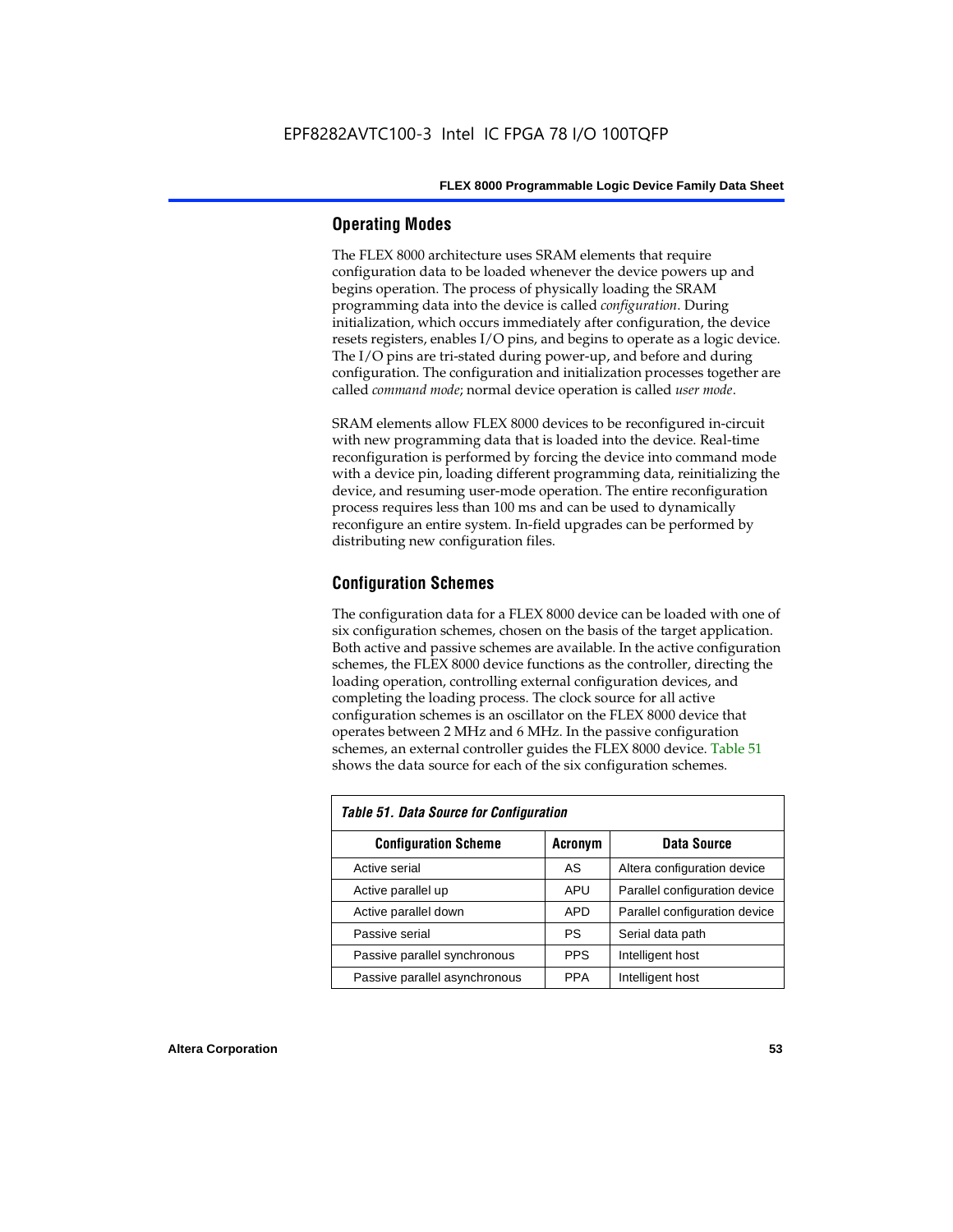### **Device Pin-Outs**

Tables 52 through 54 show the pin names and numbers for the dedicated pins in each FLEX 8000 device package.

| <b>Pin Name</b>  | 84-Pin<br><b>PLCC</b><br><b>EPF8282A</b> | 84-Pin<br><b>PLCC</b><br><b>EPF8452A</b><br><b>EPF8636A</b> | <b>100-Pin</b><br><b>TQFP</b><br><b>EPF8282A</b><br><b>EPF8282AV</b> | <b>100-Pin</b><br><b>TQFP</b><br><b>EPF8452A</b> | 144-Pin<br><b>TQFP</b><br><b>EPF8820A</b> | <b>160-Pin</b><br>PGA<br><b>EPF8452A</b> | <b>160-Pin</b><br><b>PQFP</b><br><b>EPF8820A</b><br>(1) |
|------------------|------------------------------------------|-------------------------------------------------------------|----------------------------------------------------------------------|--------------------------------------------------|-------------------------------------------|------------------------------------------|---------------------------------------------------------|
| nSP(2)           | 75                                       | 75                                                          | 75                                                                   | 76                                               | 110                                       | R1                                       | 1                                                       |
| MSELO(2)         | 74                                       | 74                                                          | 74                                                                   | 75                                               | 109                                       | P <sub>2</sub>                           | $\overline{2}$                                          |
| MSEL1(2)         | 53                                       | 53                                                          | 51                                                                   | 51                                               | 72                                        | A1                                       | 44                                                      |
| nSTATUS (2)      | 32                                       | 32                                                          | 24                                                                   | 25                                               | 37                                        | C <sub>13</sub>                          | 82                                                      |
| $n$ CONFIG $(2)$ | 33                                       | 33                                                          | 25                                                                   | 26                                               | 38                                        | A15                                      | 81                                                      |
| DCLK $(2)$       | 10                                       | 10                                                          | 100                                                                  | 100                                              | 143                                       | P <sub>14</sub>                          | 125                                                     |
| $CONF\_DONE(2)$  | 11                                       | 11                                                          | $\mathbf{1}$                                                         | $\mathbf{1}$                                     | 144                                       | N <sub>13</sub>                          | 124                                                     |
| nWS              | 30                                       | 30                                                          | 22                                                                   | 23                                               | 33                                        | F <sub>13</sub>                          | 87                                                      |
| nRS              | 48                                       | 48                                                          | 42                                                                   | 45                                               | 31                                        | C6                                       | 89                                                      |
| <b>RDCLK</b>     | 49                                       | 49                                                          | 45                                                                   | 46                                               | 12                                        | B <sub>5</sub>                           | 110                                                     |
| nCS              | 29                                       | 29                                                          | 21                                                                   | 22                                               | 4                                         | D <sub>15</sub>                          | 118                                                     |
| CS               | 28                                       | 28                                                          | 19                                                                   | 21                                               | 3                                         | E <sub>15</sub>                          | 121                                                     |
| RDYnBUSY         | 77                                       | 77                                                          | 77                                                                   | 78                                               | 20                                        | P3                                       | 100                                                     |
| CLKUSR           | 50                                       | 50                                                          | 47                                                                   | 47                                               | 13                                        | C <sub>5</sub>                           | 107                                                     |
| ADD17            | 51                                       | 51                                                          | 49                                                                   | 48                                               | 75                                        | <b>B4</b>                                | 40                                                      |
| ADD16            | 36                                       | 55                                                          | 28                                                                   | 54                                               | 76                                        | E <sub>2</sub>                           | 39                                                      |
| ADD15            | 56                                       | 56                                                          | 55                                                                   | 55                                               | 77                                        | D <sub>1</sub>                           | 38                                                      |
| ADD14            | 57                                       | 57                                                          | 57                                                                   | 57                                               | 78                                        | E <sub>1</sub>                           | 37                                                      |
| ADD13            | 58                                       | 58                                                          | 58                                                                   | 58                                               | 79                                        | F <sub>3</sub>                           | 36                                                      |
| ADD12            | 60                                       | 60                                                          | 59                                                                   | 60                                               | 83                                        | F <sub>2</sub>                           | 32                                                      |
| ADD11            | 61                                       | 61                                                          | 60                                                                   | 61                                               | 85                                        | F <sub>1</sub>                           | 30                                                      |
| ADD10            | 62                                       | 62                                                          | 61                                                                   | 62                                               | 87                                        | G2                                       | 28                                                      |
| ADD <sub>9</sub> | 63                                       | 63                                                          | 62                                                                   | 64                                               | 89                                        | G1                                       | 26                                                      |
| ADD <sub>8</sub> | 64                                       | 64                                                          | 64                                                                   | 65                                               | 92                                        | H1                                       | 22                                                      |
| ADD7             | 65                                       | 65                                                          | 65                                                                   | 66                                               | 94                                        | H <sub>2</sub>                           | 20                                                      |
| ADD6             | 66                                       | 66                                                          | 66                                                                   | 67                                               | 95                                        | J1                                       | 18                                                      |
| ADD <sub>5</sub> | 67                                       | 67                                                          | 67                                                                   | 68                                               | 97                                        | J2                                       | 16                                                      |
| ADD4             | 69                                       | 69                                                          | 68                                                                   | 70                                               | 102                                       | K <sub>2</sub>                           | 11                                                      |
| ADD3             | 70                                       | 70                                                          | 69                                                                   | 71                                               | 103                                       | K <sub>1</sub>                           | 10                                                      |
| ADD <sub>2</sub> | 71                                       | 71                                                          | 71                                                                   | 72                                               | 104                                       | K3                                       | 8                                                       |
| ADD1             | 76                                       | 72                                                          | 76                                                                   | 73                                               | 105                                       | M1                                       | $\overline{7}$                                          |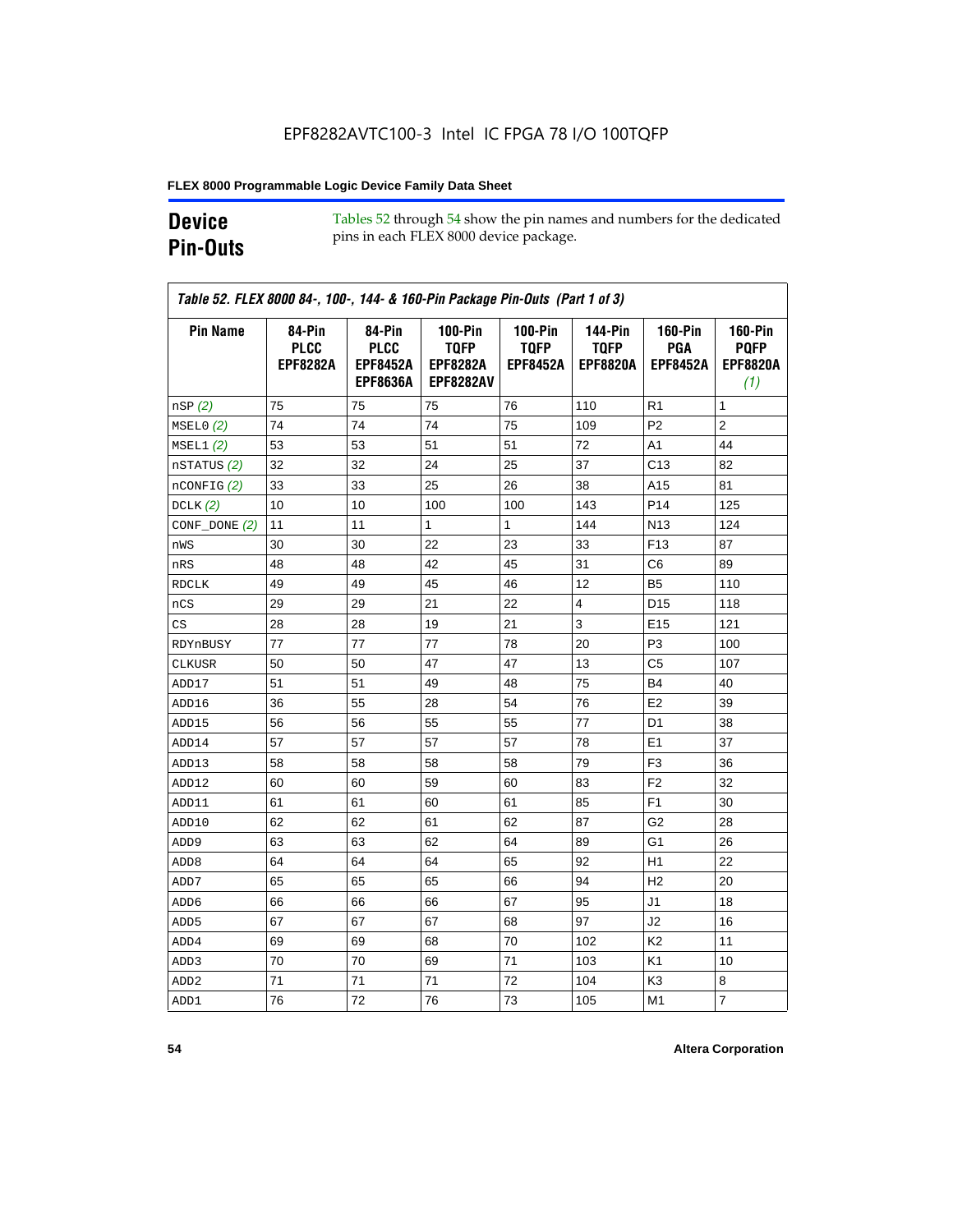| Table 52. FLEX 8000 84-, 100-, 144- & 160-Pin Package Pin-Outs (Part 2 of 3) |                                          |                                                             |                                                                      |                                                  |                                                  |                                                                                                       |                                                         |  |
|------------------------------------------------------------------------------|------------------------------------------|-------------------------------------------------------------|----------------------------------------------------------------------|--------------------------------------------------|--------------------------------------------------|-------------------------------------------------------------------------------------------------------|---------------------------------------------------------|--|
| <b>Pin Name</b>                                                              | 84-Pin<br><b>PLCC</b><br><b>EPF8282A</b> | 84-Pin<br><b>PLCC</b><br><b>EPF8452A</b><br><b>EPF8636A</b> | <b>100-Pin</b><br><b>TQFP</b><br><b>EPF8282A</b><br><b>EPF8282AV</b> | <b>100-Pin</b><br><b>TQFP</b><br><b>EPF8452A</b> | <b>144-Pin</b><br><b>TQFP</b><br><b>EPF8820A</b> | <b>160-Pin</b><br>PGA<br><b>EPF8452A</b>                                                              | <b>160-Pin</b><br><b>PQFP</b><br><b>EPF8820A</b><br>(1) |  |
| ADD <sub>0</sub>                                                             | 78                                       | 76                                                          | 78                                                                   | 77                                               | 106                                              | N <sub>3</sub>                                                                                        | 6                                                       |  |
| DATA7                                                                        | 3                                        | 2                                                           | 90                                                                   | 89                                               | 131                                              | P <sub>8</sub>                                                                                        | 140                                                     |  |
| DATA6                                                                        | $\overline{4}$                           | $\overline{4}$                                              | 91                                                                   | 91                                               | 132                                              | P <sub>10</sub>                                                                                       | 139                                                     |  |
| DATA5                                                                        | 6                                        | 6                                                           | 92                                                                   | 95                                               | 133                                              | R <sub>12</sub>                                                                                       | 138                                                     |  |
| DATA4                                                                        | $\overline{7}$                           | $\overline{7}$                                              | 95                                                                   | 96                                               | 134                                              | R <sub>13</sub>                                                                                       | 136                                                     |  |
| DATA3                                                                        | 8                                        | 8                                                           | 97                                                                   | 97                                               | 135                                              | P <sub>13</sub>                                                                                       | 135                                                     |  |
| DATA2                                                                        | 9                                        | 9                                                           | 99                                                                   | 98                                               | 137                                              | R <sub>14</sub>                                                                                       | 133                                                     |  |
| DATA1                                                                        | 13                                       | 13                                                          | $\overline{\mathbf{4}}$                                              | $\overline{\mathbf{4}}$                          | 138                                              | N <sub>15</sub>                                                                                       | 132                                                     |  |
| DATA0                                                                        | 14                                       | 14                                                          | 5                                                                    | 5                                                | 140                                              | K <sub>13</sub>                                                                                       | 129                                                     |  |
| SDOUT(3)                                                                     | 79                                       | 78                                                          | 79                                                                   | 79                                               | 23                                               | P4                                                                                                    | 97                                                      |  |
| TDI $(4)$                                                                    | 55                                       | 45 $(5)$                                                    | 54                                                                   |                                                  | 96                                               | $\overline{\phantom{0}}$                                                                              | 17                                                      |  |
| TDO(4)                                                                       | 27                                       | 27(5)                                                       | 18                                                                   | -                                                | 18                                               | $\overline{\phantom{0}}$                                                                              | 102                                                     |  |
| TCK $(4)$ , $(6)$                                                            | 72                                       | 44 $(5)$                                                    | 72                                                                   |                                                  | 88                                               | $\overline{a}$                                                                                        | 27                                                      |  |
| TMS $(4)$                                                                    | 20                                       | 43(5)                                                       | 11                                                                   | $\overline{a}$                                   | 86                                               | $\equiv$                                                                                              | 29                                                      |  |
| TRST $(7)$                                                                   | 52                                       | 52 $(8)$                                                    | 50                                                                   | $\overline{\phantom{0}}$                         | 71                                               | $\qquad \qquad -$                                                                                     | 45                                                      |  |
| Dedicated                                                                    | 12, 31, 54,                              | 12, 31, 54,                                                 | 3, 23, 53, 73 3, 24, 53,                                             |                                                  | 9, 26, 82,                                       | C3, D14,                                                                                              | 14, 33, 94,                                             |  |
| Inputs $(10)$                                                                | 73                                       | 73                                                          |                                                                      | 74                                               | 99                                               | N <sub>2</sub> , R <sub>15</sub>                                                                      | 113                                                     |  |
| VCCINT                                                                       | 17, 38, 59,<br>80                        | 17, 38, 59,<br>80                                           | 6, 20, 37, 56, 9, 32, 49,<br>70, 87                                  | 59, 82                                           | 8, 28, 70,<br>90, 111                            | B2, C4, D3,<br>D8, D12,<br>G3, G12,<br>H4, H13,<br>J3, J12,<br>M4, M7,<br>M9, M13,<br>N <sub>12</sub> | 3, 24, 46,<br>92, 114,<br>160                           |  |
| <b>VCCIO</b>                                                                 |                                          |                                                             | $\overline{\phantom{0}}$                                             |                                                  | 16, 40, 60,<br>69, 91,<br>112, 122,<br>141       | -                                                                                                     | 23, 47, 57,<br>69, 79,<br>104, 127,<br>137, 149,<br>159 |  |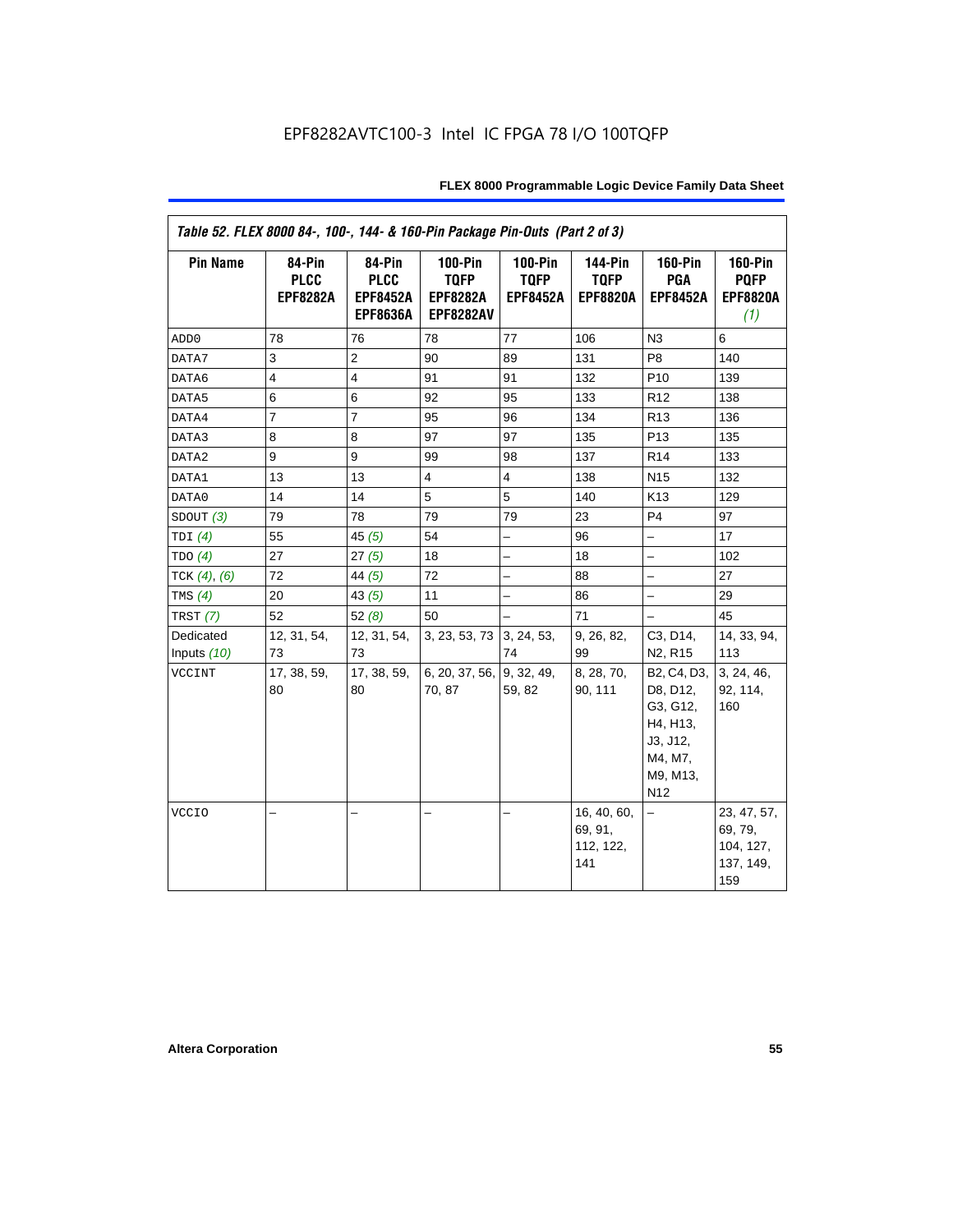| Table 52. FLEX 8000 84-, 100-, 144- & 160-Pin Package Pin-Outs (Part 3 of 3) |                                          |                                                             |                                                        |                                                                                |                                                           |                                                                                                   |                                                                                        |  |  |
|------------------------------------------------------------------------------|------------------------------------------|-------------------------------------------------------------|--------------------------------------------------------|--------------------------------------------------------------------------------|-----------------------------------------------------------|---------------------------------------------------------------------------------------------------|----------------------------------------------------------------------------------------|--|--|
| <b>Pin Name</b>                                                              | 84-Pin<br><b>PLCC</b><br><b>EPF8282A</b> | 84-Pin<br><b>PLCC</b><br><b>EPF8452A</b><br><b>EPF8636A</b> | 100-Pin<br>TQFP<br><b>EPF8282A</b><br><b>EPF8282AV</b> | $100-Pin$<br>TQFP<br><b>EPF8452A</b>                                           | <b>144-Pin</b><br><b>TQFP</b><br><b>EPF8820A</b>          | <b>160-Pin</b><br>PGA<br><b>EPF8452A</b>                                                          | <b>160-Pin</b><br><b>PQFP</b><br><b>EPF8820A</b><br>(1)                                |  |  |
| <b>GND</b>                                                                   | 5, 26, 47, 68                            | 5, 26, 47,<br>68                                            | 2, 13, 30, 44,<br>52, 63, 80,<br>94                    | 19, 44, 69,<br>94                                                              | 7, 17, 27,<br>39, 54,<br>80, 81,<br>100, 101,<br>128, 142 | C12, D4,<br>D7, D9,<br>D13, G4,<br>G13, H3,<br>H12, J4,<br>J13, L1,<br>M3, M8,<br>M12, M15,<br>N4 | 12, 13, 34,<br>35, 51, 63,<br>75, 80, 83,<br>93, 103,<br>115, 126,<br>131, 143,<br>155 |  |  |
| No Connect<br>(N.C.)<br>Total User I/O<br>Pins $(9)$                         | 64                                       | 64                                                          | 74                                                     | 2, 6, 13, 30,<br>37, 42, 43,<br>50, 52, 56,<br>63, 80, 87,<br>92, 93, 99<br>64 | 108                                                       | 116                                                                                               | 116                                                                                    |  |  |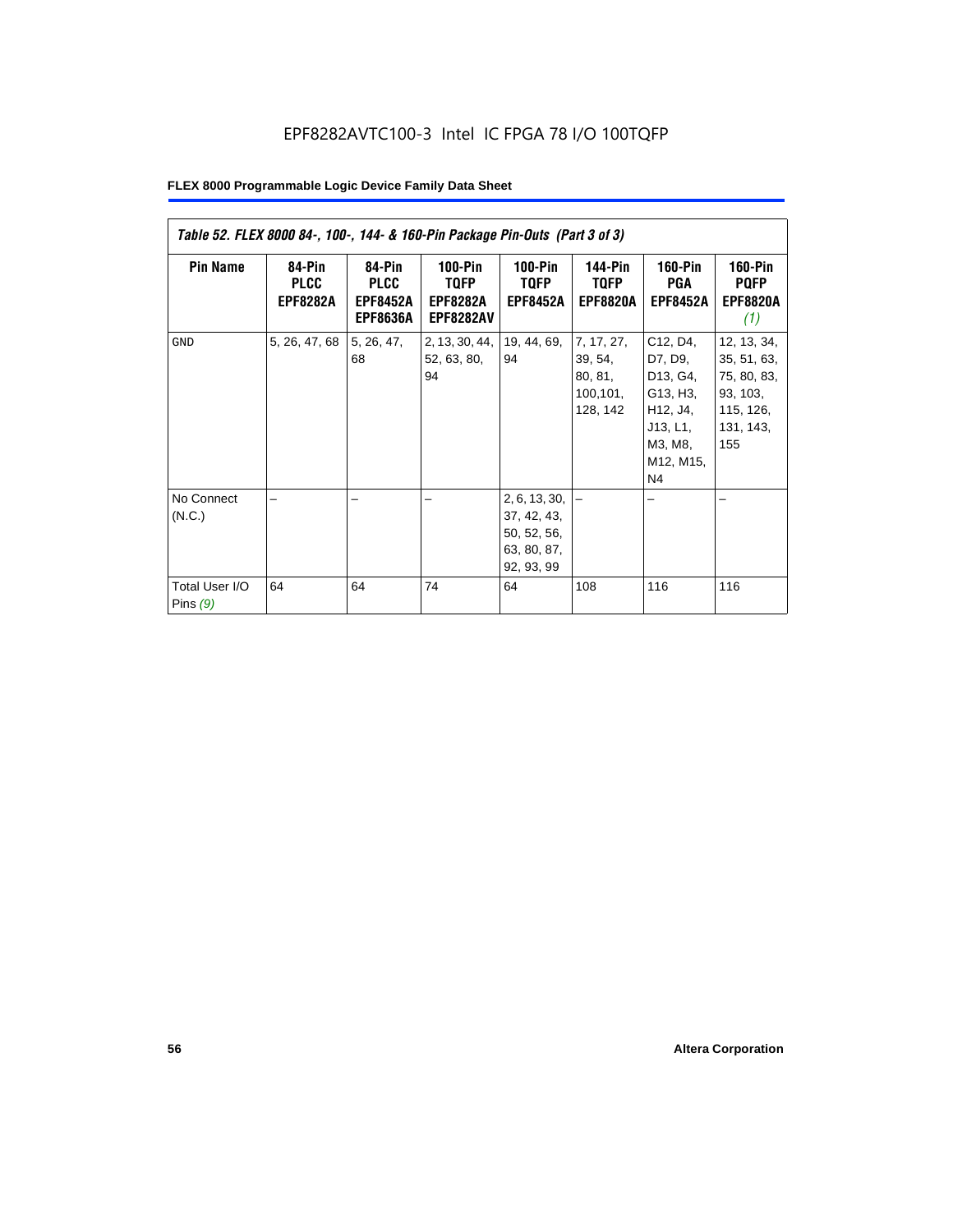| Table 53. FLEX 8000 160-, 192- & 208-Pin Package Pin-Outs (Part 1 of 2) |                                                  |                                                  |                                                   |                        |                        |                                                                   |  |
|-------------------------------------------------------------------------|--------------------------------------------------|--------------------------------------------------|---------------------------------------------------|------------------------|------------------------|-------------------------------------------------------------------|--|
| <b>Pin Name</b>                                                         | <b>160-Pin</b><br><b>PQFP</b><br><b>EPF8452A</b> | <b>160-Pin</b><br><b>PQFP</b><br><b>EPF8636A</b> | 192-Pin PGA<br><b>EPF8636A</b><br><b>EPF8820A</b> | 208-Pin<br><b>PQFP</b> | 208-Pin<br><b>PQFP</b> | 208-Pin<br><b>PQFP</b><br>EPF8636A (1) EPF8820A (1) EPF81188A (1) |  |
| nSP (2)                                                                 | 120                                              | 1                                                | R <sub>15</sub>                                   | 207                    | 207                    | 5                                                                 |  |
| MSELO(2)                                                                | 117                                              | 3                                                | T <sub>15</sub>                                   | 4                      | 4                      | 21                                                                |  |
| MSEL1(2)                                                                | 84                                               | 38                                               | T <sub>3</sub>                                    | 49                     | 49                     | 33                                                                |  |
| nSTATUS (2)                                                             | 37                                               | 83                                               | B <sub>3</sub>                                    | 108                    | 108                    | 124                                                               |  |
| nCONFIG (2)                                                             | 40                                               | 81                                               | C <sub>3</sub>                                    | 103                    | 103                    | 107                                                               |  |
| DCLK $(2)$                                                              | 1                                                | 120                                              | C <sub>15</sub>                                   | 158                    | 158                    | 154                                                               |  |
| CONF_DONE<br>(2)                                                        | 4                                                | 118                                              | <b>B15</b>                                        | 153                    | 153                    | 138                                                               |  |
| nWS                                                                     | 30                                               | 89                                               | C5                                                | 114                    | 114                    | 118                                                               |  |
| nRS                                                                     | 71                                               | 50                                               | B <sub>5</sub>                                    | 66                     | 116                    | 121                                                               |  |
| <b>RDCLK</b>                                                            | 73                                               | 48                                               | C <sub>11</sub>                                   | 64                     | 137                    | 137                                                               |  |
| nCS                                                                     | 29                                               | 91                                               | <b>B13</b>                                        | 116                    | 145                    | 142                                                               |  |
| CS                                                                      | 27                                               | 93                                               | A16                                               | 118                    | 148                    | 144                                                               |  |
| RDYnBUSY                                                                | 125                                              | 155                                              | A <sub>8</sub>                                    | 201                    | 127                    | 128                                                               |  |
| CLKUSR                                                                  | 76                                               | 44                                               | A10                                               | 59                     | 134                    | 134                                                               |  |
| ADD17                                                                   | 78                                               | 43                                               | R <sub>5</sub>                                    | 57                     | 43                     | 46                                                                |  |
| ADD16                                                                   | 91                                               | 33                                               | U <sub>3</sub>                                    | 43                     | 42                     | 45                                                                |  |
| ADD15                                                                   | 92                                               | 31                                               | T <sub>5</sub>                                    | 41                     | 41                     | 44                                                                |  |
| ADD14                                                                   | 94                                               | 29                                               | U <sub>4</sub>                                    | 39                     | 40                     | 39                                                                |  |
| ADD13                                                                   | 95                                               | 27                                               | R <sub>6</sub>                                    | 37                     | 39                     | 37                                                                |  |
| ADD12                                                                   | 96                                               | 24                                               | T <sub>6</sub>                                    | 31                     | 35                     | 36                                                                |  |
| ADD11                                                                   | 97                                               | 23                                               | R7                                                | 30                     | 33                     | 31                                                                |  |
| ADD10                                                                   | 98                                               | 22                                               | T7                                                | 29                     | 31                     | 30                                                                |  |
| ADD <sub>9</sub>                                                        | 99                                               | 21                                               | T <sub>8</sub>                                    | 28                     | 29                     | 29                                                                |  |
| ADD <sub>8</sub>                                                        | 101                                              | 20                                               | U <sub>9</sub>                                    | 24                     | 25                     | 26                                                                |  |
| ADD7                                                                    | 102                                              | 19                                               | U10                                               | 23                     | 23                     | 25                                                                |  |
| ADD <sub>6</sub>                                                        | 103                                              | 18                                               | U11                                               | 22                     | 21                     | 24                                                                |  |
| ADD <sub>5</sub>                                                        | 104                                              | 17                                               | U12                                               | 21                     | 19                     | 18                                                                |  |
| ADD4                                                                    | 105                                              | 13                                               | R <sub>12</sub>                                   | 14                     | 14                     | 17                                                                |  |
| ADD <sub>3</sub>                                                        | 106                                              | 11                                               | U14                                               | 12                     | 13                     | 16                                                                |  |
| ADD <sub>2</sub>                                                        | 109                                              | 9                                                | U15                                               | 10                     | 11                     | 10                                                                |  |
| ADD1                                                                    | 110                                              | $\overline{7}$                                   | R <sub>13</sub>                                   | 8                      | 10                     | 9                                                                 |  |
| ADD <sub>0</sub>                                                        | 123                                              | 157                                              | U16                                               | 203                    | 9                      | 8                                                                 |  |
| DATA7                                                                   | 144                                              | 137                                              | H <sub>17</sub>                                   | 178                    | 178                    | 177                                                               |  |
| DATA6                                                                   | 150                                              | 132                                              | G17                                               | 172                    | 176                    | 175                                                               |  |
| DATA5                                                                   | 152                                              | 129                                              | F <sub>17</sub>                                   | 169                    | 174                    | 172                                                               |  |

**Altera Corporation 57**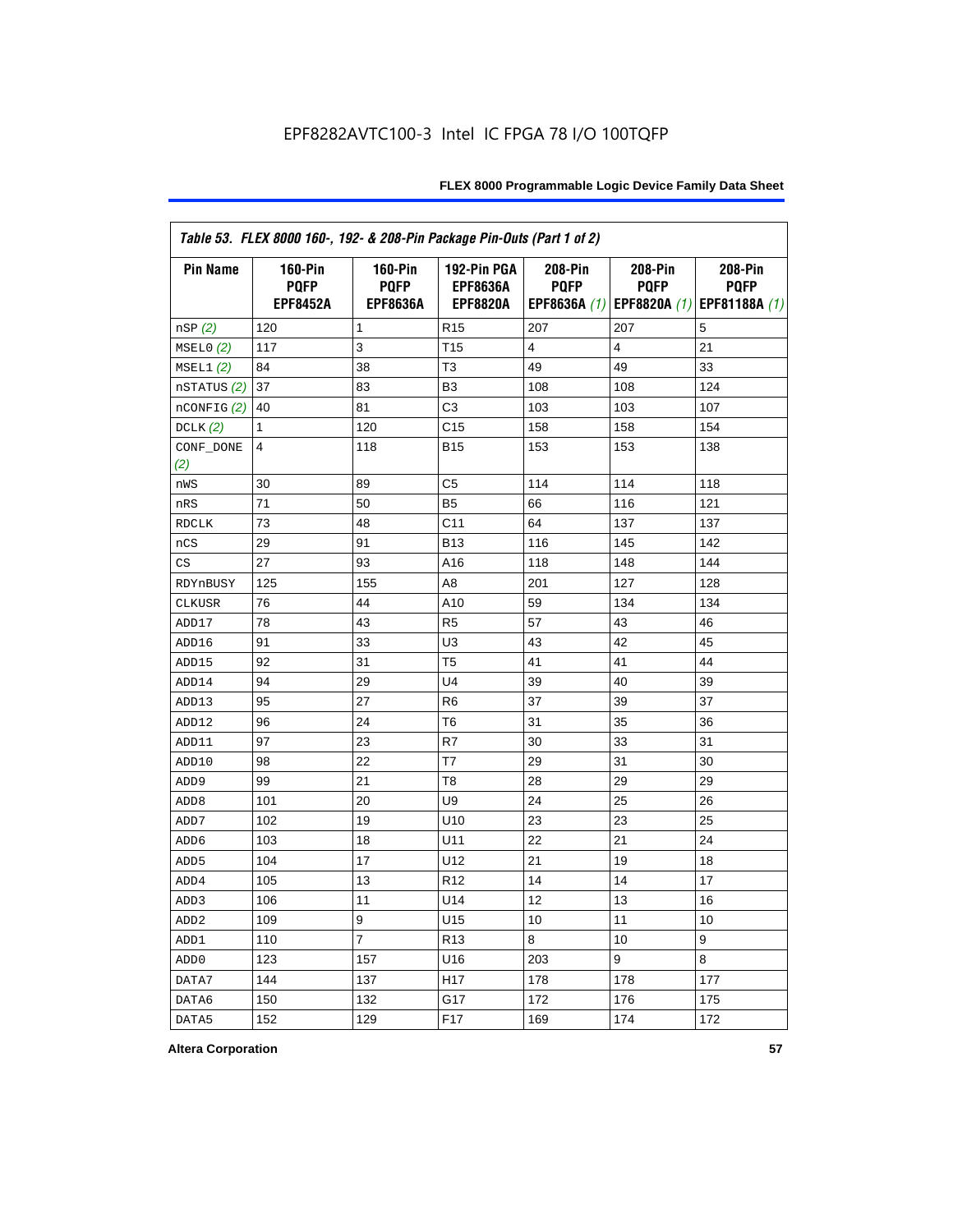| <b>Pin Name</b>                     | <b>160-Pin</b><br><b>PQFP</b><br><b>EPF8452A</b>             | $160-Pin$<br><b>PQFP</b><br><b>EPF8636A</b>                                | 192-Pin PGA<br><b>EPF8636A</b><br><b>EPF8820A</b>                                                                       | 208-Pin<br><b>PQFP</b><br>EPF8636A (1)                                                                                                                                           | <b>208-Pin</b><br><b>PQFP</b><br>EPF8820A (1)                                       | 208-Pin<br><b>PQFP</b><br>EPF81188A (1)                                                                  |
|-------------------------------------|--------------------------------------------------------------|----------------------------------------------------------------------------|-------------------------------------------------------------------------------------------------------------------------|----------------------------------------------------------------------------------------------------------------------------------------------------------------------------------|-------------------------------------------------------------------------------------|----------------------------------------------------------------------------------------------------------|
| DATA4                               | 154                                                          | 127                                                                        | E17                                                                                                                     | 165                                                                                                                                                                              | 172                                                                                 | 170                                                                                                      |
| DATA3                               | 157                                                          | 124                                                                        | G15                                                                                                                     | 162                                                                                                                                                                              | 171                                                                                 | 168                                                                                                      |
| DATA2                               | 159                                                          | 122                                                                        | F <sub>15</sub>                                                                                                         | 160                                                                                                                                                                              | 167                                                                                 | 166                                                                                                      |
| DATA1                               | 11                                                           | 115                                                                        | E16                                                                                                                     | 149                                                                                                                                                                              | 165                                                                                 | 163                                                                                                      |
| DATA0                               | 12                                                           | 113                                                                        | C16                                                                                                                     | 147                                                                                                                                                                              | 162                                                                                 | 161                                                                                                      |
| SDOUT(3)                            | 128                                                          | 152                                                                        | C7(11)                                                                                                                  | 198                                                                                                                                                                              | 124                                                                                 | 119                                                                                                      |
| TDI(4)                              |                                                              | 55                                                                         | R <sub>11</sub>                                                                                                         | 72                                                                                                                                                                               | 20                                                                                  |                                                                                                          |
| TDO(4)                              | $\overline{a}$                                               | 95                                                                         | B <sub>9</sub>                                                                                                          | 120                                                                                                                                                                              | 129                                                                                 | $\overline{\phantom{0}}$                                                                                 |
| TCK $(4)$ , $(6)$                   |                                                              | 57                                                                         | U8                                                                                                                      | 74                                                                                                                                                                               | 30                                                                                  |                                                                                                          |
| TMS $(4)$                           |                                                              | 59                                                                         | U7                                                                                                                      | 76                                                                                                                                                                               | 32                                                                                  | -                                                                                                        |
| TRST(7)                             |                                                              | 40                                                                         | R <sub>3</sub>                                                                                                          | 54                                                                                                                                                                               | 54                                                                                  |                                                                                                          |
| Dedicated<br>Inputs (10)            | 5, 36, 85, 116                                               | 6, 35, 87, 116                                                             | A5, U5, U13,<br>A13                                                                                                     | 7, 45, 112,<br>150                                                                                                                                                               | 17, 36, 121,<br>140                                                                 | 13, 41, 116,<br>146                                                                                      |
| <b>VCCINT</b><br>(5.0 V)            | 21, 41, 53, 67,<br>80, 81, 100, 121,<br>133, 147, 160        | 4, 5, 26, 85,<br>106                                                       | C8, C9, C10,<br>R8, R9, R10,<br>R <sub>14</sub>                                                                         | 5, 6, 33, 110,<br>137                                                                                                                                                            | 5, 6, 27, 48,<br>119, 141                                                           | 4, 20, 35, 48,<br>50, 102, 114,<br>131, 147                                                              |
| <b>VCCIO</b><br>(5.0 V or<br>3.3 V  |                                                              | 25, 41, 60, 70,<br>80, 107, 121,<br>140, 149, 160                          | D3, D4, D9,<br>D14, D15, G4,<br>G14, L4, L14,<br>P4, P9, P14                                                            | 32, 55, 78, 91,<br>102, 138, 159,<br>182, 193, 206                                                                                                                               | 26, 55, 69, 87,<br>102, 131, 159,<br>173, 191, 206                                  | 3, 19, 34, 49,<br>69, 87, 106,<br>123, 140, 156,<br>174, 192                                             |
| GND                                 | 13, 14, 28, 46,<br>60, 75, 93, 107,<br>108, 126, 140,<br>155 | 15, 16, 36, 37,<br>45, 51, 75, 84,<br>86, 96, 97,<br>117, 126, 131,<br>154 | C4, D7, D8,<br>D10, D11, H4,<br>H <sub>14</sub> , K <sub>4</sub> , K <sub>14</sub> ,<br>P7, P8, P10,<br>P <sub>11</sub> | 19, 20, 46, 47,<br>60, 67, 96,<br>109, 111, 124,<br>125, 151, 164,<br>171, 200                                                                                                   | 15, 16, 37, 38,<br>60, 78, 96,<br>109, 110, 120,<br>130, 142, 152,<br>164, 182, 200 | 11, 12, 27, 28,<br>42, 43, 60, 78,<br>96, 105, 115,<br>122, 132, 139,<br>148, 155, 159,<br>165, 183, 201 |
| No Connect<br>(N.C.)                | 2, 3, 38, 39, 70,<br>82, 83, 118, 119,<br>148                | 2, 39, 82, 119                                                             | C6, C12, C13,<br>C14, E3, E15,<br>F3, J3, J4,<br>J14, J15, N3,<br>N15, P3, P15,<br>R4 (12)                              | 1, 2, 3, 16, 17,<br>18, 25, 26, 27,<br>34, 35, 36, 50,<br>51, 52, 53,<br>104, 105, 106,<br>107, 121, 122,<br>123, 130, 131,<br>132, 139, 140,<br>141, 154, 155,<br>156, 157, 208 | 1, 2, 3, 50, 51,<br>52, 53, 104,<br>105, 106, 107,<br>154, 155, 156,<br>157, 208    | 1, 2, 51, 52, 53,<br>54, 103, 104,<br>157, 158, 207,<br>208                                              |
| <b>Total User</b><br>I/O Pins $(9)$ | 116                                                          | 114                                                                        | 132, 148 (13)                                                                                                           | 132                                                                                                                                                                              | 148                                                                                 | 144                                                                                                      |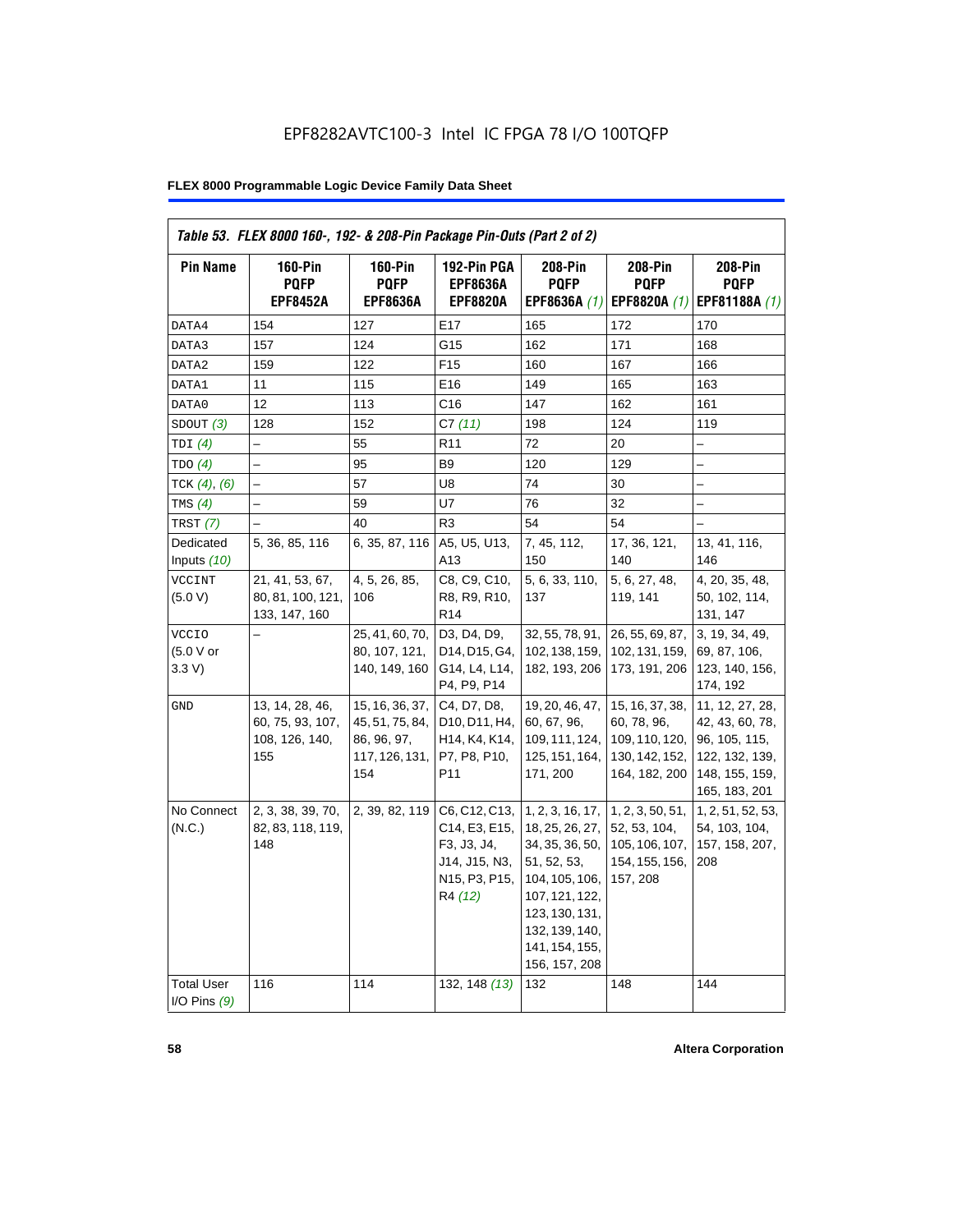| Table 54. FLEX 8000 225-, 232-, 240-, 280- & 304-Pin Package Pin-Outs (Part 1 of 3) |                                          |                                           |                                                   |                                            |                                           |                                            |
|-------------------------------------------------------------------------------------|------------------------------------------|-------------------------------------------|---------------------------------------------------|--------------------------------------------|-------------------------------------------|--------------------------------------------|
| <b>Pin Name</b>                                                                     | <b>225-Pin</b><br>BGA<br><b>EPF8820A</b> | 232-Pin<br><b>PGA</b><br><b>EPF81188A</b> | <b>240-Pin</b><br><b>PQFP</b><br><b>EPF81188A</b> | 240-Pin<br><b>PQFP</b><br><b>EPF81500A</b> | 280-Pin<br><b>PGA</b><br><b>EPF81500A</b> | 304-Pin<br><b>ROFP</b><br><b>EPF81500A</b> |
| nSP(2)                                                                              | A15                                      | C14                                       | 237                                               | 237                                        | W <sub>1</sub>                            | 304                                        |
| MSELO(2)                                                                            | <b>B14</b>                               | G15                                       | 21                                                | 19                                         | N <sub>1</sub>                            | 26                                         |
| MSEL1(2)                                                                            | R <sub>15</sub>                          | L <sub>15</sub>                           | 40                                                | 38                                         | H <sub>3</sub>                            | 51                                         |
| nSTATUS (2)                                                                         | P <sub>2</sub>                           | L <sub>3</sub>                            | 141                                               | 142                                        | G19                                       | 178                                        |
| $n$ CONFIG $(2)$                                                                    | R1                                       | R <sub>4</sub>                            | 117                                               | 120                                        | <b>B18</b>                                | 152                                        |
| DCLK(2)                                                                             | B <sub>2</sub>                           | C <sub>4</sub>                            | 184                                               | 183                                        | U18                                       | 230                                        |
| $CONF$ DONE $(2)$                                                                   | A1                                       | G3                                        | 160                                               | 161                                        | M16                                       | 204                                        |
| nWS                                                                                 | L4                                       | P <sub>1</sub>                            | 133                                               | 134                                        | F18                                       | 167                                        |
| nRS                                                                                 | K <sub>5</sub>                           | N <sub>1</sub>                            | 137                                               | 138                                        | G18                                       | 171                                        |
| <b>RDCLK</b>                                                                        | F <sub>1</sub>                           | G <sub>2</sub>                            | 158                                               | 159                                        | M <sub>17</sub>                           | 202                                        |
| nCS                                                                                 | D <sub>1</sub>                           | E <sub>2</sub>                            | 166                                               | 167                                        | N <sub>16</sub>                           | 212                                        |
| CS                                                                                  | C <sub>1</sub>                           | E <sub>3</sub>                            | 169                                               | 170                                        | N <sub>18</sub>                           | 215                                        |
| RDYnBUSY                                                                            | J3                                       | K <sub>2</sub>                            | 146                                               | 147                                        | J17                                       | 183                                        |
| <b>CLKUSR</b>                                                                       | G <sub>2</sub>                           | H <sub>2</sub>                            | 155                                               | 156                                        | K <sub>19</sub>                           | 199                                        |
| ADD17                                                                               | M14                                      | R <sub>15</sub>                           | 58                                                | 56                                         | E <sub>3</sub>                            | 73                                         |
| ADD16                                                                               | L12                                      | T17                                       | 56                                                | 54                                         | E <sub>2</sub>                            | 71                                         |
| ADD15                                                                               | M15                                      | P <sub>15</sub>                           | 54                                                | 52                                         | F <sub>4</sub>                            | 69                                         |
| ADD14                                                                               | L13                                      | M14                                       | 47                                                | 45                                         | G1                                        | 60                                         |
| ADD13                                                                               | L14                                      | M15                                       | 45                                                | 43                                         | H <sub>2</sub>                            | 58                                         |
| ADD12                                                                               | K <sub>13</sub>                          | M16                                       | 43                                                | 41                                         | H1                                        | 56                                         |
| ADD11                                                                               | K <sub>15</sub>                          | K <sub>15</sub>                           | 36                                                | 34                                         | JЗ                                        | 47                                         |
| ADD10                                                                               | J13                                      | K <sub>17</sub>                           | 34                                                | 32                                         | K <sub>3</sub>                            | 45                                         |
| ADD9                                                                                | J15                                      | J14                                       | 32                                                | 30                                         | K4                                        | 43                                         |
| ADD <sub>8</sub>                                                                    | G14                                      | J15                                       | 29                                                | 27                                         | L1                                        | 34                                         |
| ADD7                                                                                | G13                                      | H <sub>17</sub>                           | 27                                                | 25                                         | L2                                        | 32                                         |
| ADD <sub>6</sub>                                                                    | G11                                      | H <sub>15</sub>                           | 25                                                | 23                                         | M1                                        | 30                                         |
| ADD <sub>5</sub>                                                                    | F14                                      | F <sub>16</sub>                           | 18                                                | 16                                         | N <sub>2</sub>                            | 20                                         |
| ADD4                                                                                | E <sub>13</sub>                          | F <sub>15</sub>                           | 16                                                | 14                                         | N <sub>3</sub>                            | 18                                         |
| ADD3                                                                                | D <sub>15</sub>                          | F14                                       | 14                                                | 12                                         | N <sub>4</sub>                            | 16                                         |
| ADD <sub>2</sub>                                                                    | D <sub>14</sub>                          | D <sub>15</sub>                           | 7                                                 | 5                                          | U1                                        | 8                                          |
| ADD1                                                                                | E12                                      | <b>B17</b>                                | 5                                                 | 3                                          | U <sub>2</sub>                            | 6                                          |
| ADD <sub>0</sub>                                                                    | C <sub>15</sub>                          | C <sub>15</sub>                           | 3                                                 | 1                                          | V <sub>1</sub>                            | 4                                          |
| DATA7                                                                               | A7                                       | A7                                        | 205                                               | 199                                        | W13                                       | 254                                        |
| DATA6                                                                               | D7                                       | D8                                        | 203                                               | 197                                        | W14                                       | 252                                        |
| DATA5                                                                               | A6                                       | B7                                        | 200                                               | 196                                        | W15                                       | 250                                        |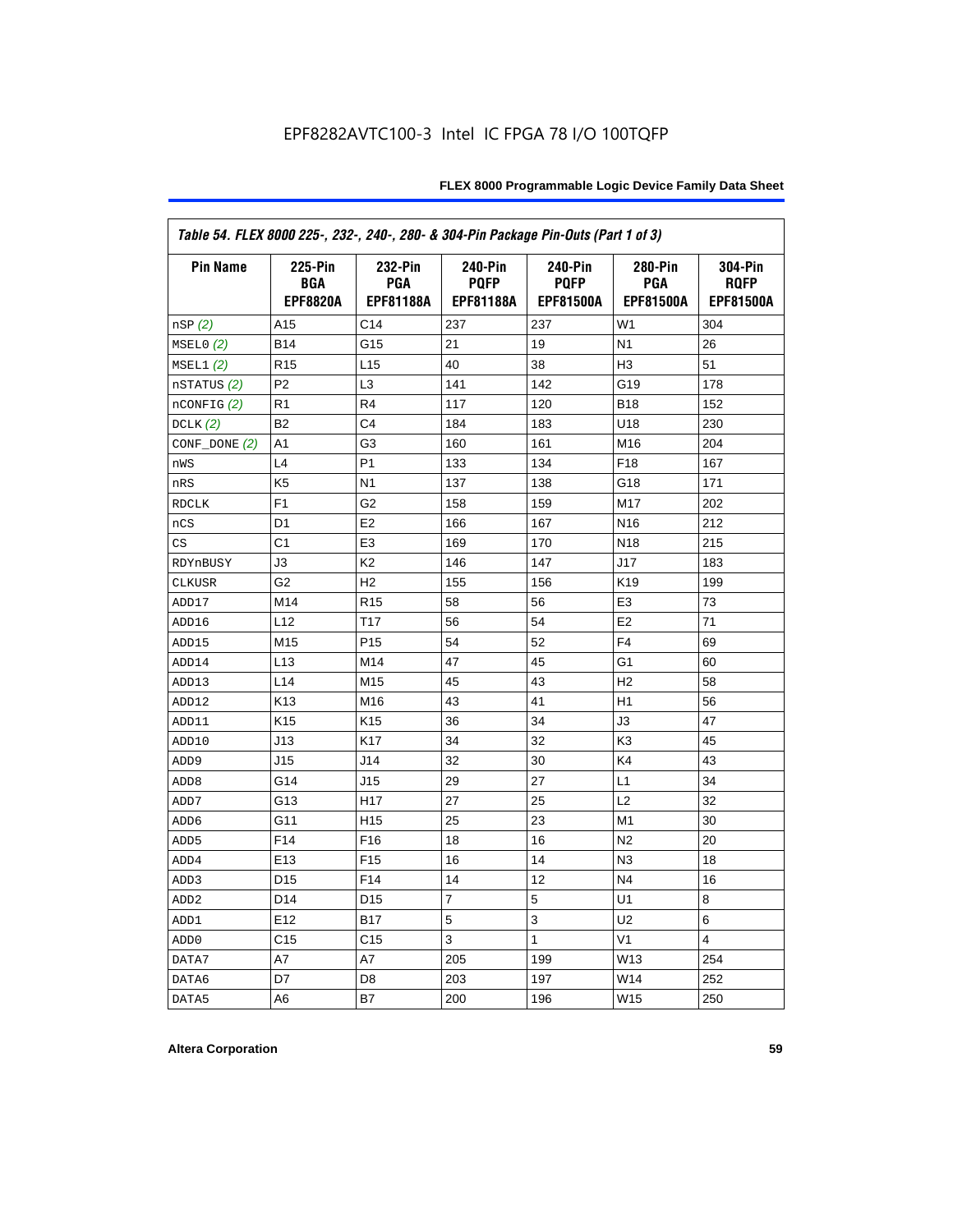| Table 54. FLEX 8000 225-, 232-, 240-, 280- & 304-Pin Package Pin-Outs (Part 2 of 3) |                                                                                                                                         |                                                                              |                                                                |                                                                       |                                                                                                                            |                                                                      |
|-------------------------------------------------------------------------------------|-----------------------------------------------------------------------------------------------------------------------------------------|------------------------------------------------------------------------------|----------------------------------------------------------------|-----------------------------------------------------------------------|----------------------------------------------------------------------------------------------------------------------------|----------------------------------------------------------------------|
| <b>Pin Name</b>                                                                     | 225-Pin<br>BGA<br><b>EPF8820A</b>                                                                                                       | 232-Pin<br>PGA<br><b>EPF81188A</b>                                           | 240-Pin<br><b>PQFP</b><br><b>EPF81188A</b>                     | 240-Pin<br><b>PQFP</b><br><b>EPF81500A</b>                            | <b>280-Pin</b><br>PGA<br><b>EPF81500A</b>                                                                                  | <b>304-Pin</b><br><b>RQFP</b><br><b>EPF81500A</b>                    |
| DATA4                                                                               | A <sub>5</sub>                                                                                                                          | C7                                                                           | 198                                                            | 194                                                                   | W16                                                                                                                        | 248                                                                  |
| DATA3                                                                               | <b>B5</b>                                                                                                                               | D7                                                                           | 196                                                            | 193                                                                   | W17                                                                                                                        | 246                                                                  |
| DATA2                                                                               | E <sub>6</sub>                                                                                                                          | <b>B5</b>                                                                    | 194                                                            | 190                                                                   | V16                                                                                                                        | 243                                                                  |
| DATA1                                                                               | D <sub>5</sub>                                                                                                                          | A3                                                                           | 191                                                            | 189                                                                   | U16                                                                                                                        | 241                                                                  |
| DATA0                                                                               | C <sub>4</sub>                                                                                                                          | A2                                                                           | 189                                                            | 187                                                                   | V17                                                                                                                        | 239                                                                  |
| SDOUT(3)                                                                            | K1                                                                                                                                      | N <sub>2</sub>                                                               | 135                                                            | 136                                                                   | F <sub>19</sub>                                                                                                            | 169                                                                  |
| TDI                                                                                 | F15(4)                                                                                                                                  | $\overline{\phantom{0}}$                                                     | $\overline{\phantom{0}}$                                       | 63(14)                                                                | B1 (14)                                                                                                                    | 80(14)                                                               |
| TDO                                                                                 | J2(4)                                                                                                                                   | $\overline{\phantom{0}}$                                                     | $\overline{\phantom{0}}$                                       | 117                                                                   | C17                                                                                                                        | 149                                                                  |
| TCK $(6)$                                                                           | J14(4)                                                                                                                                  |                                                                              | -                                                              | 116 $(14)$                                                            | A19 $(14)$                                                                                                                 | 148 $(14)$                                                           |
| TMS                                                                                 | J12(4)                                                                                                                                  |                                                                              | $\overline{\phantom{0}}$                                       | 64 (14)                                                               | C2(14)                                                                                                                     | 81(14)                                                               |
| <b>TRST</b> (7)                                                                     | P <sub>14</sub>                                                                                                                         | $\overline{\phantom{0}}$                                                     | $\overline{\phantom{0}}$                                       | 115(14)                                                               | A18 $(14)$                                                                                                                 | 145(14)                                                              |
| Dedicated Inputs<br>(10)                                                            | F4, L1, K12,<br>E <sub>15</sub>                                                                                                         | C1, C17, R1,<br>R <sub>17</sub>                                              | 10, 51, 130,<br>171                                            | 8, 49, 131,<br>172                                                    | F1, F16, P3,<br>P <sub>19</sub>                                                                                            | 12, 64, 164,<br>217                                                  |
| <b>VCCINT</b><br>(5.0 V)                                                            | F5, F10, E1,<br>L2, K4, M12,<br>P15, H13,<br>H14, B15,<br>C13                                                                           | E4, H4, L4,<br>P12, L14,<br>H14, E14,<br>R <sub>14</sub> , U <sub>1</sub>    | 20, 42, 64, 66,<br>114, 128, 150,<br>172, 236                  | 18, 40, 60, 62,<br>91, 114, 129,<br>151, 173, 209,<br>236             | B17, D3, D15,<br>E8, E10, E12,<br>E14, R7, R9,<br>R <sub>11</sub> , R <sub>13</sub> ,<br>R <sub>14</sub> , T <sub>14</sub> | 24, 54, 77,<br>144, 79, 115,<br>162, 191, 218,<br>266, 301           |
| <b>VCCIO</b><br>(5.0 V or 3.3 V)                                                    | H3, H2, P6,<br>R6, P10, N10,<br>R <sub>14</sub> , N <sub>13</sub> ,<br>H15, H12,<br>D12, A14,<br>B10, A10, B6,<br>C6, A2, C3,<br>M4, R2 | N10, M13,<br>M5, K13, K5,<br>H13, H5, F5,<br>E10, E8, N8,<br>F <sub>13</sub> | 19, 41, 65, 81,<br>99, 116, 140,<br>162, 186, 202,<br>220, 235 | 17, 39, 61, 78,<br>94, 108, 130,<br>152, 174, 191, 1<br>205, 221, 235 | D14, E7, E9,<br>E11, E13, R6,<br>R8, R10, R12,<br>T13, T15                                                                 | 22, 53, 78, 99,<br>119, 137, 163,<br>193, 220, 244,<br>262, 282, 300 |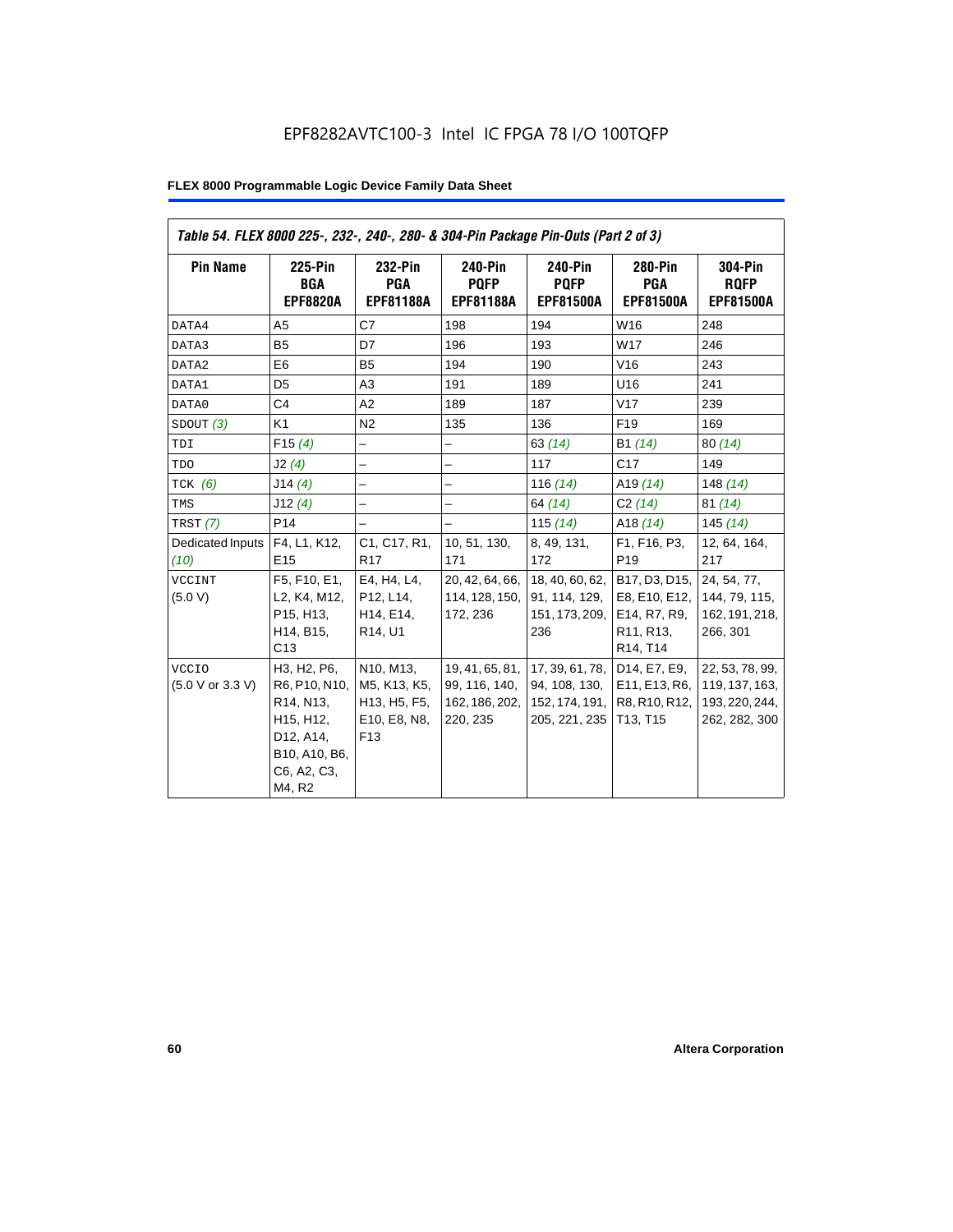| Table 54. FLEX 8000 225-, 232-, 240-, 280- & 304-Pin Package Pin-Outs (Part 3 of 3) |                                                                                                                                                                              |                                                                                                          |                                                                                                         |                                                                                                                                                              |                                                                                                                                                                              |                                                                                                                                                                                                            |
|-------------------------------------------------------------------------------------|------------------------------------------------------------------------------------------------------------------------------------------------------------------------------|----------------------------------------------------------------------------------------------------------|---------------------------------------------------------------------------------------------------------|--------------------------------------------------------------------------------------------------------------------------------------------------------------|------------------------------------------------------------------------------------------------------------------------------------------------------------------------------|------------------------------------------------------------------------------------------------------------------------------------------------------------------------------------------------------------|
| <b>Pin Name</b>                                                                     | <b>225-Pin</b><br>BGA<br><b>EPF8820A</b>                                                                                                                                     | 232-Pin<br>PGA<br><b>EPF81188A</b>                                                                       | <b>240-Pin</b><br><b>PQFP</b><br><b>EPF81188A</b>                                                       | <b>240-Pin</b><br><b>PQFP</b><br><b>EPF81500A</b>                                                                                                            | <b>280-Pin</b><br>PGA<br><b>EPF81500A</b>                                                                                                                                    | <b>304-Pin</b><br><b>RQFP</b><br><b>EPF81500A</b>                                                                                                                                                          |
| <b>GND</b>                                                                          | B1, D4, E14,<br>F7, F8, F9,<br>F12, G6, G7,<br>G8, G9, G10,<br>H1, H4, H5,<br>H6, H7, H8,<br>H9, H10, H11,<br>J6, J7, J8, J9,<br>J10, K6, K7,<br>K8, K9, K11,<br>L15, N3, P1 | A1, D6, E11,<br>E7, E9, G4,<br>G5, G13,<br>G14, J5, J13,<br>K4, K14, L5,<br>L13, N4, N7,<br>N9, N11, N14 | 8, 9, 30, 31,<br>52, 53, 72, 90,<br>108, 115, 129,<br>139, 151, 161,<br>173, 185, 187,<br>193, 211, 229 | 6, 7, 28, 29,<br>50, 51, 71, 85, E4, E5, E6,<br>92, 101, 118,<br>162, 163, 184, H5, H15, J5,<br>185, 186, 198, J15, K5, K15,<br>208, 214, 228   L5, L15, M5, | D4, D5, D16,<br>E15, E16, F5,<br>119, 140, 141, F15, G5, G15,<br>M <sub>15</sub> , N <sub>5</sub> ,<br>N15, P4, P5,<br>P15, P16, R4,<br>R5, R15, R16,<br>T4, T5, T16,<br>U17 | 9, 11, 36, 38,<br>65, 67, 90,<br>108, 116,<br>128, 150,<br>151, 175, 177,<br>206, 208, 231,<br>232, 237, 253,<br>265, 273, 291                                                                             |
| No Connect<br>(N.C.)                                                                |                                                                                                                                                                              |                                                                                                          | 61, 62, 119,<br>120, 181, 182,<br>239, 240                                                              |                                                                                                                                                              |                                                                                                                                                                              | 10, 21, 23, 25,<br>35, 37, 39, 40,<br>41, 42, 52, 55,<br>66, 68, 146,<br>147, 161, 173,<br>174, 176, 187,<br>188, 189, 190,<br>192, 194, 195,<br>205, 207, 219,<br>221, 233, 234,<br>235, 236, 302,<br>303 |
| Total User I/O<br>Pins $(9)$                                                        | 148                                                                                                                                                                          | 180                                                                                                      | 180                                                                                                     | 177                                                                                                                                                          | 204                                                                                                                                                                          | 204                                                                                                                                                                                                        |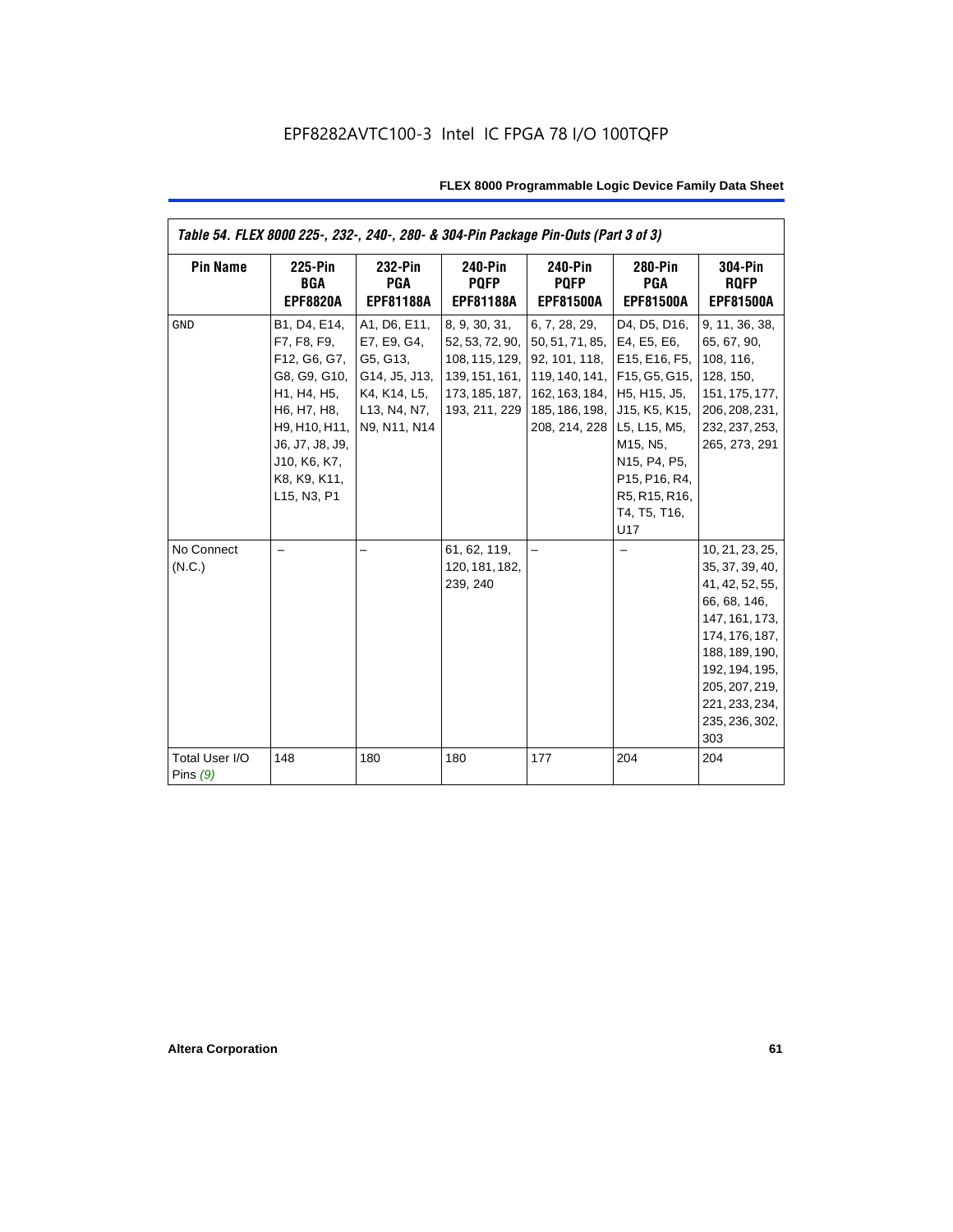### EPF8282AVTC100-3 Intel IC FPGA 78 I/O 100TQFP

#### **FLEX 8000 Programmable Logic Device Family Data Sheet**

#### *Notes to tables:*

- (1) Perform a complete thermal analysis before committing a design to this device package. See *Application Note 74 (Evaluating Power for Altera Devices)* for more information.
- (2) This pin is a dedicated pin and is not available as a user I/O pin.
- (3) SDOUT will drive out during configuration. After configuration, it may be used as a user I/O pin. By default, the MAX+PLUS II software will not use SDOUT as a user I/O pin; the user can override the MAX+PLUS II software and use SDOUT as a user I/O pin.
- (4) If the device is not configured to use the JTAG BST circuitry, this pin is available as a user I/O pin.
- (5) JTAG pins are available for EPF8636A devices only. These pins are dedicated user I/O pins.
- $(6)$  If this pin is used as an input in user mode, ensure that it does not toggle before or during configuration.
- (7) TRST is a dedicated input pin for JTAG use. This pin must be grounded if JTAG BST is not used.
- (8) Pin 52 is a  $V_{CC}$  pin on EPF8452A devices only.
- (9) The user I/O pin count includes dedicated input pins and all I/O pins.
- (10) Unused dedicated inputs should be tied to ground on the board.
- (11) SDOUT does not exist in the EPF8636GC192 device.
- (12) These pins are no connect (N.C.) pins for EPF8636A devices only. They are user I/O pins in EPF8820A devices.
- (13) EPF8636A devices have 132 user I/O pins; EPF8820A devices have 148 user I/O pins.
- (14) For EPF81500A devices, these pins are dedicated JTAG pins and are not available as user I/O pins. If JTAG BST is not used, TDI, TCK, TMS, and TRST should be tied to GND.

**Revision History**

The information contained in the *FLEX 8000 Programmable Logic Device Family Data Sheet* version 11.1 supersedes information published in previous versions. The *FLEX 8000 Programmable Logic Device Family Data Sheet* version 11.1 contains the following change: minor textual updates.